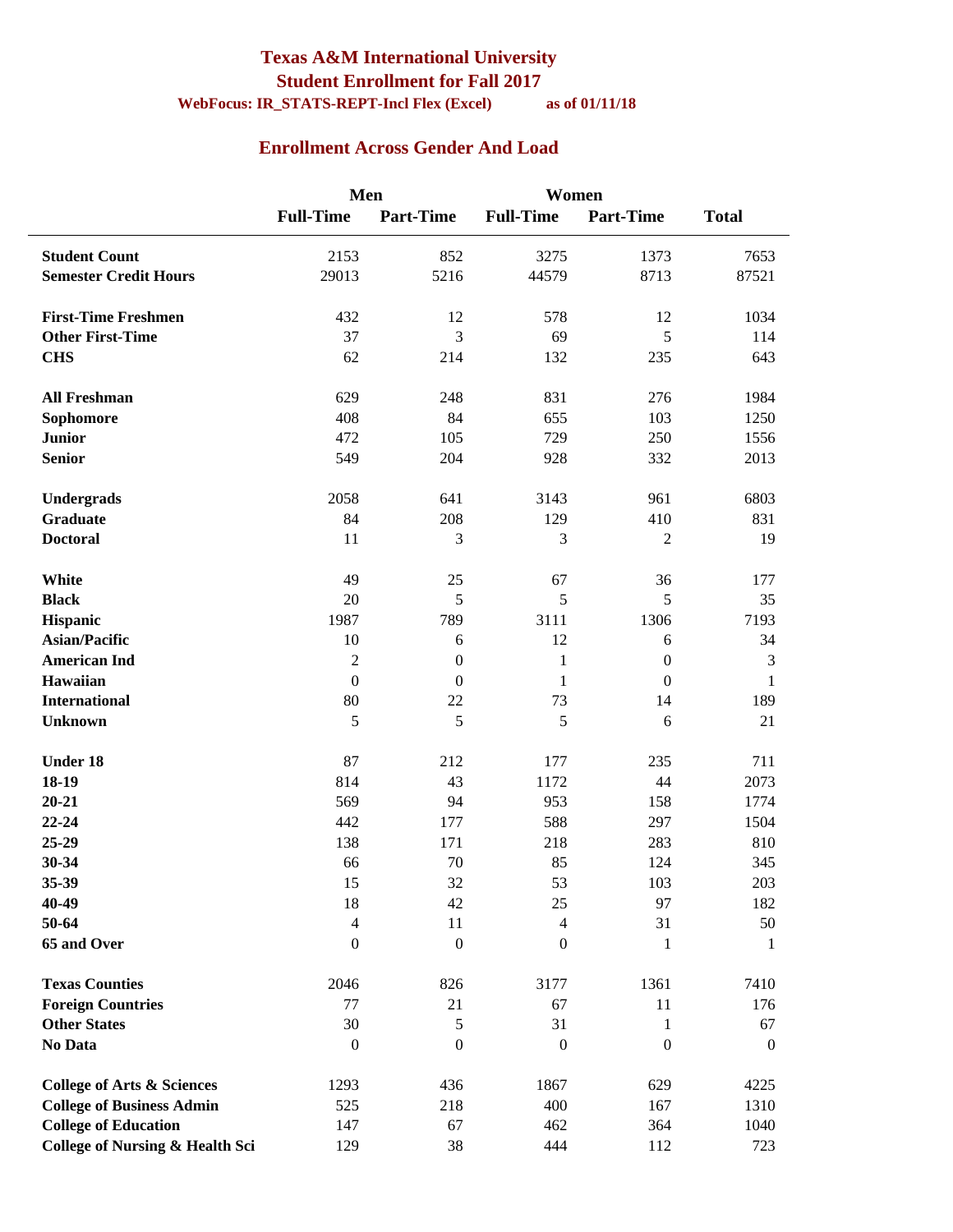#### **Average Age**

| <b>Overall Average Age</b>       | 22    |
|----------------------------------|-------|
| <b>Undergraduae Average Age</b>  | 21.30 |
| <b>Graduate Average Age</b>      | 30.33 |
| <b>Doctoral Average Age</b>      | 35.26 |
| <b>Women Average Age</b>         | 22.57 |
| Men Average Age                  | 21.92 |
| <b>Undergraduate 22 and Over</b> | 2265  |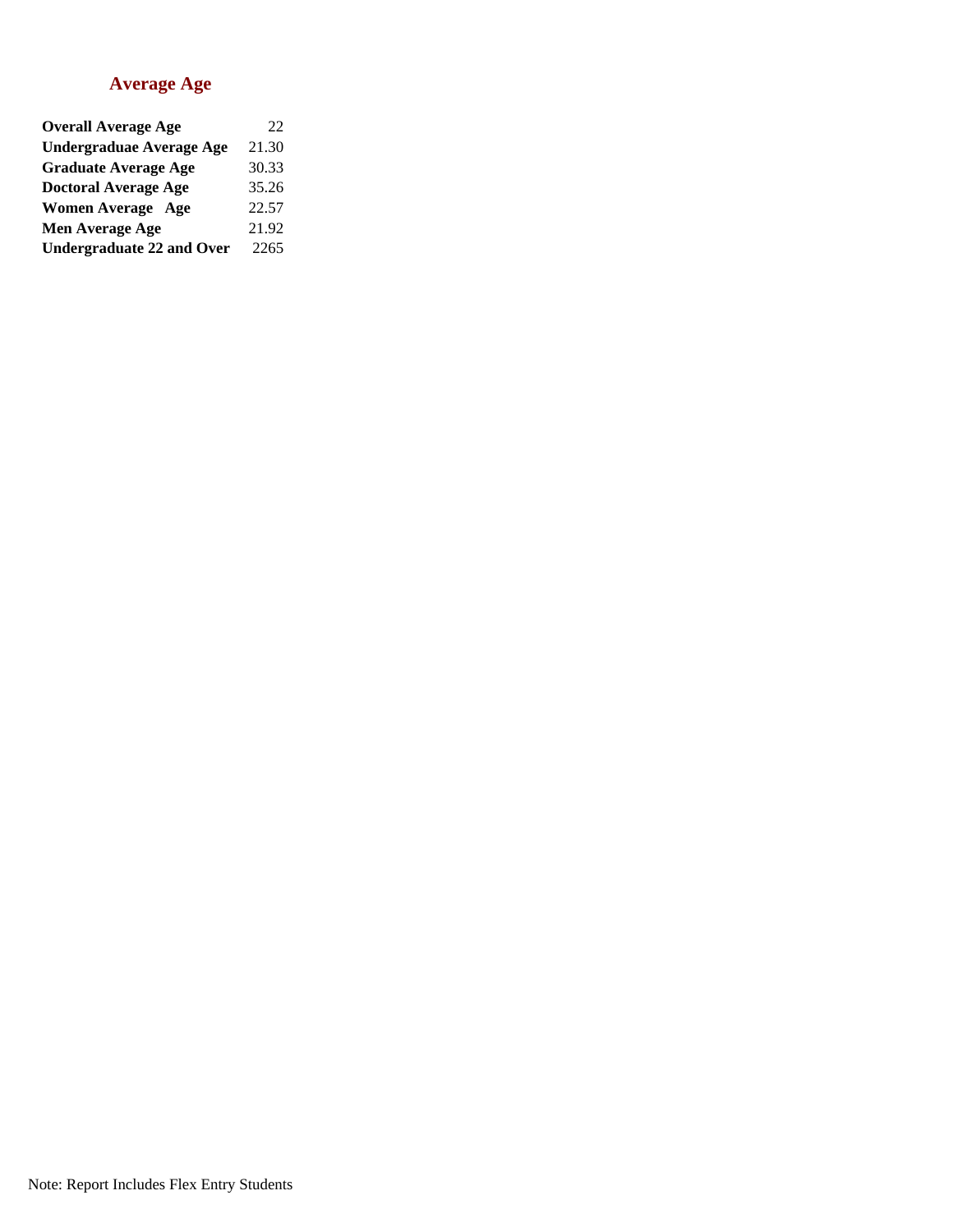### **Enrollment Across Ethnicity for Fall 2017**

|                                        | AmInd            | <b>Asian</b>     | <b>Blck</b>      | Haw              | <b>Hsp</b>       | Int              | Unk              | Wht              |
|----------------------------------------|------------------|------------------|------------------|------------------|------------------|------------------|------------------|------------------|
| <b>Student Count</b>                   | 3                | 34               | 35               | $\mathbf{1}$     | 7193             | 189              | 21               | 177              |
| <b>Semester Credit Hours</b>           | 36               | 358              | 433              | 15               | 82268            | 2250             | 184              | 1977             |
| Women                                  | 1                | 18               | 10               | $\mathbf{1}$     | 4417             | 87               | 11               | 103              |
| Men                                    | $\overline{2}$   | 16               | 25               | $\boldsymbol{0}$ | 2776             | 102              | 10               | 74               |
| <b>Full Time</b>                       | $\mathfrak{Z}$   | $22\,$           | 25               | $\mathbf{1}$     | 5098             | 153              | 10               | 116              |
| <b>Part Time</b>                       | $\boldsymbol{0}$ | 12               | 10               | $\boldsymbol{0}$ | 2095             | 36               | 11               | 61               |
| <b>First-Time Freshmen</b>             | 1                | 3                | 3                | $\boldsymbol{0}$ | 989              | 17               | 3                | 18               |
| <b>Other First-Time</b>                | $\mathbf{0}$     | 1                | 1                | $\boldsymbol{0}$ | 111              | $\boldsymbol{0}$ | $\boldsymbol{0}$ | $\mathbf{1}$     |
| <b>CHS</b>                             | $\boldsymbol{0}$ | $\mathbf{1}$     | $\mathbf{1}$     | $\boldsymbol{0}$ | 611              | $\boldsymbol{0}$ | 9                | 21               |
| <b>All Freshman</b>                    | 1                | 6                | 6                | $\boldsymbol{0}$ | 1881             | 33               | 12               | 45               |
| Sophomore                              | $\boldsymbol{0}$ | 6                | $\overline{4}$   | $\boldsymbol{0}$ | 1195             | 20               | $\sqrt{2}$       | 23               |
| <b>Junior</b>                          | $\mathbf{1}$     | 5                | 11               | $\mathbf{1}$     | 1461             | 33               | 3                | 41               |
| <b>Senior</b>                          | $\mathbf{1}$     | $\,8\,$          | 6                | $\boldsymbol{0}$ | 1919             | 34               | 3                | 42               |
| <b>Undergrad Full-Time</b>             | 3                | 21               | 24               | $\mathbf{1}$     | 4917             | 117              | 9                | 109              |
| <b>Undergrad Part-Time</b>             | $\boldsymbol{0}$ | $\overline{4}$   | 3                | $\boldsymbol{0}$ | 1539             | 3                | 11               | 42               |
| <b>Graduate Full-Time</b>              | $\mathbf{0}$     | 1                | $\boldsymbol{0}$ | $\boldsymbol{0}$ | 178              | 27               | $\mathbf{1}$     | 6                |
| <b>Graduate Part-Time</b>              | $\theta$         | 6                | 7                | $\boldsymbol{0}$ | 554              | 33               | $\boldsymbol{0}$ | 18               |
| <b>Doctoral Full-Time</b>              | $\theta$         | $\boldsymbol{0}$ | 1                | $\boldsymbol{0}$ | 3                | 9                | $\boldsymbol{0}$ | $\mathbf{1}$     |
| <b>Doctoral Part-Time</b>              | $\boldsymbol{0}$ | $\mathfrak{2}$   | $\boldsymbol{0}$ | $\boldsymbol{0}$ | $\overline{2}$   | $\boldsymbol{0}$ | $\boldsymbol{0}$ | $\mathbf{1}$     |
| <b>Under 18</b>                        | 1                | $\sqrt{2}$       | $\overline{c}$   | $\boldsymbol{0}$ | 669              | 4                | 9                | 24               |
| 18-19                                  | $\boldsymbol{0}$ | $8\,$            | $8\,$            | $\mathbf{1}$     | 1990             | 30               | 3                | 33               |
| $20 - 21$                              | $\mathbf{0}$     | 9                | $\overline{4}$   | $\boldsymbol{0}$ | 1666             | 48               | 3                | 44               |
| 22-24                                  | 2                | 3                | 11               | $\boldsymbol{0}$ | 1409             | 49               | $\overline{2}$   | 28               |
| $25-29$                                | $\boldsymbol{0}$ | 3                | $\mathbf{1}$     | $\boldsymbol{0}$ | 758              | 30               | 1                | 17               |
| 30-34                                  | $\mathbf{0}$     | 1                | 3                | $\boldsymbol{0}$ | 311              | 16               | $\mathbf{1}$     | 13               |
| 35-39                                  | $\boldsymbol{0}$ | 4                | $\overline{c}$   | 0                | 182              | $\overline{7}$   | $\boldsymbol{0}$ | 8                |
| 40-49                                  | $\boldsymbol{0}$ | 3                | $\overline{c}$   | $\boldsymbol{0}$ | 166              | $\mathfrak 3$    | $\sqrt{2}$       | 6                |
| 50-64                                  | $\boldsymbol{0}$ | 1                | $\boldsymbol{2}$ | $\boldsymbol{0}$ | 41               | $\overline{c}$   | $\boldsymbol{0}$ | $\overline{4}$   |
| 65 and Over                            | $\boldsymbol{0}$ | $\boldsymbol{0}$ | $\boldsymbol{0}$ | $\boldsymbol{0}$ | $\mathbf{1}$     | $\boldsymbol{0}$ | $\boldsymbol{0}$ | $\boldsymbol{0}$ |
| <b>Texas Counties</b>                  | $\mathfrak{Z}$   | 33               | 26               | $\boldsymbol{0}$ | 7151             | 26               | 18               | 153              |
| <b>Foreign Countries</b>               | $\boldsymbol{0}$ | $\boldsymbol{0}$ | $\boldsymbol{0}$ | $\boldsymbol{0}$ | 13               | 160              | $\overline{c}$   | -1               |
| <b>Other States</b>                    | $\boldsymbol{0}$ | 1                | 9                | 1                | 29               | 3                | 1                | 23               |
| No Data                                | $\mathbf{0}$     | $\mathbf{0}$     | $\mathbf{0}$     | $\boldsymbol{0}$ | $\boldsymbol{0}$ | $\boldsymbol{0}$ | $\boldsymbol{0}$ | $\boldsymbol{0}$ |
| <b>College of Arts &amp; Sciences</b>  | $\boldsymbol{0}$ | 16               | 14               | 1                | 4032             | 51               | 11               | 100              |
| <b>College of Business Admin</b>       | $\overline{2}$   | 9                | $\overline{4}$   | $\boldsymbol{0}$ | 1154             | 111              | $\boldsymbol{0}$ | 30               |
| <b>College of Education</b>            | 1                | $\overline{c}$   | 14               | $\boldsymbol{0}$ | 986              | 14               | $\overline{c}$   | 21               |
| <b>College of Nurs &amp; HealthSci</b> | $\boldsymbol{0}$ | 5                | $\mathbf{1}$     | $\boldsymbol{0}$ | 690              | 13               | $\overline{2}$   | 12               |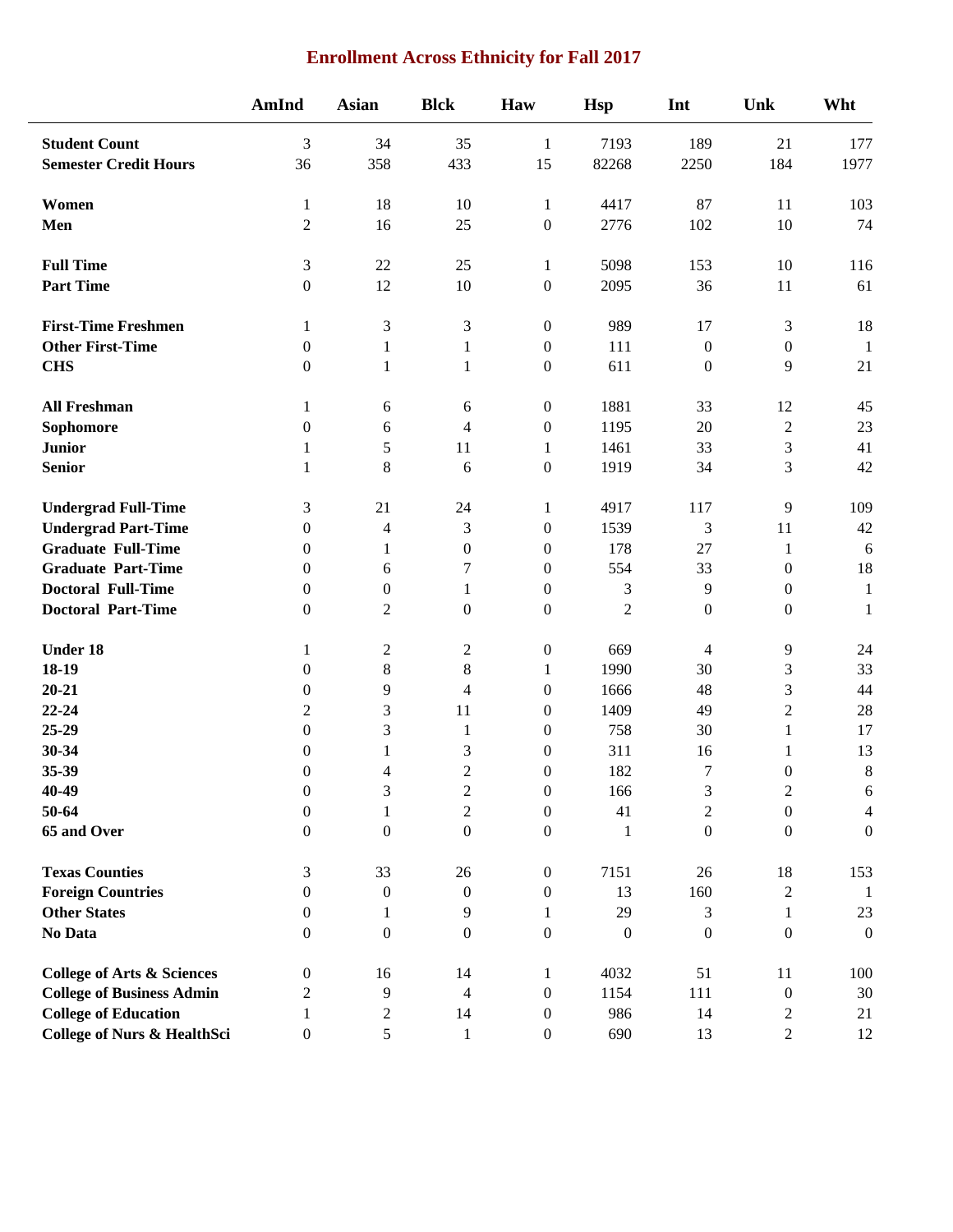| <b>Total</b>     |
|------------------|
| 7653             |
| 87521            |
|                  |
| 4648<br>$3005\,$ |
|                  |
| 5428             |
| $2225\,$         |
| 1034             |
| $114\,$          |
| 643              |
|                  |
| 1984             |
| 1250<br>1556     |
| $2013\,$         |
|                  |
| 5201             |
| 1602             |
| $213\,$          |
| 618<br>$14\,$    |
| $\sqrt{5}$       |
|                  |
| $711\,$          |
| 2073             |
| 1774             |
| 1504<br>$810\,$  |
| $345\,$          |
| $203\,$          |
| $182\,$          |
| $50\,$           |
| $\overline{1}$   |
| 7410             |
| $176\,$          |
| 67               |
| $\boldsymbol{0}$ |
| 4225             |
| 1310             |
| 1040             |
| 723              |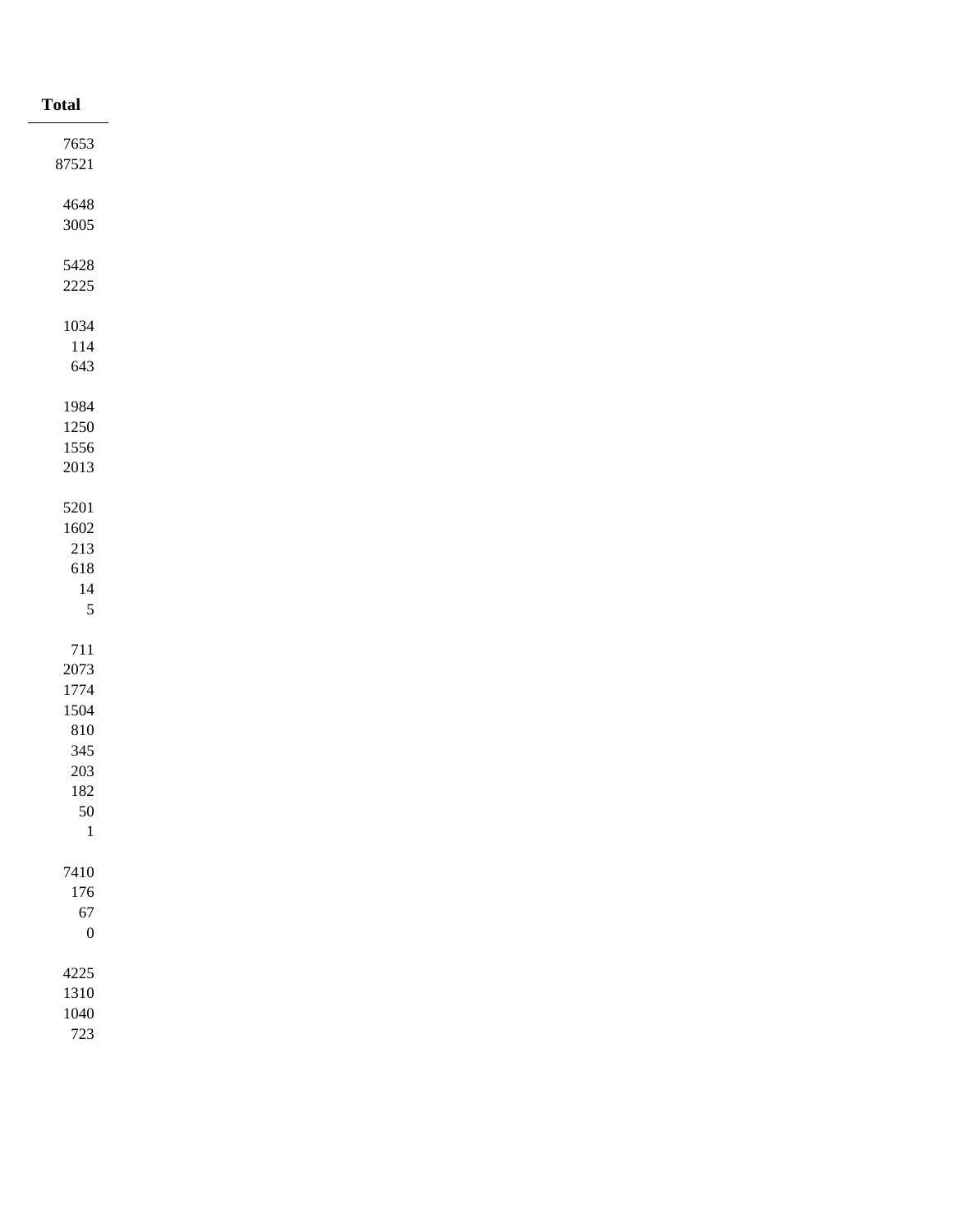### **New Students Under 30 for Fall 2017**

|                     |     | Men                                     | Women |     |              |  |
|---------------------|-----|-----------------------------------------|-------|-----|--------------|--|
|                     |     | Full-Time Part-Time Full-Time Part-Time |       |     | <b>Total</b> |  |
| <b>Student Type</b> |     |                                         |       |     |              |  |
| First Time Freshman | 469 | 15                                      | 647   | 17  | 1148         |  |
| Graduate            | 14  | 26                                      | 28    | 52  | 120          |  |
| Transfer            | 129 | 36                                      | 190   | 80  | 435          |  |
| Transfer Freshman   | 8   | ٠                                       | 14    | 3   | 25           |  |
| <b>Total</b>        | 620 | 77                                      | 879   | 152 | 1728         |  |

### **Enrollment Across 1st Generation**

| 1st-Gen       |      | No Data | Not 1st-Gen | <b>Total</b> |
|---------------|------|---------|-------------|--------------|
| Level         |      |         |             |              |
| Doctoral      | 11   | 2       | 6           | 19           |
| Graduate      | 428  | 101     | 302         | 831          |
| Undergraduate | 3929 | 176     | 2698        | 6803         |
| <b>Total</b>  | 4368 | 279     | 3006        | 7653         |

# **Enrollment by Student College**

| College   | <b>CHS</b>     | <b>FFR</b> | FR  | SO.  | JR   | <b>SR</b> | GR       | <b>PHD</b> | <b>Total</b><br><b>Students</b> |
|-----------|----------------|------------|-----|------|------|-----------|----------|------------|---------------------------------|
| AS        | 435            | 649        | 255 | 584  | 833  | 1160      | 309      | $\theta$   | 4225                            |
| <b>BA</b> | 0              | 159        | 77  | 175  | 279  | 350       | 251      | 19         | 1310                            |
| ED        | $\theta$       | 102        | 54  | 132  | 219  | 287       | 246      | $\theta$   | 1040                            |
| <b>NH</b> | $\overline{0}$ | 183        | 50  | 146  | 160  | 159       | 25       | $\theta$   | 723                             |
| <b>UC</b> | 208            | 55         | 6   | 9    | 20   | 57        | $\theta$ | $\theta$   | 355                             |
| Total     | 643            | 1148       | 442 | 1046 | 1511 | 2013      | 831      | 19         | 7653                            |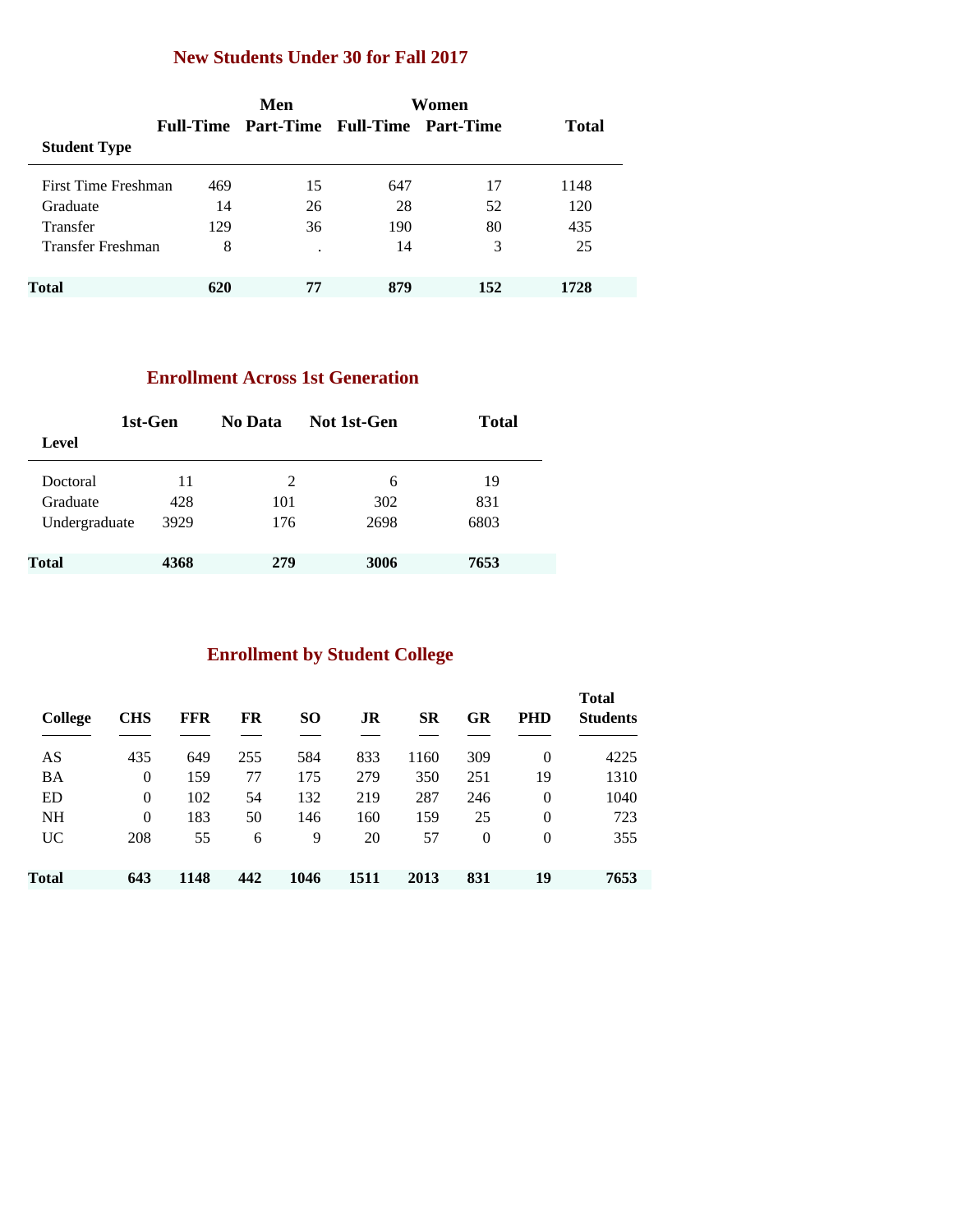|                                    |           | AmInd                   | <b>Asian</b>   | <b>Blck</b>    | Haw                  | Hsp  | Int              | Unk            | Wht            | <b>Total</b> |
|------------------------------------|-----------|-------------------------|----------------|----------------|----------------------|------|------------------|----------------|----------------|--------------|
| <b>Level</b>                       | Col       |                         |                |                |                      |      |                  |                |                |              |
| Undergraduate                      | AS        | $\ddot{\phantom{0}}$    | 13             | $10\,$         | $\mathbf{1}$         | 3751 | 41               | $10\,$         | 90             | 3916         |
|                                    | <b>BA</b> | $\boldsymbol{2}$        | 5              | $\mathbf{1}$   |                      | 960  | 53               | $\cdot$        | 19             | 1040         |
|                                    | <b>ED</b> | $\mathbf{1}$            | $\mathbf{1}$   | 13             | $\ddot{\phantom{0}}$ | 747  | 14               | $\overline{c}$ | 16             | 794          |
|                                    | NH        |                         | $\overline{4}$ | $\mathbf{1}$   |                      | 667  | 12               | $\overline{c}$ | 12             | 698          |
|                                    | $\rm UC$  |                         | $\overline{2}$ | $\sqrt{2}$     |                      | 331  |                  | 6              | 14             | 355          |
| <i><b>*Total Undergraduate</b></i> |           | $\overline{\mathbf{3}}$ | 25             | 27             | $\mathbf{1}$         | 6456 | <b>120</b>       | 20             | 151            | 6803         |
| Graduate                           | AS        |                         | 3              | $\overline{4}$ | $\ddot{\phantom{0}}$ | 281  | 10               | $\mathbf{1}$   | 10             | 309          |
|                                    | <b>BA</b> | $\ddot{\phantom{a}}$    | $\overline{2}$ | $\sqrt{2}$     |                      | 189  | 49               |                | 9              | 251          |
|                                    | ED        |                         | $\mathbf{1}$   | $\mathbf{1}$   |                      | 239  | $\bullet$        |                | 5              | 246          |
|                                    | $\rm{NH}$ |                         | $\mathbf{1}$   |                |                      | 23   | $\mathbf{1}$     |                |                | $25\,$       |
| <i><b>*Total Graduate</b></i>      |           | $\mathbf{0}$            | $\overline{7}$ | $\overline{7}$ | $\bf{0}$             | 732  | 60               | 1              | 24             | 831          |
| Doctoral                           | <b>BA</b> |                         | $\overline{2}$ | $\mathbf 1$    |                      | 5    | 9                |                | $\overline{2}$ | 19           |
| <i><b>*Total Doctoral</b></i>      |           | $\mathbf{0}$            | $\overline{2}$ | $\mathbf{1}$   | $\mathbf{0}$         | 5    | $\boldsymbol{9}$ | $\bf{0}$       | $\overline{2}$ | 19           |
| <b>TOTAL</b>                       |           | 3                       | 34             | 35             | $\mathbf{1}$         | 7193 | 189              | 21             | 177            | 7653         |

### **Enrollment Level and College Across Ethnicity for Fall 2017**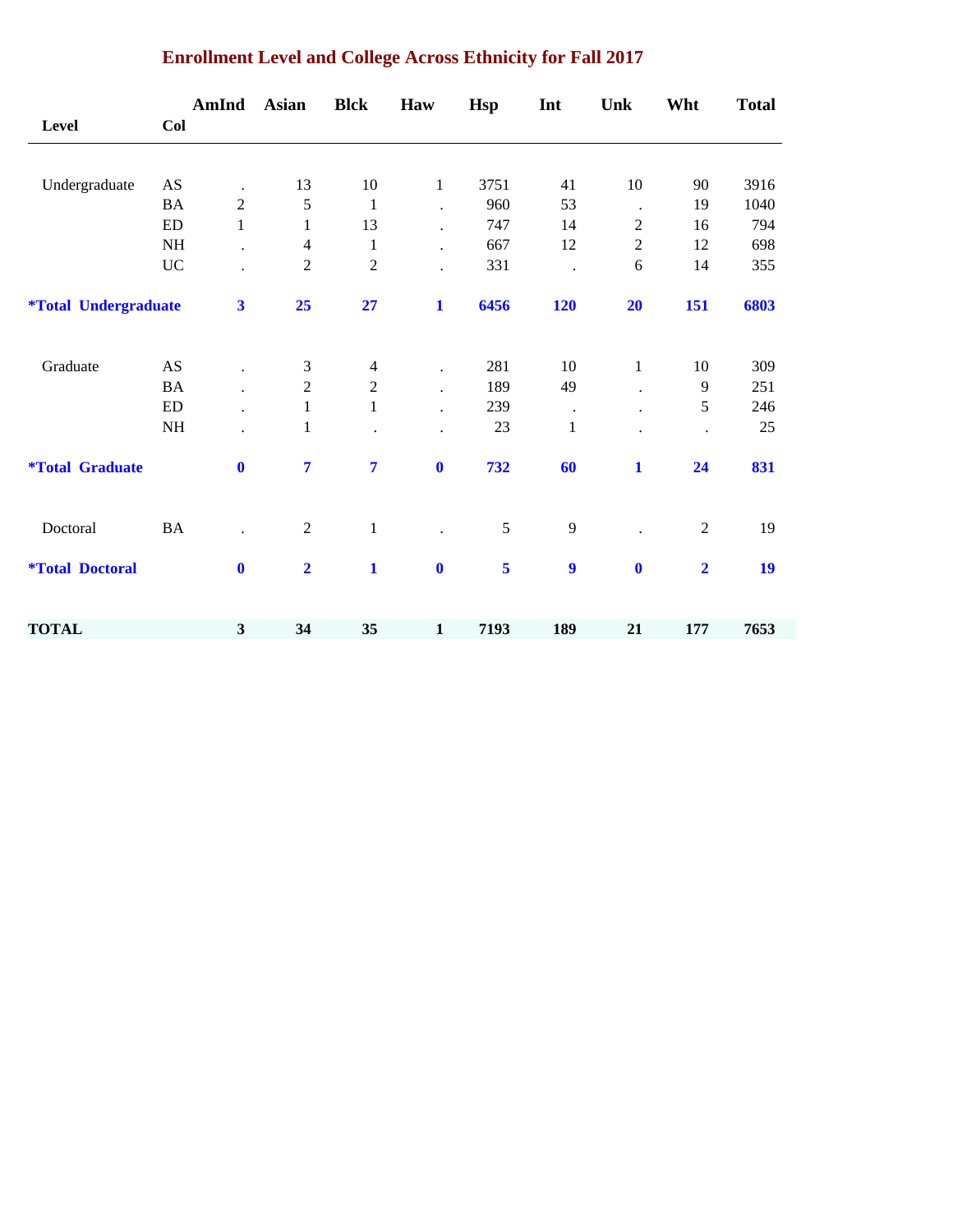|                                            | <b>Frgn Ctries</b> | <b>Oth States</b> | <b>Texas</b>   | <b>Total</b> |
|--------------------------------------------|--------------------|-------------------|----------------|--------------|
| <b>Student Count</b>                       | 176                | 67                | 7410           | 7653         |
| <b>Semester Credit Hours</b>               | 2126               | 948               | 84447          | 87521        |
| Women                                      | 78                 | 32                | 4538           | 4648         |
| Men                                        | 98                 | 35                | 2872           | 3005         |
| <b>Full Time</b>                           | 144                | 61                | 5223           | 5428         |
| <b>Part Time</b>                           | 32                 | 6                 | 2187           | 2225         |
| <b>First-Time Freshmen</b>                 | $20\,$             | $\overline{4}$    | 1010           | 1034         |
| <b>Other First-Time</b>                    | $\boldsymbol{0}$   | $\boldsymbol{0}$  | 114            | 114          |
| <b>CHS</b>                                 | $\mathbf{0}$       | $\boldsymbol{0}$  | 643            | 643          |
| <b>All Freshman</b>                        | 36                 | 7                 | 1941           | 1984         |
| Sophomore                                  | 20                 | $\overline{9}$    | 1221           | 1250         |
| <b>Junior</b>                              | 31                 | 25                | 1500           | 1556         |
| <b>Senior</b>                              | 28                 | 21                | 1964           | 2013         |
| <b>Undergrad Full-Time</b>                 | 111                | 59                | 5031           | 5201         |
| <b>Undergrad Part-Time</b>                 | $\overline{4}$     | 3                 | 1595           | 1602         |
| <b>Graduate Full-Time</b>                  | 25                 | $\boldsymbol{0}$  | 188            | 213          |
| <b>Graduate Part-Time</b>                  | 28                 | $\mathbf{2}$      | 588            | 618          |
| <b>Doctoral Full-Time</b>                  | $\,8\,$            | $\sqrt{2}$        | $\overline{4}$ | 14           |
| <b>Doctoral Part-Time</b>                  | $\boldsymbol{0}$   | $\mathbf{1}$      | $\overline{4}$ | 5            |
| White                                      | 1                  | 23                | 153            | 177          |
| <b>Black</b>                               | $\boldsymbol{0}$   | $\overline{9}$    | 26             | 35           |
| Hispanic                                   | 13                 | 29                | 7151           | 7193         |
| <b>Asian/Pacific</b>                       | $\boldsymbol{0}$   | 1                 | 33             | 34           |
| <b>American Ind</b>                        | $\boldsymbol{0}$   | $\boldsymbol{0}$  | 3              | 3            |
| <b>International</b>                       | 160                | 3                 | 26             | 189          |
| <b>Unknown</b>                             | 2                  | 1                 | 18             | 21           |
| <b>Under 18</b>                            | $\overline{4}$     | $\boldsymbol{0}$  | 707            | 711          |
| 18-19                                      | 37                 | 11                | 2025           | 2073         |
| $20 - 21$                                  | 42                 | 27                | 1705           | 1774         |
| $22 - 24$                                  | 39                 | 19                | 1446           | 1504         |
| 25-29                                      | 31                 | $\overline{4}$    | 775            | 810          |
| $30 - 34$                                  | 13                 | $\overline{2}$    | 330            | 345          |
| 35-39                                      | $\boldsymbol{7}$   | $\sqrt{2}$        | 194            | 203          |
| 40-49                                      | $\sqrt{2}$         | $\boldsymbol{0}$  | 180            | 182          |
| 50-64                                      | $\mathbf{1}$       | $\sqrt{2}$        | 47             | $50\,$       |
| 65 and Over                                | $\boldsymbol{0}$   | $\boldsymbol{0}$  | $\mathbf{1}$   | 1            |
| <b>College of Arts &amp; Sciences</b>      | 50                 | 27                | 4148           | 4225         |
| <b>College of Business Admin</b>           | 102                | 13                | 1195           | 1310         |
| <b>College of Education</b>                | 14                 | 19                | 1007           | 1040         |
| <b>College of Nursing &amp; Health Sci</b> | 10                 | $\boldsymbol{2}$  | 711            | 723          |

### **Enrollment Across Residence for Fall 2017**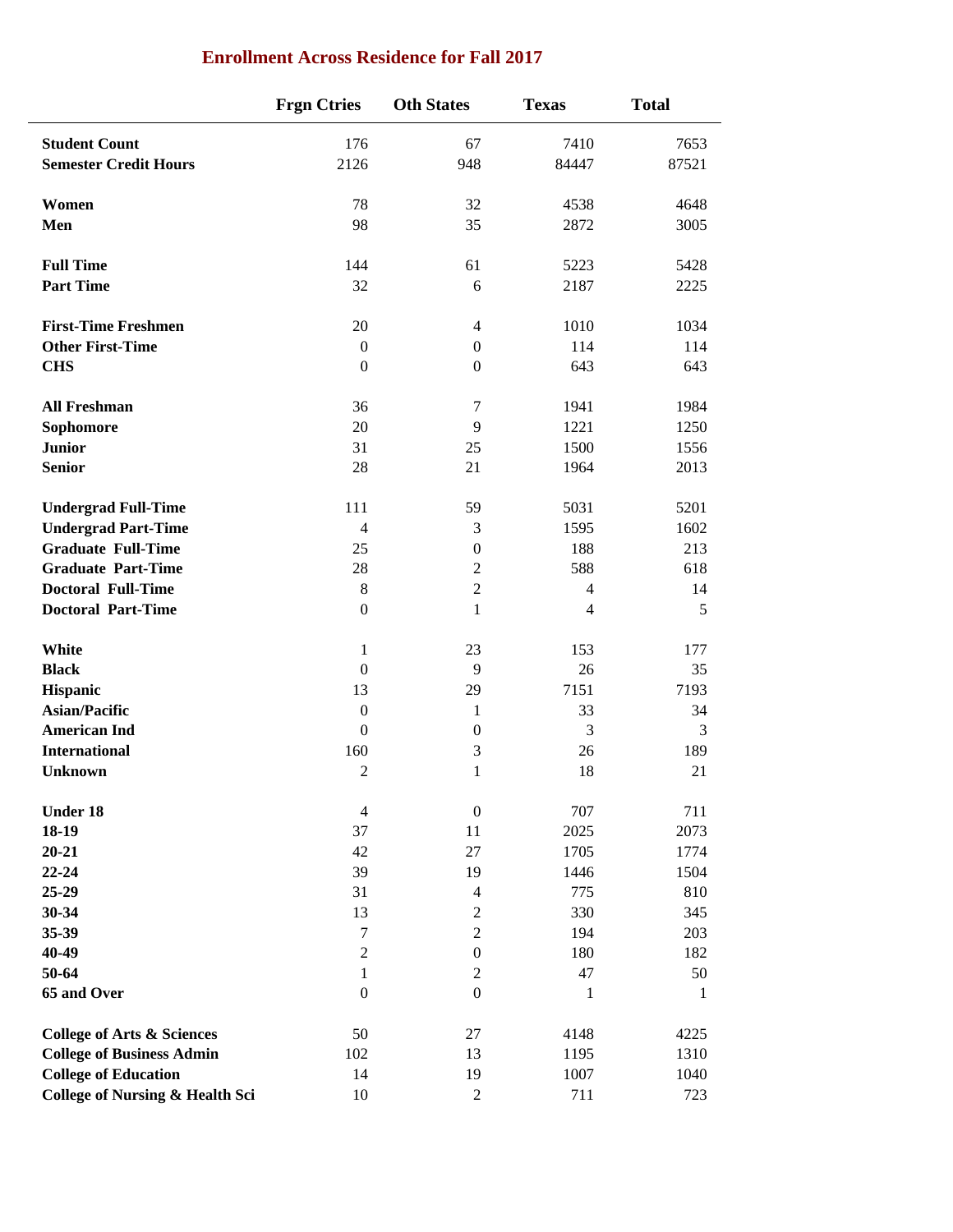# **Enrollment by Student Type for Fall 2017**

|                         |                                          | <b>FR</b>      | SO <sub>1</sub>      | <b>JR</b>            | $S_{\rm R}$          | <b>GR</b>            | DR                   | <b>TOTAL</b>   |
|-------------------------|------------------------------------------|----------------|----------------------|----------------------|----------------------|----------------------|----------------------|----------------|
| <b>College</b>          | <b>Student Type</b>                      |                |                      |                      |                      |                      |                      |                |
|                         |                                          |                |                      |                      |                      |                      |                      |                |
| AS                      | <b>Concurrent Enrolled HS</b>            | 300            | 135                  | $\bullet$            | $\bullet$            |                      |                      | 435            |
|                         | Continuing<br><b>First Time Freshman</b> | 232            | 496                  | 646                  | 1103                 | 205                  |                      | 2682           |
|                         | Graduate                                 | 589            | 31                   | 29                   |                      | $\ddot{\phantom{a}}$ |                      | 649            |
|                         | Readmit Graduate                         |                |                      | $\bullet$            |                      | 82<br>22             |                      | 82<br>22       |
|                         |                                          |                | $\bullet$            | $\ddot{\phantom{a}}$ | $\bullet$            |                      |                      |                |
|                         | Returning Undergraduate                  | 9              | 21                   | 40                   | 37                   |                      |                      | 107            |
|                         | Transfer                                 | 6              | 67                   | 147                  | 20                   |                      |                      | 240            |
|                         | Transfer Freshman                        | 8              | $\bullet$            | $\bullet$            | $\cdot$              |                      |                      | $\,8\,$        |
| <i><b>*Total AS</b></i> |                                          | 1144           | 750                  | 862                  | 1160                 | 309                  | $\mathbf 0$          | 4225           |
| <b>BA</b>               | Continuing                               | 60             | 146                  | 197                  | 320                  | 181                  | 14                   | 918            |
|                         | <b>First Time Freshman</b>               | 147            | $\,8\,$              | $\overline{4}$       | $\ddot{\phantom{a}}$ | $\ddot{\phantom{1}}$ | $\ddot{\phantom{a}}$ | 159            |
|                         | Graduate                                 |                | $\cdot$              |                      | $\ddot{\phantom{0}}$ | 55                   | $\cdot$              | 55             |
|                         | Graduate Doctoral                        |                |                      |                      | $\ddot{\phantom{0}}$ |                      | 5                    | $\mathfrak s$  |
|                         | Post Baccalaureate                       |                | 1                    |                      | $\ddot{\phantom{0}}$ | $\cdot$              |                      | 1              |
|                         | Readmit Graduate                         |                |                      |                      |                      | 15                   |                      | 15             |
|                         | Returning Undergraduate                  | $\overline{2}$ | 5                    | 14                   | 15                   |                      |                      | 36             |
|                         | Transfer                                 | 10             | 23                   | 68                   | 15                   |                      |                      | 116            |
|                         | Transfer Freshman                        | 5              | $\ddot{\phantom{0}}$ |                      | $\bullet$            |                      |                      | 5              |
| <i><b>*Total BA</b></i> |                                          | 224            | 183                  | 283                  | 350                  | 251                  | 19                   | 1310           |
|                         |                                          |                |                      |                      |                      |                      |                      |                |
| ED                      | Continuing                               | 47             | 101                  | 155                  | 273                  | 183                  |                      | 759            |
|                         | First Time Freshman                      | 86             | 12                   | 4                    | $\cdot$              | $\ddot{\phantom{a}}$ |                      | 102            |
|                         | Graduate                                 |                |                      |                      |                      | 38                   |                      | 38             |
|                         | Post Baccalaureate                       |                |                      |                      | 1                    |                      |                      | $\mathbf{1}$   |
|                         | Readmit Graduate                         |                |                      |                      |                      | 25                   |                      | 25             |
|                         | Returning Undergraduate                  | 3              | $\sqrt{5}$           | $\overline{9}$       | 9                    |                      |                      | $26\,$         |
|                         | Transfer                                 | 1              | 25                   | 55                   | 4                    |                      |                      | 85             |
|                         | Transfer Freshman                        | 3              | $\mathbf{1}$         | $\ddot{\phantom{a}}$ | $\bullet$            |                      |                      | $\overline{4}$ |
| <i><b>*Total ED</b></i> |                                          | <b>140</b>     | 144                  | 223                  | 287                  | 246                  | $\boldsymbol{0}$     | 1040           |
| NH                      | Continuing                               | 39             | 127                  | 122                  | 138                  | 25                   |                      | 451            |
|                         | First Time Freshman                      | 161            | 15                   | $\tau$               |                      |                      |                      | 183            |
|                         | Returning Undergraduate                  | $\mathbf{1}$   | 3                    | $\tau$               | $\blacksquare$<br>12 |                      |                      | 23             |
|                         | Transfer                                 | 5              | 14                   | 31                   | $\mathbf{9}$         |                      |                      | 59             |
|                         | Transfer Freshman                        | 5              | $\sqrt{2}$           | $\ddot{\phantom{0}}$ | $\cdot$              |                      |                      | 7              |
| <i><b>*Total NH</b></i> |                                          | 211            | 161                  | 167                  | 159                  | 25                   | $\boldsymbol{0}$     | 723            |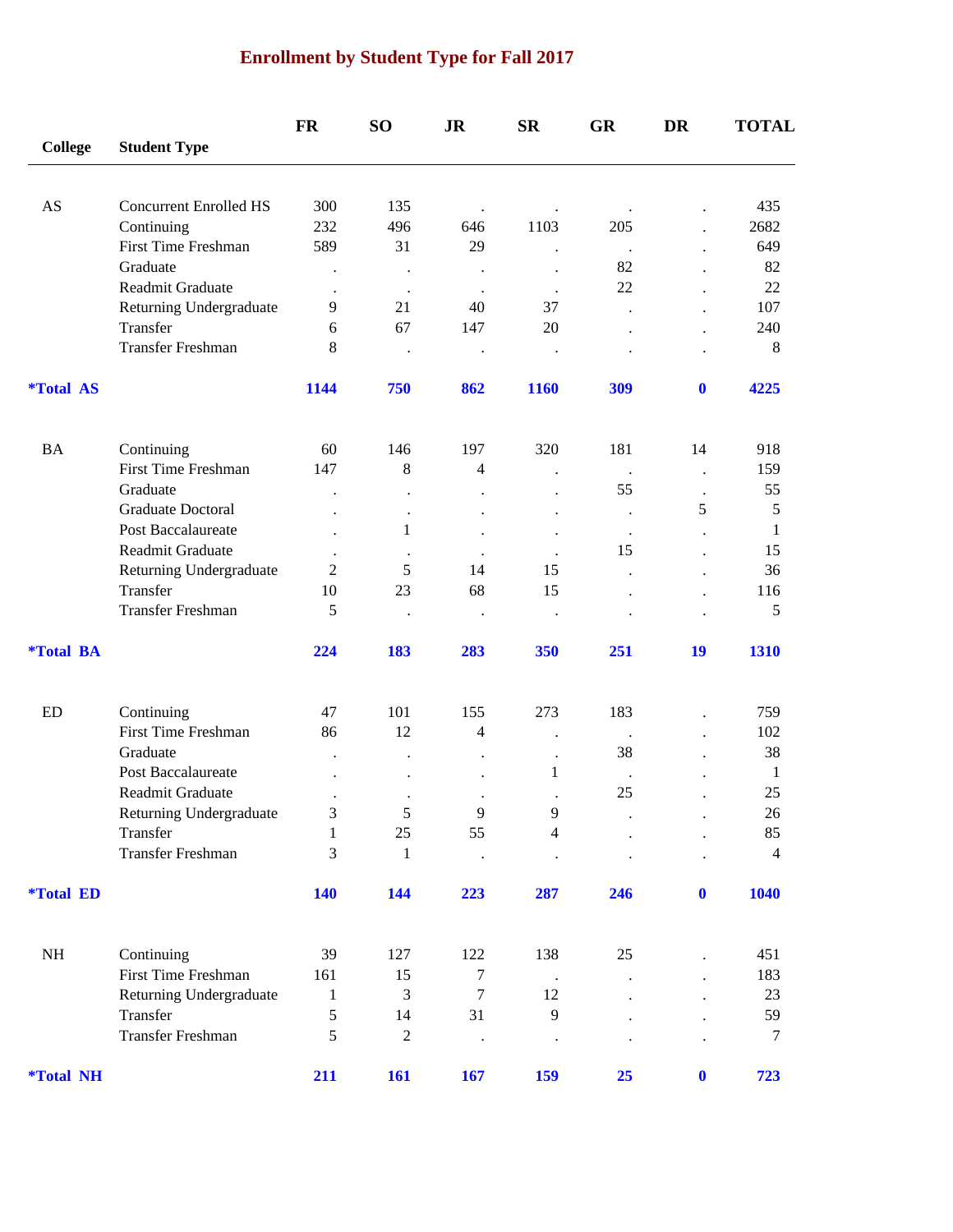# **Enrollment by Student Type for Fall 2017**

|                         |                               | <b>FR</b> | <b>SO</b> | <b>JR</b> | <b>SR</b> | <b>GR</b>            | <b>DR</b>   | <b>TOTAL</b>   |
|-------------------------|-------------------------------|-----------|-----------|-----------|-----------|----------------------|-------------|----------------|
| College                 | <b>Student Type</b>           |           |           |           |           |                      |             |                |
|                         |                               |           |           |           |           |                      |             |                |
| <b>UC</b>               | <b>Concurrent Enrolled HS</b> | 208       | ٠         | $\bullet$ | $\cdot$   | $\cdot$              | $\bullet$   | 208            |
|                         | Continuing                    | 4         | 7         | 13        | 49        | ٠                    | $\cdot$     | 73             |
|                         | First Time Freshman           | 51        | 3         | $\bf{r}$  | $\cdot$   | $\ddot{\phantom{0}}$ | ٠           | 55             |
|                         | Returning Undergraduate       | $\cdot$   | 2         | 3         | 8         | ٠                    | $\bullet$   | 13             |
|                         | Transfer                      | $\bullet$ | $\cdot$   | 4         | $\cdot$   | $\cdot$              | $\cdot$     | $\overline{4}$ |
|                         | <b>Transfer Freshman</b>      | 2         | $\bullet$ | $\cdot$   | $\cdot$   | ٠                    | $\bullet$   | $\overline{2}$ |
| <i><b>*Total UC</b></i> |                               | 265       | 12        | 21        | 57        | $\mathbf 0$          | $\mathbf 0$ | 355            |
| <b>TOTAL</b>            |                               | 1984      | 1250      | 1556      | 2013      | 831                  | 19          | 7653           |
|                         |                               |           |           |           |           |                      |             |                |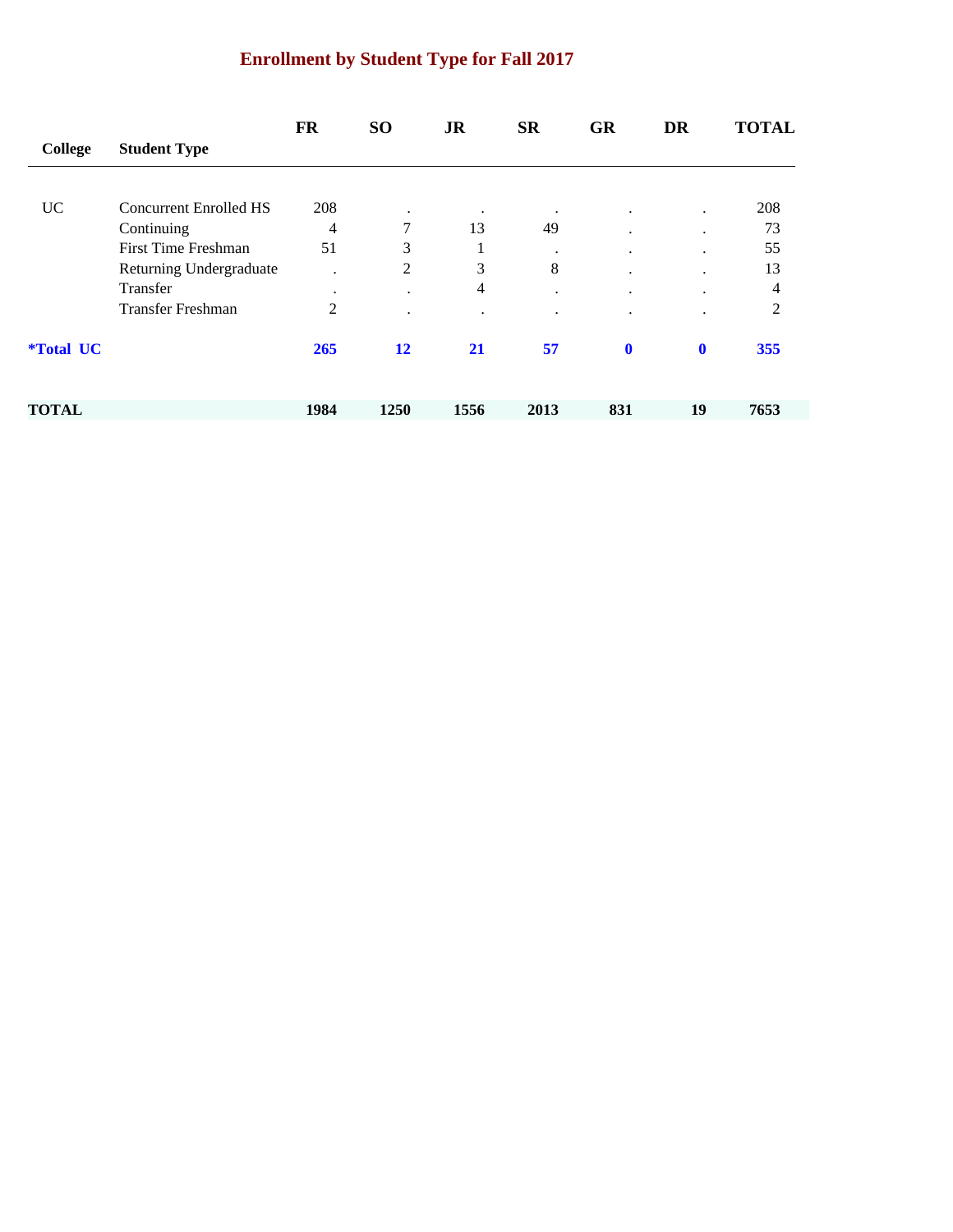| <b>Level</b>               | Eth           | <b>Part-Time</b><br>Women | <b>Full-Time</b><br>Women | <b>Part-Time</b><br>Men | <b>Full-Time</b><br>Men  | <b>Total</b><br><b>Count</b> | Women<br><b>Hours</b> | Men<br><b>Hours</b> | <b>Total</b><br><b>Hours</b> |
|----------------------------|---------------|---------------------------|---------------------------|-------------------------|--------------------------|------------------------------|-----------------------|---------------------|------------------------------|
| Doctoral                   | Asian         | 1                         | $\boldsymbol{0}$          | $\mathbf{1}$            | $\boldsymbol{0}$         | $\overline{2}$               | 3                     | 3                   | 6                            |
|                            | <b>Black</b>  | $\boldsymbol{0}$          | $\boldsymbol{0}$          | $\boldsymbol{0}$        | $\mathbf{1}$             | $\mathbf{1}$                 | $\boldsymbol{0}$      | 12                  | 12                           |
|                            | Hispanic      | 1                         | 1                         | $\mathbf{1}$            | $\overline{c}$           | 5                            | 15                    | 24                  | 39                           |
|                            | International | $\boldsymbol{0}$          | $\boldsymbol{2}$          | $\boldsymbol{0}$        | 7                        | 9                            | 21                    | $72\,$              | 93                           |
|                            | White         | $\overline{0}$            | $\boldsymbol{0}$          | $\mathbf{1}$            | $\mathbf{1}$             | $\overline{2}$               | $\boldsymbol{0}$      | 12                  | 12                           |
| <b>Total Doctoral</b>      |               | $\mathbf{2}$              | $\overline{\mathbf{3}}$   | $\overline{\mathbf{3}}$ | 11                       | 19                           | 39                    | 123                 | 162                          |
| Graduate                   | Asian         | 4                         | $\boldsymbol{0}$          | $\boldsymbol{2}$        | $\mathbf{1}$             | $\tau$                       | 20                    | 19                  | 39                           |
|                            | <b>Black</b>  | 3                         | $\boldsymbol{0}$          | $\overline{4}$          | $\boldsymbol{0}$         | $\tau$                       | 18                    | 22                  | 40                           |
|                            | Hispanic      | 379                       | 112                       | 175                     | 66                       | 732                          | 3103                  | 1571                | 4674                         |
|                            | International | 13                        | 11                        | 20                      | 16                       | 60                           | 176                   | 269                 | 445                          |
|                            | Unknown       | $\boldsymbol{0}$          | $\boldsymbol{0}$          | $\boldsymbol{0}$        | $\mathbf{1}$             | 1                            | $\boldsymbol{0}$      | 9                   | 9                            |
|                            | White         | 11                        | 6                         | $\tau$                  | $\boldsymbol{0}$         | 24                           | 108                   | 39                  | 147                          |
| <b>Total Graduate</b>      |               | 410                       | 129                       | 208                     | 84                       | 831                          | 3425                  | 1929                | 5354                         |
| Undergraduate              | Amer Ind      | $\boldsymbol{0}$          | $\mathbf{1}$              | $\boldsymbol{0}$        | $\overline{c}$           | 3                            | 12                    | 24                  | 36                           |
|                            | Asian         | $\mathbf{1}$              | 12                        | 3                       | 9                        | 25                           | 173                   | 140                 | 313                          |
|                            | <b>Black</b>  | $\overline{2}$            | 5                         | $\mathbf{1}$            | 19                       | 27                           | 92                    | 289                 | 381                          |
|                            | Hawaiian      | $\boldsymbol{0}$          | 1                         | $\boldsymbol{0}$        | $\boldsymbol{0}$         | $\mathbf{1}$                 | 15                    | $\boldsymbol{0}$    | 15                           |
|                            | Hispanic      | 926                       | 2998                      | 613                     | 1919                     | 6456                         | 47534                 | 30021               | 77555                        |
|                            | International | $\mathbf{1}$              | 60                        | $\boldsymbol{2}$        | 57                       | 120                          | 876                   | 836                 | 1712                         |
|                            | Unknown       | 6                         | 5                         | 5                       | $\overline{\mathcal{A}}$ | 20                           | 82                    | 93                  | 175                          |
|                            | White         | 25                        | 61                        | 17                      | 48                       | 151                          | 1044                  | 774                 | 1818                         |
| <b>Total Undergraduate</b> |               | 961                       | 3143                      | 641                     | 2058                     | 6803                         | 49828                 | 32177               | 82005                        |
| <b>Total</b>               |               | 1373                      | 3275                      | 852                     | 2153                     | 7653                         | 53292                 | 34229               | 87521                        |

# **Enrollment by Level and Ethnicity for Fall 2017**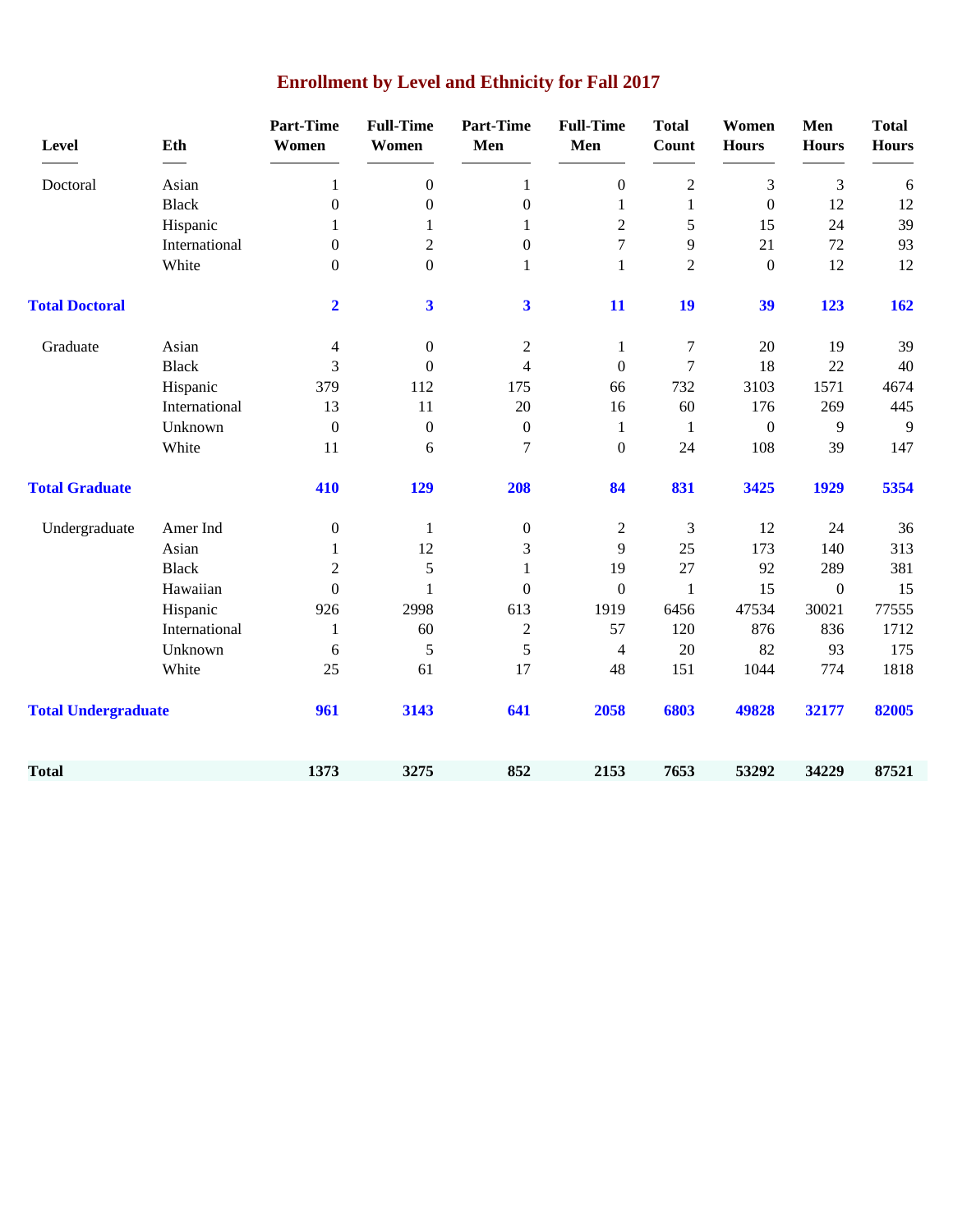#### **Texas A&M International University Enrollment for Fall 2017 WebFocus: IR\_STATS-REPT-Incl Flex (Excel) as of 01/11/18**

### **Enrollment by Classification and Ethnicity for Fall 2017**

| <b>Classification</b>  | Eth           | <b>Part-Time</b><br>Women | <b>Full-Time</b><br>Women | <b>Part-Time</b><br>Men | <b>Full-Time</b><br>Men | <b>Total</b><br><b>Count</b> | Women<br><b>Hours</b> | Men<br><b>Hours</b> | <b>Total</b><br><b>Hours</b> |
|------------------------|---------------|---------------------------|---------------------------|-------------------------|-------------------------|------------------------------|-----------------------|---------------------|------------------------------|
| Freshman               | Amer Ind      | $\boldsymbol{0}$          | 1                         | $\boldsymbol{0}$        | $\boldsymbol{0}$        | 1                            | 12                    | $\boldsymbol{0}$    | 12                           |
|                        | Asian         | 1                         | $\overline{2}$            | 1                       | $\overline{c}$          | 6                            | 26                    | 32                  | 58                           |
|                        | <b>Black</b>  | $\mathbf{0}$              | $\mathbf{1}$              | $\boldsymbol{0}$        | 5                       | 6                            | 14                    | 72                  | 86                           |
|                        | Hispanic      | 260                       | 792                       | 237                     | 592                     | 1881                         | 12153                 | 9161                | 21314                        |
|                        | International | $\boldsymbol{0}$          | 18                        | $\boldsymbol{0}$        | 15                      | 33                           | 260                   | 222                 | 482                          |
|                        | Unknown       | 6                         | 3                         | $\mathbf{2}$            | $\mathbf{1}$            | 12                           | 52                    | 28                  | 80                           |
|                        | White         | 9                         | 14                        | 8                       | 14                      | 45                           | 242                   | 236                 | 478                          |
| <b>Total Freshman</b>  |               | 276                       | 831                       | 248                     | 629                     | 1984                         | 12759                 | 9751                | 22510                        |
| Sophomore              | Asian         | $\mathbf{0}$              | $\overline{c}$            | 1                       | 3                       | 6                            | 28                    | 49                  | 77                           |
|                        | <b>Black</b>  | $\theta$                  | $\overline{2}$            | $\boldsymbol{0}$        | $\overline{2}$          | 4                            | 28                    | 27                  | 55                           |
|                        | Hispanic      | 98                        | 632                       | 81                      | 384                     | 1195                         | 9570                  | 5872                | 15442                        |
|                        | International | $\boldsymbol{0}$          | $\,8$                     | 1                       | 11                      | 20                           | 118                   | 162                 | 280                          |
|                        | Unknown       | $\boldsymbol{0}$          | 1                         | $\boldsymbol{0}$        | $\mathbf{1}$            | $\overline{c}$               | 14                    | 18                  | 32                           |
|                        | White         | 5                         | 10                        | 1                       | $\tau$                  | 23                           | 175                   | 106                 | 281                          |
| <b>Total Sophomore</b> |               | 103                       | 655                       | 84                      | 408                     | 1250                         | 9933                  | 6234                | 16167                        |
| Junior                 | Amer Ind      | $\boldsymbol{0}$          | $\boldsymbol{0}$          | $\boldsymbol{0}$        | 1                       | $\mathbf{1}$                 | $\boldsymbol{0}$      | 12                  | 12                           |
|                        | Asian         | 0                         | 4                         | $\boldsymbol{0}$        | 1                       | 5                            | 59                    | 16                  | 75                           |
|                        | <b>Black</b>  | 1                         | $\overline{2}$            | $\theta$                | $\,8\,$                 | 11                           | 41                    | 119                 | 160                          |
|                        | Hawaiian      | $\mathbf{0}$              | 1                         | $\theta$                | $\theta$                | $\mathbf{1}$                 | 15                    | $\boldsymbol{0}$    | 15                           |
|                        | Hispanic      | 244                       | 686                       | 101                     | 430                     | 1461                         | 11111                 | 6611                | 17722                        |
|                        | International | $\boldsymbol{0}$          | 18                        | $\boldsymbol{0}$        | 15                      | 33                           | 264                   | 214                 | 478                          |
|                        | Unknown       | $\boldsymbol{0}$          | $\boldsymbol{0}$          | 1                       | $\boldsymbol{2}$        | 3                            | $\boldsymbol{0}$      | 35                  | 35                           |
|                        | White         | 5                         | 18                        | 3                       | 15                      | 41                           | 301                   | 226                 | 527                          |
| <b>Total Junior</b>    |               | 250                       | 729                       | 105                     | 472                     | 1556                         | 11791                 | 7233                | 19024                        |
| Senior                 | Amer Ind      | $\boldsymbol{0}$          | $\boldsymbol{0}$          | $\boldsymbol{0}$        | 1                       | $\mathbf{1}$                 | $\boldsymbol{0}$      | 12                  | 12                           |
|                        | Asian         | $\boldsymbol{0}$          | $\overline{\mathbf{4}}$   | $\mathbf{1}$            | 3                       | $\,8\,$                      | $60\,$                | 43                  | 103                          |
|                        | <b>Black</b>  | 1                         | $\boldsymbol{0}$          | 1                       | $\overline{4}$          | 6                            | 9                     | 71                  | $80\,$                       |
|                        | Hispanic      | 324                       | 888                       | 194                     | 513                     | 1919                         | 14700                 | 8377                | 23077                        |
|                        | International | 1                         | 16                        | $\mathbf{1}$            | 16                      | 34                           | 234                   | 238                 | 472                          |
|                        | Unknown       | $\boldsymbol{0}$          | $\mathbf{1}$              | $\boldsymbol{2}$        | $\boldsymbol{0}$        | 3                            | 16                    | 12                  | $28\,$                       |
|                        | White         | 6                         | 19                        | 5                       | 12                      | 42                           | 326                   | 206                 | 532                          |
| <b>Total Senior</b>    |               | 332                       | 928                       | 204                     | 549                     | 2013                         | 15345                 | 8959                | 24304                        |
| Graduate               | Asian         | $\overline{4}$            | $\boldsymbol{0}$          | $\overline{2}$          | $\mathbf{1}$            | $\tau$                       | $20\,$                | 19                  | 39                           |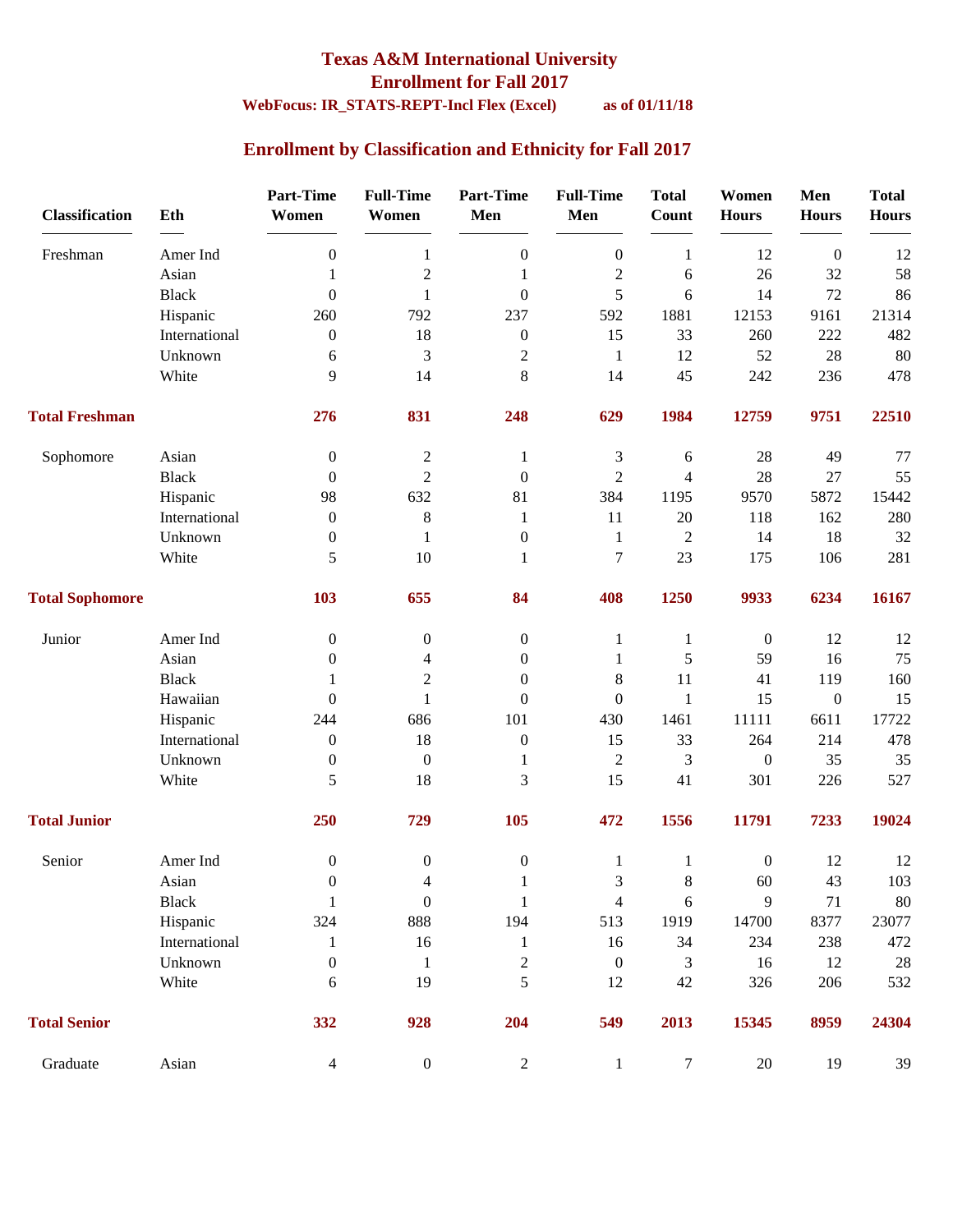### **Texas A&M International University Enrollment for Fall 2017 WebFocus: IR\_STATS-REPT-Incl Flex (Excel) as of 01/11/18**

### **Enrollment by Classification and Ethnicity for Fall 2017**

| <b>Classification</b> | Eth           | <b>Part-Time</b><br>Women | <b>Full-Time</b><br>Women | <b>Part-Time</b><br>Men | <b>Full-Time</b><br>Men | <b>Total</b><br>Count | Women<br><b>Hours</b> | Men<br><b>Hours</b> | <b>Total</b><br><b>Hours</b> |
|-----------------------|---------------|---------------------------|---------------------------|-------------------------|-------------------------|-----------------------|-----------------------|---------------------|------------------------------|
| Graduate              | <b>Black</b>  | 3                         | $\theta$                  | 4                       | $\mathbf{0}$            | 7                     | 18                    | 22                  | 40                           |
|                       | Hispanic      | 379                       | 112                       | 175                     | 66                      | 732                   | 3103                  | 1571                | 4674                         |
|                       | International | 13                        | 11                        | 20                      | 16                      | 60                    | 176                   | 269                 | 445                          |
|                       | Unknown       | $\Omega$                  | $\boldsymbol{0}$          | $\overline{0}$          |                         | 1                     | $\overline{0}$        | 9                   | 9                            |
|                       | White         | 11                        | 6                         | 7                       | $\boldsymbol{0}$        | 24                    | 108                   | 39                  | 147                          |
| <b>Total Graduate</b> |               | 410                       | 129                       | 208                     | 84                      | 831                   | 3425                  | 1929                | 5354                         |
| Doctoral              | Asian         |                           | $\overline{0}$            |                         | $\boldsymbol{0}$        | 2                     | 3                     | 3                   | 6                            |
|                       | <b>Black</b>  | 0                         | $\Omega$                  | $\Omega$                |                         |                       | $\boldsymbol{0}$      | 12                  | 12                           |
|                       | Hispanic      |                           |                           |                         | 2                       | 5                     | 15                    | 24                  | 39                           |
|                       | International | $\Omega$                  | 2                         | $\mathbf{0}$            | 7                       | 9                     | 21                    | 72                  | 93                           |
|                       | White         | $\Omega$                  | $\boldsymbol{0}$          | 1                       |                         | $\overline{2}$        | $\boldsymbol{0}$      | 12                  | 12                           |
| <b>Total Doctoral</b> |               | $\mathbf{2}$              | 3                         | $\mathbf{3}$            | 11                      | 19                    | 39                    | 123                 | 162                          |
| <b>Total</b>          |               | 1373                      | 3275                      | 852                     | 2153                    | 7653                  | 53292                 | 34229               | 87521                        |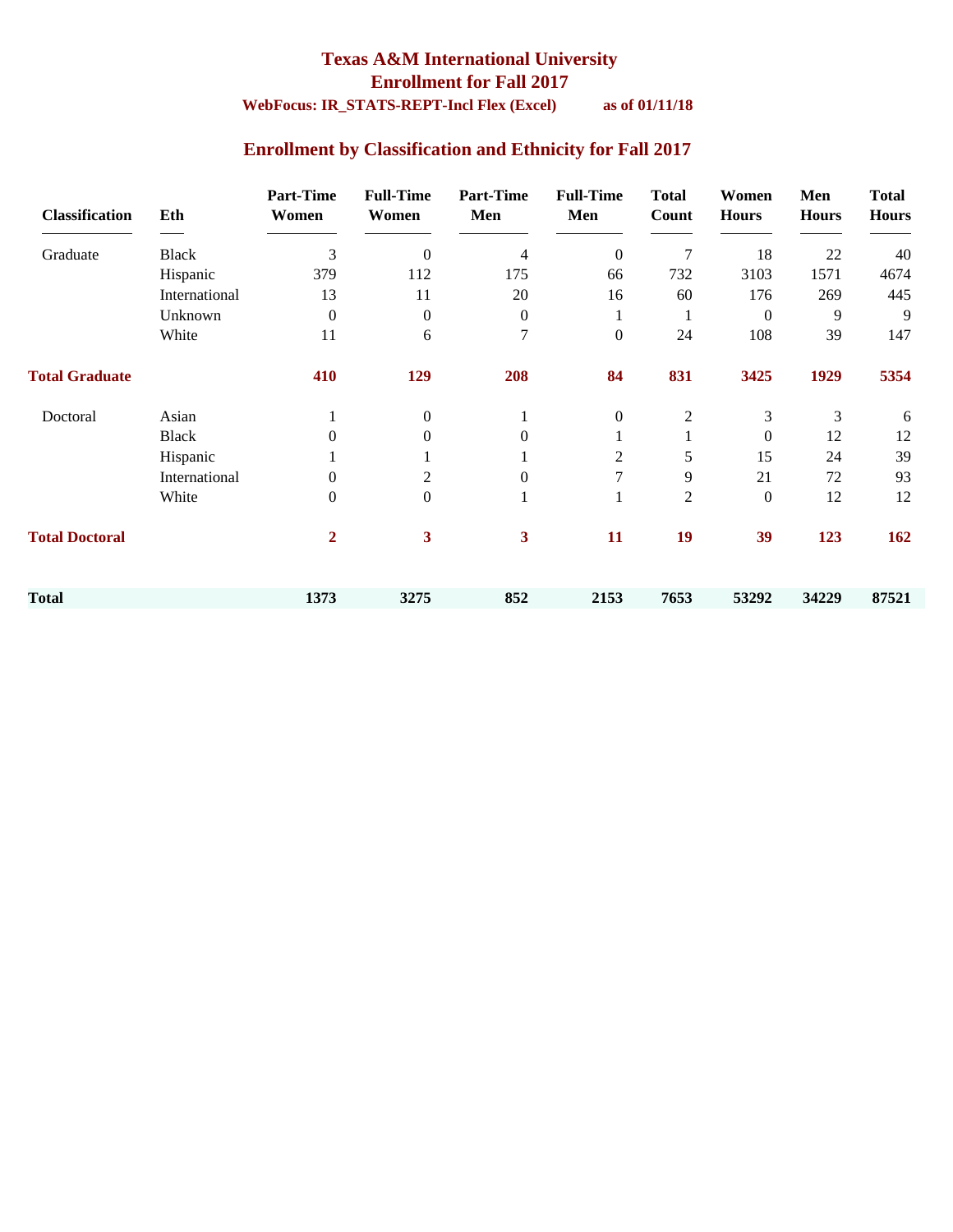#### **Texas A&M International University Enrollment for Fall 2017 WebFocus: IR\_STATS-REPT-Incl Flex (Excel) as of 01/11/18 Enrollment and Credit Hours by Texas Counties**

| County          | Women            | Men                      | <b>UG</b><br>Enr                                             | GR<br>Enr        | <b>DR</b><br>Enr | <b>Tot</b><br>Enr                                            | <b>UG</b><br><b>Hrs</b> | GR<br><b>Hrs</b> | <b>DR</b><br><b>Hrs</b> | <b>Total</b><br><b>Hours</b> |
|-----------------|------------------|--------------------------|--------------------------------------------------------------|------------------|------------------|--------------------------------------------------------------|-------------------------|------------------|-------------------------|------------------------------|
| Aransas         | 2                | $\boldsymbol{0}$         | $\mathfrak{2}% =\mathfrak{2}\left( \mathfrak{2}\right) ^{2}$ | $\boldsymbol{0}$ | $\boldsymbol{0}$ | $\overline{2}$                                               | 27                      | $\boldsymbol{0}$ | $\boldsymbol{0}$        | 27                           |
| Atascosa        | 1                | 1                        | $\overline{2}$                                               | $\boldsymbol{0}$ | $\boldsymbol{0}$ | $\overline{2}$                                               | 27                      | $\boldsymbol{0}$ | $\boldsymbol{0}$        | 27                           |
| Austin          | 1                | $\boldsymbol{0}$         | 1                                                            | $\boldsymbol{0}$ | $\boldsymbol{0}$ | 1                                                            | 15                      | $\boldsymbol{0}$ | $\mathbf{0}$            | 15                           |
| Bee             | 1                | $\boldsymbol{0}$         | 1                                                            | $\boldsymbol{0}$ | $\boldsymbol{0}$ | $\mathbf{1}$                                                 | 12                      | $\boldsymbol{0}$ | $\boldsymbol{0}$        | 12                           |
| Bell            | 1                | 1                        | 1                                                            | 1                | $\boldsymbol{0}$ | $\overline{2}$                                               | 14                      | 6                | $\boldsymbol{0}$        | 20                           |
| Bexar           | 42               | 24                       | 55                                                           | 11               | $\theta$         | 66                                                           | 734                     | 82               | $\boldsymbol{0}$        | 816                          |
| Brazoria        | $\overline{c}$   | 3                        | 4                                                            | 1                | $\boldsymbol{0}$ | $\mathfrak s$                                                | 62                      | 6                | $\boldsymbol{0}$        | 68                           |
| <b>Brazos</b>   | $\boldsymbol{0}$ | $\overline{2}$           | 1                                                            | 1                | $\boldsymbol{0}$ | $\overline{2}$                                               | 12                      | 6                | $\boldsymbol{0}$        | 18                           |
| <b>Brewster</b> | $\overline{0}$   | 1                        | $\mathbf{1}$                                                 | 0                | $\boldsymbol{0}$ | $\mathbf{1}$                                                 | 13                      | $\boldsymbol{0}$ | $\boldsymbol{0}$        | 13                           |
| <b>Brooks</b>   | 1                | $\boldsymbol{0}$         | $\boldsymbol{0}$                                             | $\mathbf{1}$     | $\boldsymbol{0}$ | 1                                                            | $\boldsymbol{0}$        | 6                | $\boldsymbol{0}$        | 6                            |
| Cameron         | 39               | 15                       | 52                                                           | $\overline{2}$   | $\boldsymbol{0}$ | 54                                                           | 740                     | 18               | $\boldsymbol{0}$        | 758                          |
| Collin          | $\overline{0}$   | 1                        | 1                                                            | $\boldsymbol{0}$ | $\mathbf{0}$     | 1                                                            | 15                      | $\boldsymbol{0}$ | $\boldsymbol{0}$        | 15                           |
| Comal           | 2                | $\overline{0}$           | 1                                                            | 1                | $\mathbf{0}$     | $\mathfrak{2}% =\mathfrak{2}\left( \mathfrak{2}\right) ^{2}$ | 13                      | 6                | $\boldsymbol{0}$        | 19                           |
| Culberson       | 1                | $\boldsymbol{0}$         | 1                                                            | $\boldsymbol{0}$ | $\boldsymbol{0}$ | 1                                                            | 4                       | $\theta$         | $\boldsymbol{0}$        | $\overline{4}$               |
| Dallas          | 7                | 1                        | 6                                                            | $\overline{2}$   | $\mathbf{0}$     | $8\,$                                                        | 70                      | 9                | $\boldsymbol{0}$        | 79                           |
| De Witt         | $\boldsymbol{0}$ | 1                        | $\boldsymbol{0}$                                             | $\mathbf{1}$     | $\boldsymbol{0}$ | 1                                                            | $\boldsymbol{0}$        | 9                | $\boldsymbol{0}$        | 9                            |
| Denton          | $\overline{c}$   | 1                        | 3                                                            | $\boldsymbol{0}$ | $\boldsymbol{0}$ | 3                                                            | 43                      | $\boldsymbol{0}$ | $\boldsymbol{0}$        | 43                           |
| Dimmitt         | 20               | 13                       | 31                                                           | $\overline{2}$   | $\mathbf{0}$     | 33                                                           | 413                     | 12               | $\boldsymbol{0}$        | 425                          |
| Duval           | 54               | 43                       | 96                                                           | 1                | $\boldsymbol{0}$ | 97                                                           | 457                     | 6                | $\boldsymbol{0}$        | 463                          |
| El Paso         | 4                | $\overline{2}$           | 5                                                            | 1                | $\boldsymbol{0}$ | 6                                                            | 71                      | 6                | $\boldsymbol{0}$        | 77                           |
| Ellis           | 1                | $\boldsymbol{0}$         | 1                                                            | 0                | $\boldsymbol{0}$ | 1                                                            | 16                      | $\boldsymbol{0}$ | $\boldsymbol{0}$        | 16                           |
| Fort Bend       | 4                | $\overline{\mathcal{L}}$ | 7                                                            | $\mathbf{1}$     | $\boldsymbol{0}$ | $8\,$                                                        | 93                      | 12               | $\boldsymbol{0}$        | 105                          |
| Galveston       | $\overline{c}$   | 1                        | 3                                                            | $\boldsymbol{0}$ | $\boldsymbol{0}$ | $\mathfrak{Z}$                                               | 36                      | $\boldsymbol{0}$ | $\boldsymbol{0}$        | 36                           |
| Guadalupe       | $\boldsymbol{0}$ | $\overline{2}$           | $\overline{2}$                                               | $\mathbf{0}$     | $\mathbf{0}$     | $\overline{2}$                                               | 26                      | $\mathbf{0}$     | $\boldsymbol{0}$        | 26                           |
| Hale            | 1                | $\boldsymbol{0}$         | 1                                                            | $\boldsymbol{0}$ | $\boldsymbol{0}$ | $\mathbf{1}$                                                 | 15                      | $\mathbf{0}$     | $\boldsymbol{0}$        | 15                           |
| Harris          | 19               | 16                       | 32                                                           | $\overline{2}$   | 1                | 35                                                           | 418                     | 12               | 3                       | 433                          |
| Haskell         | 1                | $\mathbf{1}$             | $\boldsymbol{0}$                                             | $\overline{2}$   | $\boldsymbol{0}$ | $\overline{2}$                                               | $\boldsymbol{0}$        | 12               | $\boldsymbol{0}$        | 12                           |
| Hays            | $\overline{c}$   | $\mathbf{1}$             | $\mathfrak{Z}$                                               | $\boldsymbol{0}$ | $\boldsymbol{0}$ | $\mathfrak{Z}$                                               | 43                      | $\boldsymbol{0}$ | $\boldsymbol{0}$        | 43                           |
| Hidalgo         | 56               | 43                       | 96                                                           | 3                | $\boldsymbol{0}$ | 99                                                           | 1277                    | 18               | $\boldsymbol{0}$        | 1295                         |
| Jefferson       | 1                | $\boldsymbol{0}$         | $\mathbf{1}$                                                 | $\boldsymbol{0}$ | $\theta$         | 1                                                            | 15                      | $\boldsymbol{0}$ | 0                       | 15                           |
| Jim Hogg        | 14               | 8                        | 19                                                           | 3                | $\theta$         | 22                                                           | 233                     | 21               | $\boldsymbol{0}$        | 254                          |
| Jim Wells       | 1                | 0                        | $\overline{1}$                                               | $\Omega$         | $\Omega$         | 1                                                            | 15                      | $\Omega$         | $\Omega$                | 15                           |
| Kaufman         | 1                | 1                        | $\sqrt{2}$                                                   | $\boldsymbol{0}$ | $\boldsymbol{0}$ | $\mathfrak 2$                                                | 30                      | $\boldsymbol{0}$ | $\boldsymbol{0}$        | 30                           |
| Kerr            | 1                | $\boldsymbol{0}$         | $\boldsymbol{0}$                                             | $\mathbf{1}$     | $\boldsymbol{0}$ | $\mathbf{1}$                                                 | $\boldsymbol{0}$        | $\epsilon$       | $\boldsymbol{0}$        | 6                            |
| Kleberg         | $\overline{2}$   | 3                        | $\overline{4}$                                               | $\boldsymbol{0}$ | 1                | $\mathfrak s$                                                | 57                      | $\boldsymbol{0}$ | 12                      | 69                           |
| LaSalle         | 16               | 3                        | 14                                                           | 5                | $\boldsymbol{0}$ | 19                                                           | 165                     | 30               | $\boldsymbol{0}$        | 195                          |
| Lubbock         | $\mathbf{1}$     | $\boldsymbol{0}$         | $\boldsymbol{0}$                                             | 1                | $\boldsymbol{0}$ | $\mathbf{1}$                                                 | $\boldsymbol{0}$        | 9                | $\boldsymbol{0}$        | 9                            |
| Maverick        | 80               | 52                       | 131                                                          | 1                | $\boldsymbol{0}$ | 132                                                          | 1730                    | 6                | $\boldsymbol{0}$        | 1736                         |
| Mc Lennan       | 1                | $\boldsymbol{0}$         | $\mathbf{1}$                                                 | $\boldsymbol{0}$ | $\boldsymbol{0}$ | $\mathbf{1}$                                                 | 14                      | $\boldsymbol{0}$ | $\mathbf{0}$            | 14                           |
| Medina          | $\overline{c}$   | 1                        | $\sqrt{2}$                                                   | $\mathbf{1}$     | $\boldsymbol{0}$ | 3                                                            | 29                      | 6                | $\boldsymbol{0}$        | 35                           |
| Midland         | 1                | $\boldsymbol{0}$         | $\mathbf{1}$                                                 | $\boldsymbol{0}$ | $\boldsymbol{0}$ | 1                                                            | $\sqrt{6}$              | $\boldsymbol{0}$ | $\boldsymbol{0}$        | 6                            |
| Montgomery      | 2                | $\boldsymbol{0}$         | 1                                                            | 1                | $\mathbf{0}$     | $\overline{2}$                                               | 13                      | 6                | $\mathbf{0}$            | 19                           |
| Nueces          | 9                | 9                        | 16                                                           | $\mathfrak{2}$   | $\mathbf{0}$     | 18                                                           | 220                     | 6                | $\boldsymbol{0}$        | 226                          |
| Parker          | 1                | $\boldsymbol{0}$         | $\mathbf{1}$                                                 | $\boldsymbol{0}$ | $\boldsymbol{0}$ | $\mathbf{1}$                                                 | 16                      | $\boldsymbol{0}$ | $\boldsymbol{0}$        | 16                           |
| San Patricio    | $\boldsymbol{0}$ | $\mathbf{1}$             | $\,1$                                                        | $\boldsymbol{0}$ | $\boldsymbol{0}$ | $\mathbf{1}$                                                 | 15                      | $\boldsymbol{0}$ | $\boldsymbol{0}$        | 15                           |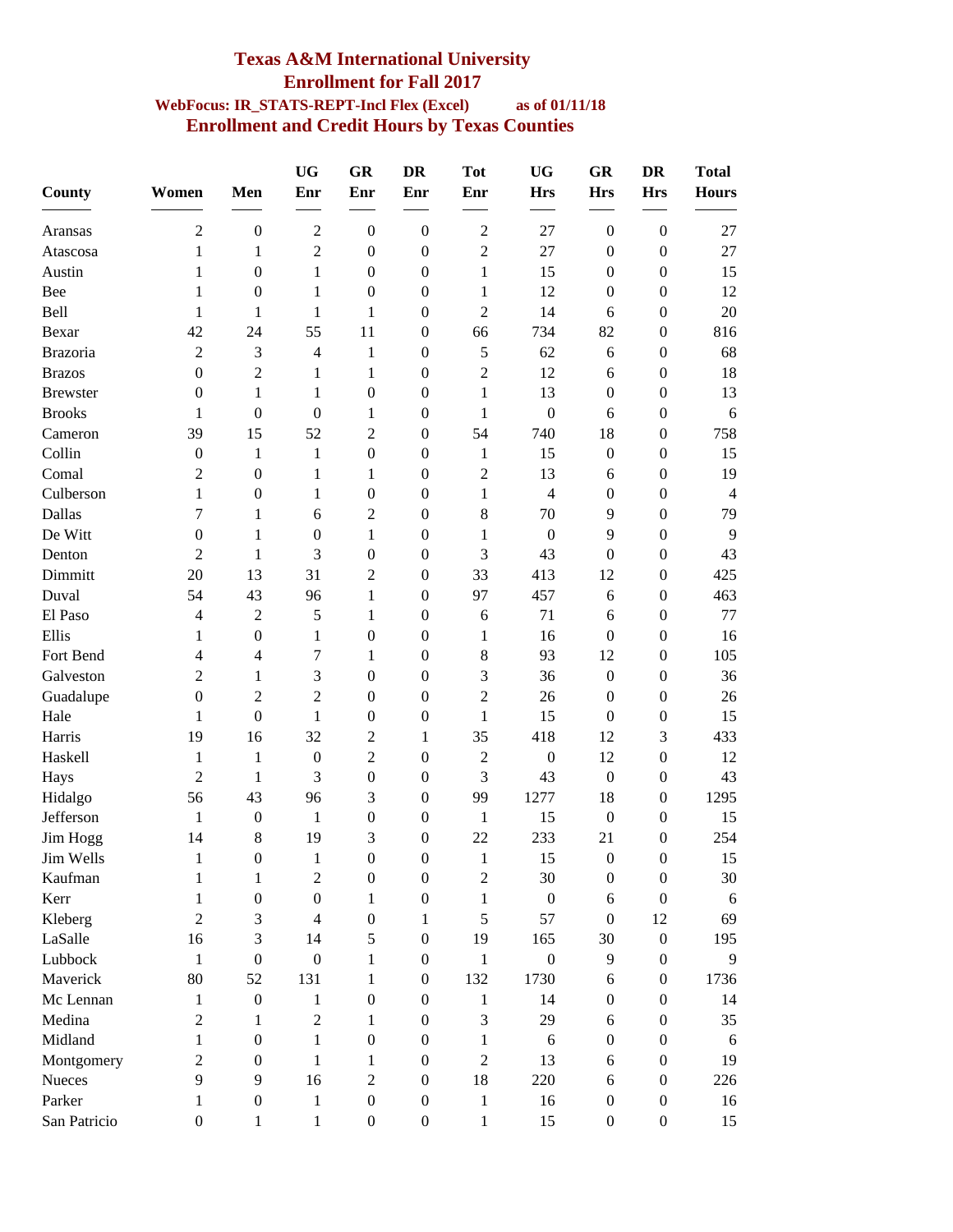#### **Texas A&M International University Enrollment for Fall 2017 WebFocus: IR\_STATS-REPT-Incl Flex (Excel) as of 01/11/18 Enrollment and Credit Hours by Texas Counties**

| County       | Women    | Men      | <b>UG</b><br>Enr | GR<br>Enr        | DR<br>Enr        | <b>Tot</b><br>Enr | <b>UG</b><br><b>Hrs</b> | GR<br><b>Hrs</b> | DR<br><b>Hrs</b> | Total<br><b>Hours</b> |
|--------------|----------|----------|------------------|------------------|------------------|-------------------|-------------------------|------------------|------------------|-----------------------|
| Smith        |          | $\theta$ | 1                | $\mathbf{0}$     | $\mathbf{0}$     | 1                 | 14                      | $\mathbf{0}$     | $\theta$         | 14                    |
| Somervell    | 0        |          | 0                |                  | $\mathbf{0}$     |                   | $\theta$                | 9                | $\mathbf{0}$     | 9                     |
| <b>Starr</b> | 79       | 38       | 102              | 15               | $\boldsymbol{0}$ | 117               | 1338                    | 94               | $\mathbf{0}$     | 1432                  |
| Tarrant      | 1        | 6        | 5                | $\overline{2}$   | $\Omega$         | 7                 | 77                      | 12               | $\overline{0}$   | 89                    |
| Tom Green    | $\theta$ |          |                  | $\boldsymbol{0}$ | $\boldsymbol{0}$ | 1                 | 11                      | $\Omega$         | $\boldsymbol{0}$ | 11                    |
| Travis       | 6        | 5        | 5                | 6                | $\Omega$         | 11                | 71                      | 45               | $\mathbf{0}$     | 116                   |
| Uvalde       | $\theta$ | 2        | 2                | $\mathbf{0}$     | $\theta$         | 2                 | 24                      | $\Omega$         | $\mathbf{0}$     | 24                    |
| Val Verde    | 8        | 5        | 12               |                  | $\mathbf{0}$     | 13                | 156                     | 6                | $\boldsymbol{0}$ | 162                   |
| Waller       | $\theta$ | 2        | $\overline{2}$   | $\boldsymbol{0}$ | $\boldsymbol{0}$ | $\overline{2}$    | 27                      | $\theta$         | $\overline{0}$   | 27                    |
| Webb         | 3934     | 2479     | 5729             | 679              | 5                | 6413              | 68544                   | 4307             | 30               | 72881                 |
| Willacy      |          |          | 2                | $\Omega$         | $\Omega$         | $\overline{2}$    | 27                      | $\Omega$         | $\mathbf{0}$     | 27                    |
| Williamson   | 3        | 4        | 6                | 1                | $\theta$         | 7                 | 85                      | 6                | $\mathbf{0}$     | 91                    |
| Zapata       | 102      | 69       | 147              | 23               |                  | 171               | 1744                    | 147              | 9                | 1900                  |
| Zavala       | 4        | 4        | 8                | $\boldsymbol{0}$ | $\boldsymbol{0}$ | 8                 | 109                     | $\mathbf{0}$     | $\boldsymbol{0}$ | 109                   |
| Total        | 4538     | 2872     | 6626             | 776              | 8                | 7410              | 79451                   | 4942             | 54               | 84447                 |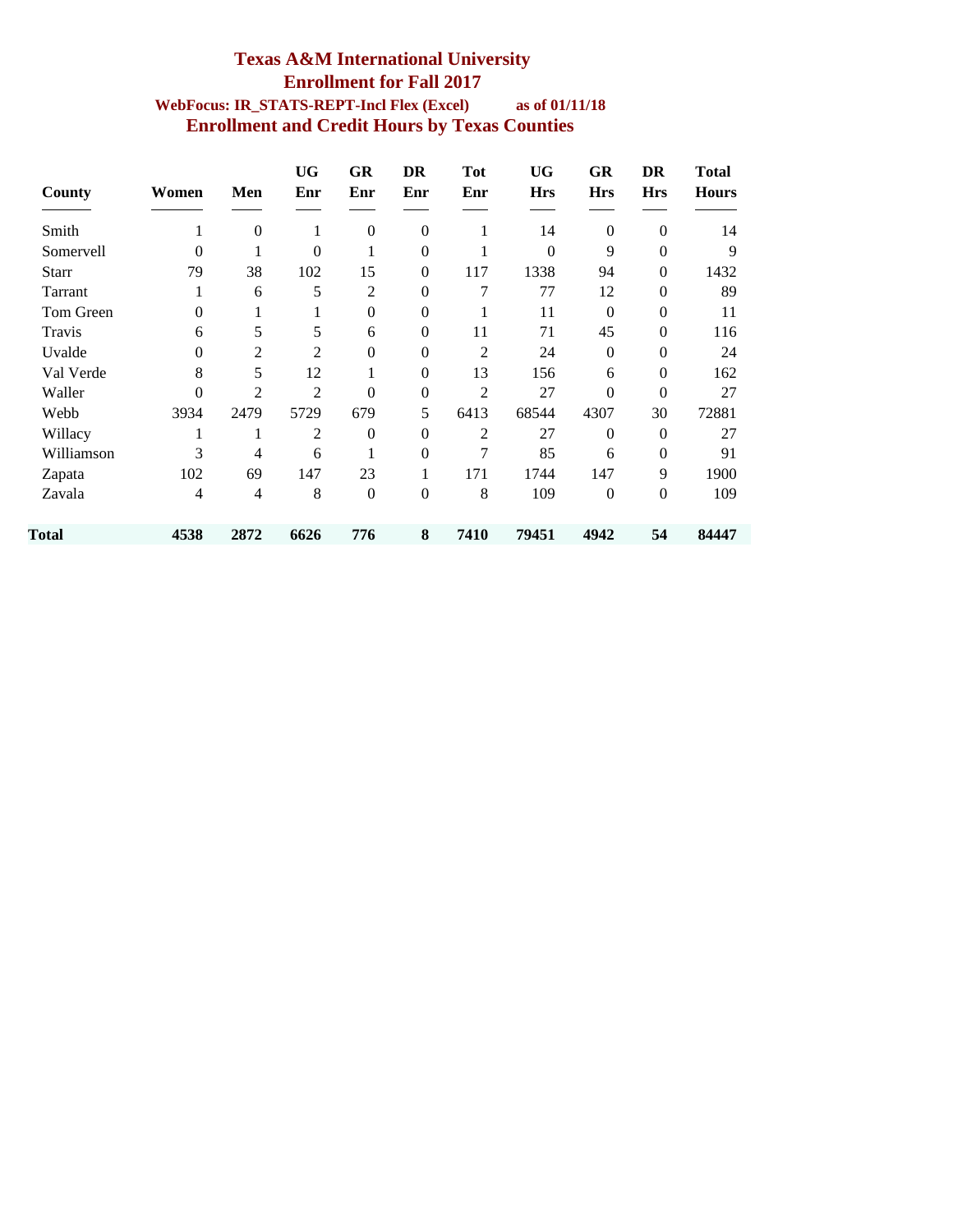# **Enrollment and Credit Hours by Other States for Fall 2017**

| <b>State</b>         | Women            | Men              | <b>UG</b><br>Enr | GR<br>Enr        | <b>DR</b><br>Enr        | <b>Tot</b><br>Enr | <b>UG</b><br><b>Hrs</b> | GR<br><b>Hrs</b> | <b>DR</b><br><b>Hrs</b> | <b>Total</b><br><b>Hours</b> |
|----------------------|------------------|------------------|------------------|------------------|-------------------------|-------------------|-------------------------|------------------|-------------------------|------------------------------|
| Arizona              | $\overline{4}$   | 1                | 5                | $\overline{0}$   | $\mathbf{0}$            | 5                 | 78                      | $\boldsymbol{0}$ | $\mathbf{0}$            | 78                           |
| California           | 13               | 12               | 23               | 1                | 1                       | 25                | 333                     | 5                | 3                       | 341                          |
| Colorado             | 1                | $\boldsymbol{0}$ | 1                | $\mathbf{0}$     | $\boldsymbol{0}$        | 1                 | 18                      | $\boldsymbol{0}$ | $\boldsymbol{0}$        | 18                           |
| District of Columbia | $\overline{0}$   | 1                | 1                | $\mathbf{0}$     | $\boldsymbol{0}$        | 1                 | 9                       | $\boldsymbol{0}$ | $\boldsymbol{0}$        | 9                            |
| Florida              | $\overline{0}$   | 1                | 1                | $\Omega$         | $\Omega$                | 1                 | 15                      | $\Omega$         | $\boldsymbol{0}$        | 15                           |
| Hawaii               | 1                | $\boldsymbol{0}$ | 1                | $\mathbf{0}$     | $\boldsymbol{0}$        | 1                 | 15                      | $\mathbf{0}$     | $\boldsymbol{0}$        | 15                           |
| Idaho                | 0                | 1                | 1                | $\boldsymbol{0}$ | $\boldsymbol{0}$        | 1                 | 16                      | $\boldsymbol{0}$ | $\boldsymbol{0}$        | 16                           |
| Illinois             | $\overline{2}$   | 1                | 3                | $\overline{0}$   | $\boldsymbol{0}$        | 3                 | 45                      | $\mathbf{0}$     | $\mathbf{0}$            | 45                           |
| Maryland             | $\boldsymbol{0}$ | 1                | 1                | $\mathbf{0}$     | $\mathbf{0}$            | 1                 | 12                      | $\Omega$         | $\boldsymbol{0}$        | 12                           |
| Massachusetts        | $\overline{0}$   | $\overline{c}$   | $\overline{c}$   | $\mathbf{0}$     | $\boldsymbol{0}$        | $\overline{2}$    | 29                      | $\boldsymbol{0}$ | $\boldsymbol{0}$        | 29                           |
| Michigan             | 1                | $\boldsymbol{0}$ | 1                | $\mathbf{0}$     | $\boldsymbol{0}$        | 1                 | 17                      | $\mathbf{0}$     | $\boldsymbol{0}$        | 17                           |
| Minnesota            | 1                | $\boldsymbol{0}$ | 1                | $\theta$         | $\boldsymbol{0}$        | 1                 | 12                      | $\Omega$         | $\boldsymbol{0}$        | 12                           |
| Nebraska             | 1                | $\boldsymbol{0}$ | 1                | $\overline{0}$   | $\boldsymbol{0}$        | 1                 | 16                      | $\mathbf{0}$     | $\boldsymbol{0}$        | 16                           |
| Nevada               | $\overline{0}$   | $\overline{c}$   | $\overline{c}$   | $\mathbf{0}$     | $\boldsymbol{0}$        | $\overline{2}$    | 32                      | $\boldsymbol{0}$ | $\boldsymbol{0}$        | 32                           |
| New Mexico           | 1                | $\overline{0}$   | 1                | $\mathbf{0}$     | $\boldsymbol{0}$        | 1                 | 15                      | $\boldsymbol{0}$ | $\mathbf{0}$            | 15                           |
| New York             | 1                | 6                | 6                | 1                | $\mathbf{0}$            | 7                 | 87                      | 6                | $\boldsymbol{0}$        | 93                           |
| Ohio                 | 1                | 1                | $\overline{c}$   | $\mathbf{0}$     | $\boldsymbol{0}$        | $\overline{2}$    | 29                      | $\mathbf{0}$     | $\boldsymbol{0}$        | 29                           |
| Oklahoma             | 0                | 1                | $\mathbf{0}$     | $\mathbf{0}$     | 1                       | 1                 | $\boldsymbol{0}$        | $\mathbf{0}$     | 12                      | 12                           |
| Pennsylvania         | 1                | 1                | $\overline{c}$   | $\theta$         | $\boldsymbol{0}$        | $\overline{2}$    | 27                      | $\Omega$         | $\boldsymbol{0}$        | 27                           |
| Puerto Rico          | 0                | 1                | 1                | $\mathbf{0}$     | $\mathbf{0}$            | 1                 | 15                      | $\Omega$         | $\boldsymbol{0}$        | 15                           |
| Tennessee            | $\overline{0}$   | $\overline{c}$   | $\overline{2}$   | $\mathbf{0}$     | $\boldsymbol{0}$        | $\overline{2}$    | 26                      | $\boldsymbol{0}$ | $\boldsymbol{0}$        | 26                           |
| Virginia             | $\overline{2}$   | 1                | $\overline{2}$   | $\mathbf{0}$     | 1                       | 3                 | 33                      | $\boldsymbol{0}$ | 12                      | 45                           |
| Washington           | 1                | $\boldsymbol{0}$ | 1                | $\theta$         | $\boldsymbol{0}$        | 1                 | 18                      | $\Omega$         | $\boldsymbol{0}$        | 18                           |
| Wyoming              | 1                | $\boldsymbol{0}$ | 1                | $\mathbf{0}$     | $\boldsymbol{0}$        | 1                 | 13                      | $\boldsymbol{0}$ | $\boldsymbol{0}$        | 13                           |
| Total                | 32               | 35               | 62               | $\overline{2}$   | $\overline{\mathbf{3}}$ | 67                | 910                     | 11               | 27                      | 948                          |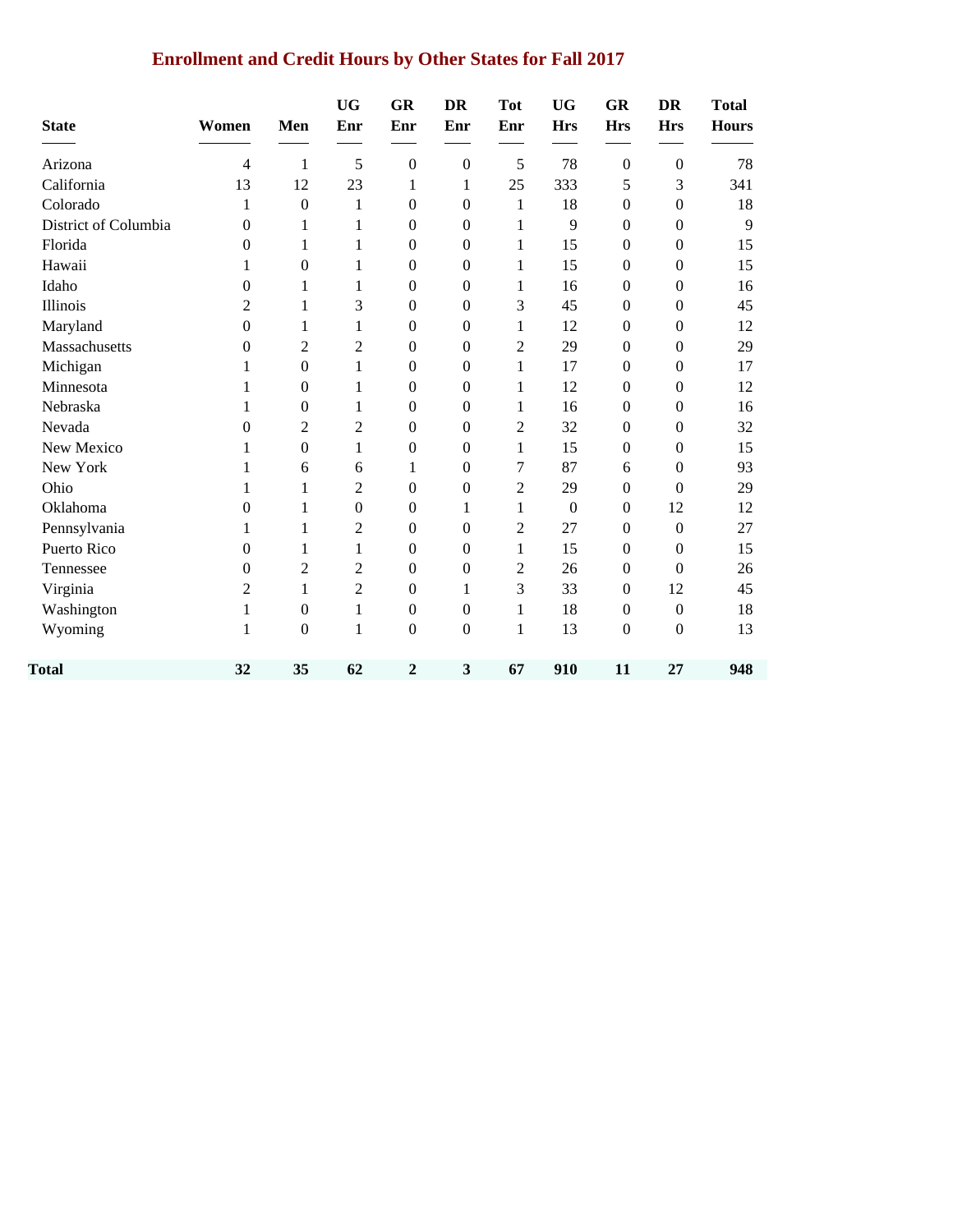# **Enrollment and Credit Hours by Foreign Countries for Fall 2017**

| <b>Country</b>           | Women            | Men              | <b>UG</b><br>Enr | GR<br>Enr        | <b>DR</b><br>Enr | <b>Tot</b><br>Enr | <b>UG</b><br><b>Hrs</b> | <b>GR</b><br><b>Hrs</b> | <b>DR</b><br><b>Hrs</b> | <b>Total</b><br><b>Hours</b> |
|--------------------------|------------------|------------------|------------------|------------------|------------------|-------------------|-------------------------|-------------------------|-------------------------|------------------------------|
| Albania                  | $\boldsymbol{0}$ | $\mathbf{1}$     | $\boldsymbol{0}$ | $\boldsymbol{0}$ | $\mathbf{1}$     | 1                 | $\mathbf{0}$            | $\boldsymbol{0}$        | 9                       | 9                            |
| Australia                | 3                | $\mathbf{1}$     | 3                | $\,1$            | $\boldsymbol{0}$ | $\overline{4}$    | 50                      | 9                       | $\boldsymbol{0}$        | 59                           |
| Austria                  | $\boldsymbol{0}$ | $\mathbf{1}$     | $\mathbf{1}$     | $\boldsymbol{0}$ | $\boldsymbol{0}$ | $\mathbf{1}$      | 13                      | $\boldsymbol{0}$        | $\boldsymbol{0}$        | 13                           |
| <b>Bahamas</b>           | $\mathbf{1}$     | $\boldsymbol{0}$ | $\mathbf{1}$     | $\boldsymbol{0}$ | $\boldsymbol{0}$ | $\mathbf{1}$      | 16                      | $\boldsymbol{0}$        | $\boldsymbol{0}$        | 16                           |
| Bangladesh               | $\boldsymbol{0}$ | $\mathbf{1}$     | $\boldsymbol{0}$ | $\boldsymbol{0}$ | $\mathbf{1}$     | 1                 | $\boldsymbol{0}$        | $\boldsymbol{0}$        | 12                      | 12                           |
| <b>Brazil</b>            | 1                | $\mathbf{1}$     | $\mathbf{1}$     | 1                | $\boldsymbol{0}$ | $\overline{2}$    | 13                      | 12                      | $\mathbf{0}$            | 25                           |
| Canada                   | 4                | $\boldsymbol{0}$ | 4                | $\boldsymbol{0}$ | $\boldsymbol{0}$ | $\overline{4}$    | 57                      | $\boldsymbol{0}$        | $\boldsymbol{0}$        | 57                           |
| Chile                    | $\boldsymbol{0}$ | $\mathbf{1}$     | $\mathbf{1}$     | $\boldsymbol{0}$ | $\boldsymbol{0}$ | $\mathbf{1}$      | 16                      | $\boldsymbol{0}$        | $\boldsymbol{0}$        | 16                           |
| China                    | $\overline{4}$   | 3                | 3                | $\overline{c}$   | $\overline{2}$   | $\overline{7}$    | 45                      | 21                      | 18                      | 84                           |
| Colombia                 | $\mathbf{1}$     | $\mathbf{1}$     | $\mathbf{1}$     | $\,1$            | $\boldsymbol{0}$ | $\overline{2}$    | 13                      | 9                       | $\boldsymbol{0}$        | 22                           |
| Croatia                  | $\mathbf{1}$     | $\boldsymbol{0}$ | $\mathbf{1}$     | $\boldsymbol{0}$ | $\boldsymbol{0}$ | $\mathbf{1}$      | 15                      | $\boldsymbol{0}$        | $\boldsymbol{0}$        | 15                           |
| Czech Republic           | $\boldsymbol{0}$ | $\overline{2}$   | $\overline{2}$   | $\boldsymbol{0}$ | $\boldsymbol{0}$ | $\overline{2}$    | 29                      | $\boldsymbol{0}$        | $\boldsymbol{0}$        | 29                           |
| France                   | $\mathbf{1}$     | $\mathbf{1}$     | $\overline{c}$   | $\boldsymbol{0}$ | $\boldsymbol{0}$ | $\overline{2}$    | 25                      | $\boldsymbol{0}$        | $\boldsymbol{0}$        | 25                           |
| Germany                  | $\overline{2}$   | $\overline{2}$   | $\overline{2}$   | 1                | $\mathbf{1}$     | 4                 | 30                      | 12                      | 12                      | 54                           |
| India                    | 5                | 11               | $\boldsymbol{0}$ | 16               | $\boldsymbol{0}$ | 16                | $\boldsymbol{0}$        | 117                     | $\boldsymbol{0}$        | 117                          |
| Italy                    | $\boldsymbol{0}$ | $\mathbf{1}$     | $\mathbf{1}$     | $\boldsymbol{0}$ | $\boldsymbol{0}$ | 1                 | 12                      | $\boldsymbol{0}$        | $\mathbf{0}$            | 12                           |
| <b>Ivory Coast</b>       | $\mathbf{1}$     | $\mathbf{0}$     | $\boldsymbol{0}$ | $\boldsymbol{0}$ | $\mathbf{1}$     | $\mathbf{1}$      | $\mathbf{0}$            | $\boldsymbol{0}$        | 9                       | 9                            |
| Japan                    | $\mathbf{0}$     | 1                | $\boldsymbol{0}$ | $\boldsymbol{0}$ | $\mathbf{1}$     | 1                 | $\overline{0}$          | $\boldsymbol{0}$        | 12                      | 12                           |
| Korea, Republic of South | 1                | $\boldsymbol{0}$ | $\boldsymbol{0}$ | $\,1$            | $\boldsymbol{0}$ | $\mathbf{1}$      | $\boldsymbol{0}$        | 6                       | $\boldsymbol{0}$        | 6                            |
| Mexico                   | 40               | 49               | 62               | 27               | $\boldsymbol{0}$ | 89                | 862                     | 182                     | $\boldsymbol{0}$        | 1044                         |
| Mongolia                 | $\boldsymbol{0}$ | 1                | $\boldsymbol{0}$ | $\boldsymbol{0}$ | $\mathbf{1}$     | $\mathbf{1}$      | $\boldsymbol{0}$        | $\boldsymbol{0}$        | 9                       | 9                            |
| Nepal                    | $\overline{2}$   | 7                | 9                | $\boldsymbol{0}$ | $\boldsymbol{0}$ | 9                 | 141                     | $\boldsymbol{0}$        | $\boldsymbol{0}$        | 141                          |
| Netherlands              | $\mathbf{1}$     | $\boldsymbol{0}$ | $\mathbf{1}$     | $\boldsymbol{0}$ | $\boldsymbol{0}$ | $\mathbf{1}$      | 15                      | $\boldsymbol{0}$        | $\boldsymbol{0}$        | 15                           |
| New Zealand              | $\mathbf{1}$     | $\boldsymbol{0}$ | $\mathbf{1}$     | $\boldsymbol{0}$ | $\boldsymbol{0}$ | 1                 | 16                      | $\boldsymbol{0}$        | $\boldsymbol{0}$        | 16                           |
| Nigeria                  | 3                | $\overline{2}$   | 3                | $\overline{c}$   | $\boldsymbol{0}$ | 5                 | 41                      | 21                      | $\boldsymbol{0}$        | 62                           |
| Pakistan                 | $\boldsymbol{0}$ | $\mathbf{1}$     | $\boldsymbol{0}$ | $\,1\,$          | $\boldsymbol{0}$ | $\mathbf{1}$      | $\boldsymbol{0}$        | 12                      | $\boldsymbol{0}$        | 12                           |
| Spain                    | $\mathbf{1}$     | $\overline{2}$   | 3                | $\boldsymbol{0}$ | $\boldsymbol{0}$ | 3                 | 46                      | $\boldsymbol{0}$        | $\boldsymbol{0}$        | 46                           |
| Sweden                   | $\overline{2}$   | $\boldsymbol{0}$ | $\overline{2}$   | $\boldsymbol{0}$ | $\boldsymbol{0}$ | $\overline{2}$    | 31                      | $\boldsymbol{0}$        | $\boldsymbol{0}$        | 31                           |
| Ukraine                  | $\overline{2}$   | $\boldsymbol{0}$ | $\overline{2}$   | $\boldsymbol{0}$ | $\overline{0}$   | $\overline{2}$    | 31                      | $\overline{0}$          | $\boldsymbol{0}$        | 31                           |
| United Kingdom           | $\mathbf{1}$     | 5                | 6                | $\boldsymbol{0}$ | $\boldsymbol{0}$ | 6                 | 82                      | 0                       | $\boldsymbol{0}$        | 82                           |
| Venezuela                | $\mathbf{0}$     | $\mathbf{1}$     | 1                | $\boldsymbol{0}$ | $\boldsymbol{0}$ | $\mathbf{1}$      | 15                      | $\boldsymbol{0}$        | $\boldsymbol{0}$        | 15                           |
| Vietnam (North)          | $\boldsymbol{0}$ | $\mathbf{1}$     | $\mathbf{1}$     | $\boldsymbol{0}$ | $\boldsymbol{0}$ | $\mathbf{1}$      | 15                      | 0                       | $\boldsymbol{0}$        | 15                           |
| Zimbabwe                 | $\boldsymbol{0}$ | $\mathbf{1}$     | $\mathbf{1}$     | $\boldsymbol{0}$ | $\boldsymbol{0}$ | $\mathbf{1}$      | 15                      | $\boldsymbol{0}$        | $\boldsymbol{0}$        | 15                           |
| Total                    | 78               | 98               | 115              | 53               | 8                | 176               | 1644                    | 401                     | 81                      | 2126                         |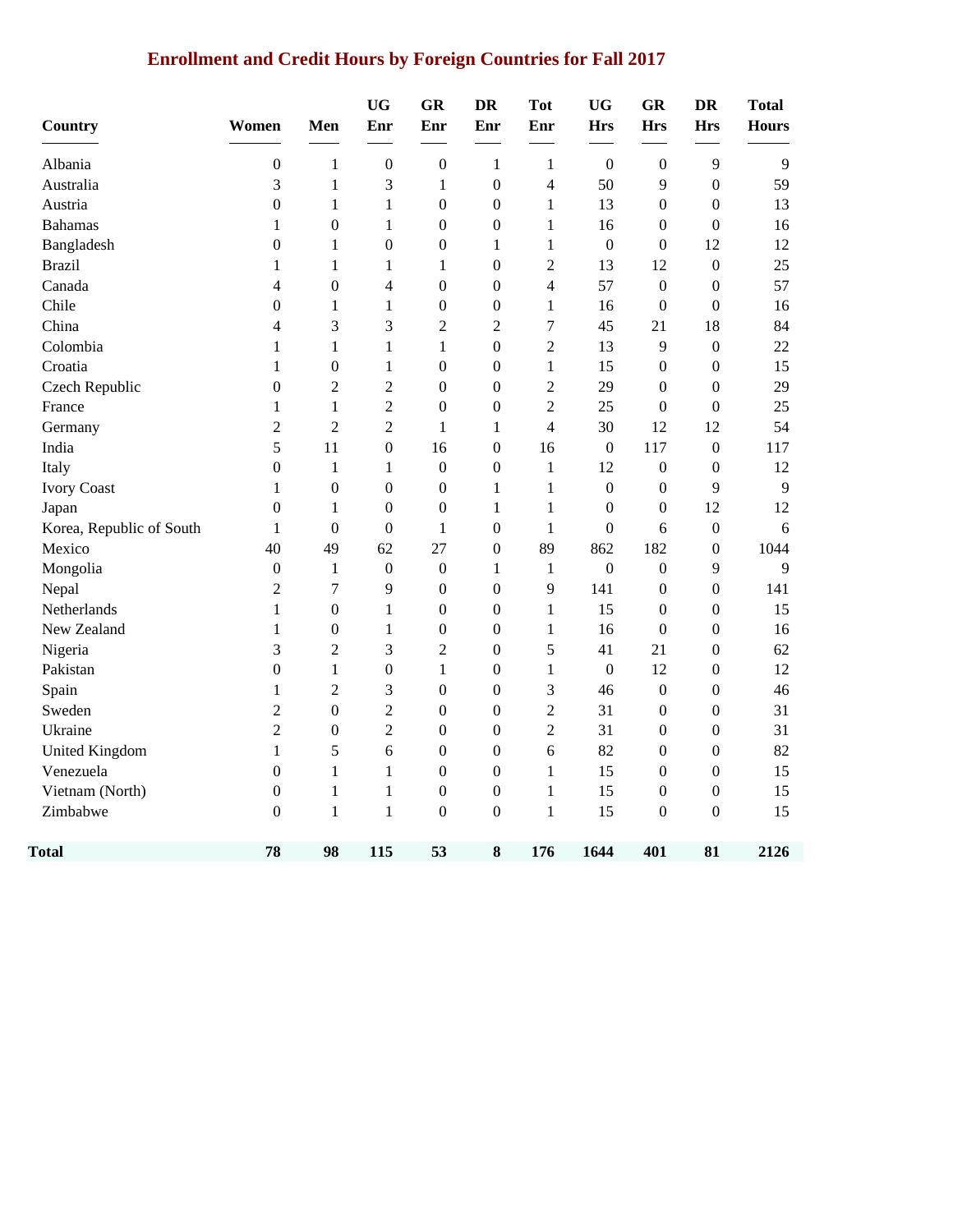### **Texas A&M International University Enrollment for Fall 2017**

#### **WebFocus: IR\_STATS-REPT-Incl Flex (Excel) as of 01/11/18 Enrollment by Age Across Classification for Fall 2017**

| Age      | <b>FR</b>                            | SO <sub>1</sub>                      | <b>JR</b>                            | $S_{\mathbf{R}}$                     | GR                                   | <b>PHD</b>                           | <b>Total</b><br><b>Students</b> | <b>Total</b><br><b>Hours</b> |
|----------|--------------------------------------|--------------------------------------|--------------------------------------|--------------------------------------|--------------------------------------|--------------------------------------|---------------------------------|------------------------------|
|          |                                      |                                      |                                      |                                      |                                      |                                      |                                 |                              |
| 13<br>14 | 6<br>140                             | $\boldsymbol{0}$<br>$\boldsymbol{0}$ | $\boldsymbol{0}$<br>$\boldsymbol{0}$ | $\boldsymbol{0}$<br>$\boldsymbol{0}$ | $\boldsymbol{0}$<br>$\boldsymbol{0}$ | $\boldsymbol{0}$<br>$\boldsymbol{0}$ | 6<br>140                        | 8<br>210                     |
| 15       | 143                                  | $\boldsymbol{0}$                     | $\boldsymbol{0}$                     | $\boldsymbol{0}$                     | $\boldsymbol{0}$                     | $\boldsymbol{0}$                     | 143                             | 674                          |
| 16       | 171                                  | 3                                    | $\boldsymbol{0}$                     | $\boldsymbol{0}$                     | $\boldsymbol{0}$                     | $\boldsymbol{0}$                     | 174                             | 1576                         |
| 17       | 123                                  | 125                                  | $\boldsymbol{0}$                     | $\boldsymbol{0}$                     | $\boldsymbol{0}$                     | $\boldsymbol{0}$                     | 248                             | 3181                         |
| 18       | 934                                  | 91                                   | 73                                   | $\overline{4}$                       | $\boldsymbol{0}$                     | $\boldsymbol{0}$                     | 1102                            | 14997                        |
| 19       | 348                                  | 447                                  | 144                                  | 32                                   | $\boldsymbol{0}$                     | $\boldsymbol{0}$                     | 971                             | 13205                        |
| 20       | 58                                   | 309                                  | 375                                  | 83                                   | $\boldsymbol{0}$                     | $\boldsymbol{0}$                     | 825                             | 10933                        |
| 21       | 18                                   | 115                                  | 385                                  | 411                                  | 20                                   | $\boldsymbol{0}$                     | 949                             | 12028                        |
| 22       | 13                                   | 36                                   | 176                                  | 387                                  | 54                                   | $\boldsymbol{0}$                     | 666                             | 8014                         |
| 23       | 6                                    | 30                                   | 112                                  | 257                                  | 79                                   | $\boldsymbol{0}$                     | 484                             | 5295                         |
| 24       | 6                                    | $18\,$                               | 63                                   | 183                                  | 84                                   | $\boldsymbol{0}$                     | 354                             | 3711                         |
| 25       | $\mathbf{1}$                         | 17                                   | 37                                   | 106                                  | 70                                   | $\boldsymbol{0}$                     | 231                             | 2046                         |
| 26       | $\mathbf{1}$                         | 11                                   | 29                                   | 99                                   | 53                                   | $\boldsymbol{0}$                     | 193                             | 1836                         |
| 27       | $\mathbf{1}$                         | 10                                   | 36                                   | 71                                   | 60                                   | $\mathbf 1$                          | 179                             | 1621                         |
| 28       | 3                                    | $\overline{2}$                       | 13                                   | 45                                   | 38                                   | $\overline{c}$                       | 103                             | 902                          |
| 29       | $\overline{c}$                       | 6                                    | 17                                   | 48                                   | 30                                   | $\mathbf{1}$                         | 104                             | 949                          |
| 30       | $\boldsymbol{0}$                     | 6                                    | 10                                   | 38                                   | 34                                   | 3                                    | 91                              | 827                          |
| 31       | $\boldsymbol{0}$                     | 3                                    | 10                                   | 27                                   | 23                                   | $\boldsymbol{0}$                     | 63                              | 550                          |
| 32       | 3                                    | 3                                    | $\boldsymbol{7}$                     | 28                                   | 23                                   | 3                                    | 67                              | 582                          |
| 33       | $\mathbf{1}$                         | $\mathbf{1}$                         | 11                                   | 23                                   | 29                                   | $\mathbf{1}$                         | 66                              | 571                          |
| 34       | $\mathbf{1}$                         | $\overline{4}$                       | 5                                    | 19                                   | 28                                   | $\mathbf{1}$                         | 58                              | 477                          |
| 35       | $\boldsymbol{0}$                     | 3                                    | $\overline{7}$                       | 21                                   | 21                                   | $\mathbf{1}$                         | 53                              | 469                          |
| 36       | 3                                    | $\mathbf{1}$                         | 10                                   | 12                                   | 21                                   | $\mathbf{1}$                         | 48                              | 401                          |
| 37       | $\boldsymbol{0}$                     | $\mathbf{1}$                         | 10                                   | 16                                   | 16                                   | $\boldsymbol{0}$                     | 43                              | 372                          |
| 38       | $\boldsymbol{0}$                     | $\boldsymbol{0}$                     | 6                                    | 13                                   | 17                                   | $\boldsymbol{0}$                     | 36                              | 269                          |
| 39       | $\boldsymbol{0}$                     | $\mathbf{1}$                         | $\overline{4}$                       | 6                                    | 12                                   | $\boldsymbol{0}$                     | 23                              | 170                          |
| 40       | $\mathbf{1}$                         | $\overline{2}$                       | $\overline{c}$                       | 10                                   | 16                                   | $\mathbf{1}$                         | 32                              | 237                          |
| 41       | $\boldsymbol{0}$                     | 3                                    | $\overline{c}$                       | 11                                   | 10                                   | $\boldsymbol{0}$                     | 26                              | 193                          |
| 42       | $\boldsymbol{0}$                     | $\mathbf{1}$                         | 3                                    | 12                                   | 12                                   | $\boldsymbol{0}$                     | 28                              | 211                          |
| 43       | $\boldsymbol{0}$                     | $\boldsymbol{0}$                     | $\overline{c}$                       | 9                                    | 9                                    | $\boldsymbol{0}$                     | 20                              | 141                          |
| 44       | $\boldsymbol{0}$                     | $\boldsymbol{0}$                     | $\overline{c}$                       | 10                                   | $\overline{7}$                       | $\boldsymbol{0}$                     | 19                              | 133                          |
| 45       | $\boldsymbol{0}$                     | $\mathbf{1}$                         | $\,1$                                | $\,1$                                | 6                                    | $\overline{c}$                       | 11                              | 72                           |
| 46       | $\boldsymbol{0}$                     | $\boldsymbol{0}$                     | $\boldsymbol{0}$                     | 3                                    | 10                                   | $\boldsymbol{0}$                     | 13                              | 96                           |
| 47       | $\mathbf{1}$                         | $\boldsymbol{0}$                     | $\boldsymbol{0}$                     | $\overline{4}$                       | 6                                    | $\boldsymbol{0}$                     | 11                              | 89                           |
| 48       | $\boldsymbol{0}$                     | $\boldsymbol{0}$                     | $\boldsymbol{0}$                     | 5                                    | $\overline{7}$                       | $\boldsymbol{0}$                     | 12                              | 76                           |
| 49       | $\boldsymbol{0}$                     | $\boldsymbol{0}$                     | $\boldsymbol{0}$                     | 5                                    | 5                                    | $\boldsymbol{0}$                     | 10                              | 72                           |
| 50       | $\boldsymbol{0}$                     | $\boldsymbol{0}$                     | $\,1$                                | $\overline{\mathbf{c}}$              | $\overline{c}$                       | $\,1$                                | 6                               | 36                           |
| 51       | $\boldsymbol{0}$                     | $\boldsymbol{0}$<br>$\boldsymbol{0}$ | $\,1$                                | 3                                    | $\,8$                                | $\boldsymbol{0}$                     | 12<br>$\boldsymbol{7}$          | 75                           |
| 52<br>53 | $\boldsymbol{0}$                     |                                      | $\boldsymbol{0}$<br>$\boldsymbol{0}$ | $\mathbf{1}$                         | $\boldsymbol{6}$<br>6                | $\boldsymbol{0}$                     | $\boldsymbol{7}$                | 42                           |
| 54       | $\boldsymbol{0}$<br>$\boldsymbol{0}$ | $\boldsymbol{0}$<br>$\boldsymbol{0}$ | $\boldsymbol{0}$                     | $\,1$<br>$\boldsymbol{0}$            | $\mathbf{1}$                         | $\boldsymbol{0}$<br>$\,1$            | $\overline{c}$                  | 39<br>18                     |
| 55       | $\boldsymbol{0}$                     | $\boldsymbol{0}$                     | $\,1$                                | $\overline{\mathbf{c}}$              | $\mathbf{1}$                         | $\boldsymbol{0}$                     | $\overline{4}$                  | 34                           |
| 56       | $\boldsymbol{0}$                     | $\boldsymbol{0}$                     | $\boldsymbol{0}$                     | $\boldsymbol{0}$                     | $\mathbf{1}$                         | $\boldsymbol{0}$                     | $\mathbf 1$                     | 9                            |
| 57       | $\boldsymbol{0}$                     | $\boldsymbol{0}$                     | $\boldsymbol{0}$                     | $\overline{\mathbf{c}}$              | $\mathbf{1}$                         | $\boldsymbol{0}$                     | 3                               | 21                           |
|          |                                      |                                      |                                      |                                      |                                      |                                      |                                 |                              |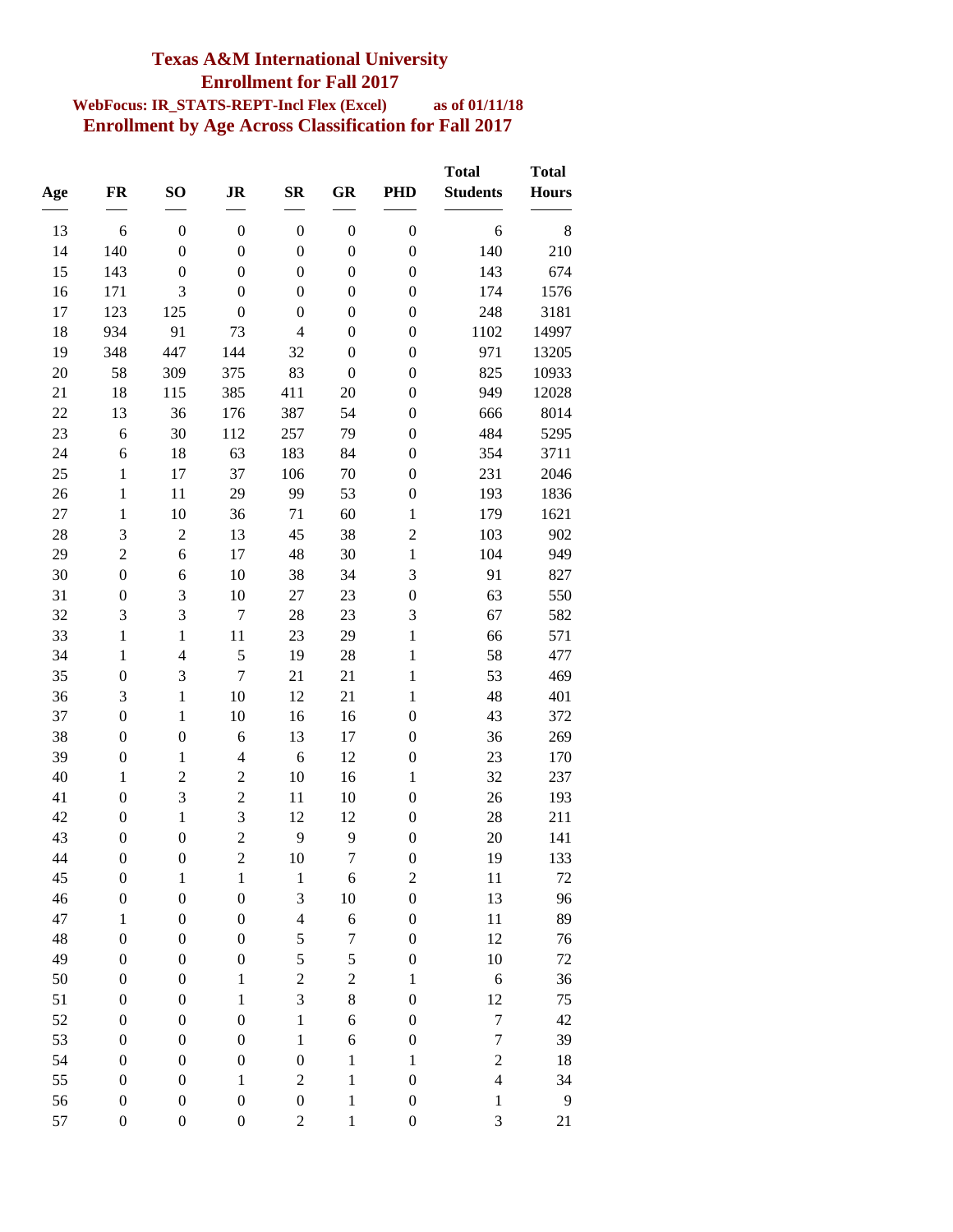#### **Texas A&M International University Enrollment for Fall 2017 WebFocus: IR\_STATS-REPT-Incl Flex (Excel) as of 01/11/18 Enrollment by Age Across Classification for Fall 2017**

| Age   | FR             | <b>SO</b>      | JR       | <b>SR</b> | GR       | <b>PHD</b>     | <b>Total</b><br><b>Students</b> | <b>Total</b><br><b>Hours</b> |
|-------|----------------|----------------|----------|-----------|----------|----------------|---------------------------------|------------------------------|
| 58    | 0              | $\theta$       | $\Omega$ | $\Omega$  |          | $\overline{0}$ |                                 | 6                            |
| 59    | 0              | $\overline{0}$ | $\Omega$ |           |          | $\overline{0}$ | 2                               | 8                            |
| 60    | $\theta$       | $\theta$       | $\Omega$ |           |          | $\overline{0}$ | 2                               | 12                           |
| 63    | 0              | $\theta$       | $\Omega$ | $\Omega$  | 2        | $\overline{0}$ | 2                               | 15                           |
| 64    | 0              | $\theta$       | $\Omega$ |           | $\theta$ | $\overline{0}$ |                                 | 6                            |
| 65    | $\overline{0}$ | $\theta$       |          | $\Omega$  | 0        | $\overline{0}$ |                                 | 6                            |
| Total | 1984           | 1250           | 1556     | 2013      | 831      | 19             | 7653                            | 87521                        |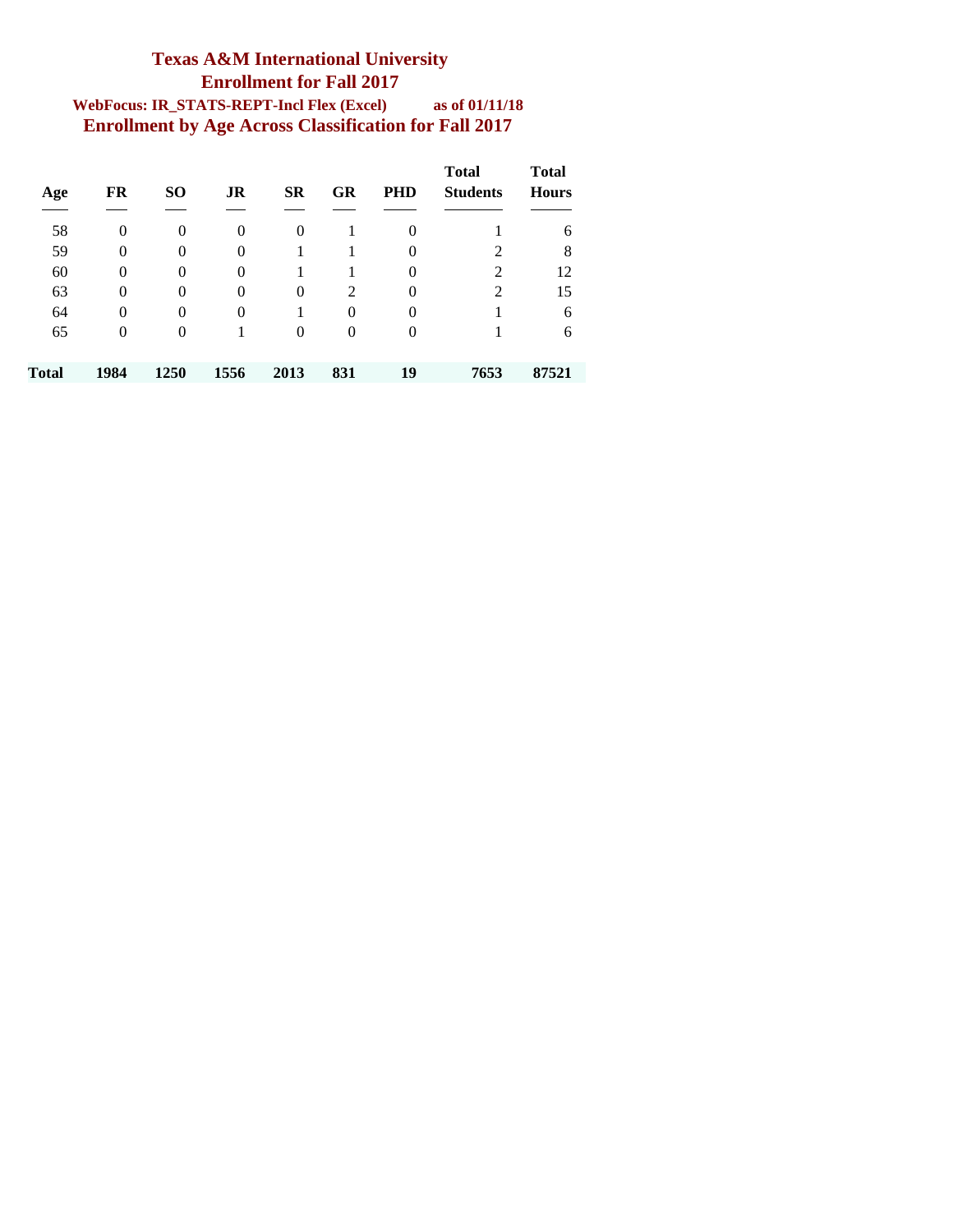#### **Texas A&M International University Enrollment for Fall 2017 WebFocus: IR\_STATS-REPT-Incl Flex (Excel) as of 01/11/18 Average Hour Load Overall for Fall 2017**

|       |      | Tot  |       |       |  |  |  |  |  |
|-------|------|------|-------|-------|--|--|--|--|--|
| Women | Men  | Enr  | Hours | Load  |  |  |  |  |  |
|       |      |      |       |       |  |  |  |  |  |
| 4648  | 3005 | 7653 | 87521 | 11.44 |  |  |  |  |  |

#### **Average Hour Load by Level**

| Level         | Women | Men  | <b>Tot</b><br>Enr | <b>Hours</b> | Avg<br>Load |
|---------------|-------|------|-------------------|--------------|-------------|
|               |       |      |                   |              |             |
| Undergraduate | 4104  | 2699 | 6803              | 82005        | 12.05       |
| Graduate      | 539   | 292  | 831               | 5354         | 6.44        |
| Doctoral      | 5     | 14   | 19                | 162          | 8.53        |
|               |       |      |                   |              |             |
| Total         | 4648  | 3005 | 7653              | 87521        |             |

#### **Average Hour Load by Ethnicity**

| Eth           | Women | Men  | Tot<br>Enr | <b>Hours</b> | Avg<br>Load |
|---------------|-------|------|------------|--------------|-------------|
| Amer Ind      | 1     | 2    | 3          | 36           | 12.00       |
| Asian         | 18    | 16   | 34         | 358          | 10.53       |
| <b>Black</b>  | 10    | 25   | 35         | 433          | 12.37       |
| Hawaiian      | 1     | 0    | 1          | 15           | 15.00       |
| Hispanic      | 4417  | 2776 | 7193       | 82268        | 11.44       |
| International | 87    | 102  | 189        | 2250         | 11.90       |
| Unknown       | 11    | 10   | 21         | 184          | 8.76        |
| White         | 103   | 74   | 177        | 1977         | 11.17       |
| Total         | 4648  | 3005 | 7653       | 87521        |             |

#### **Average Hour Load by Classification**

| <b>Classification</b> | Women | Men  | <b>Tot</b><br>Enr | <b>Hours</b> | Avg<br>Load |
|-----------------------|-------|------|-------------------|--------------|-------------|
| Freshman              | 1107  | 877  | 1984              | 22510        | 11.35       |
| Sophomore             | 758   | 492  | 1250              | 16167        | 12.93       |
| Junior                | 979   | 577  | 1556              | 19024        | 12.23       |
| Senior                | 1260  | 753  | 2013              | 24304        | 12.07       |
| Graduate              | 539   | 292  | 831               | 5354         | 6.44        |
| Doctoral              | 5     | 14   | 19                | 162          | 8.53        |
| Total                 | 4648  | 3005 | 7653              | 87521        |             |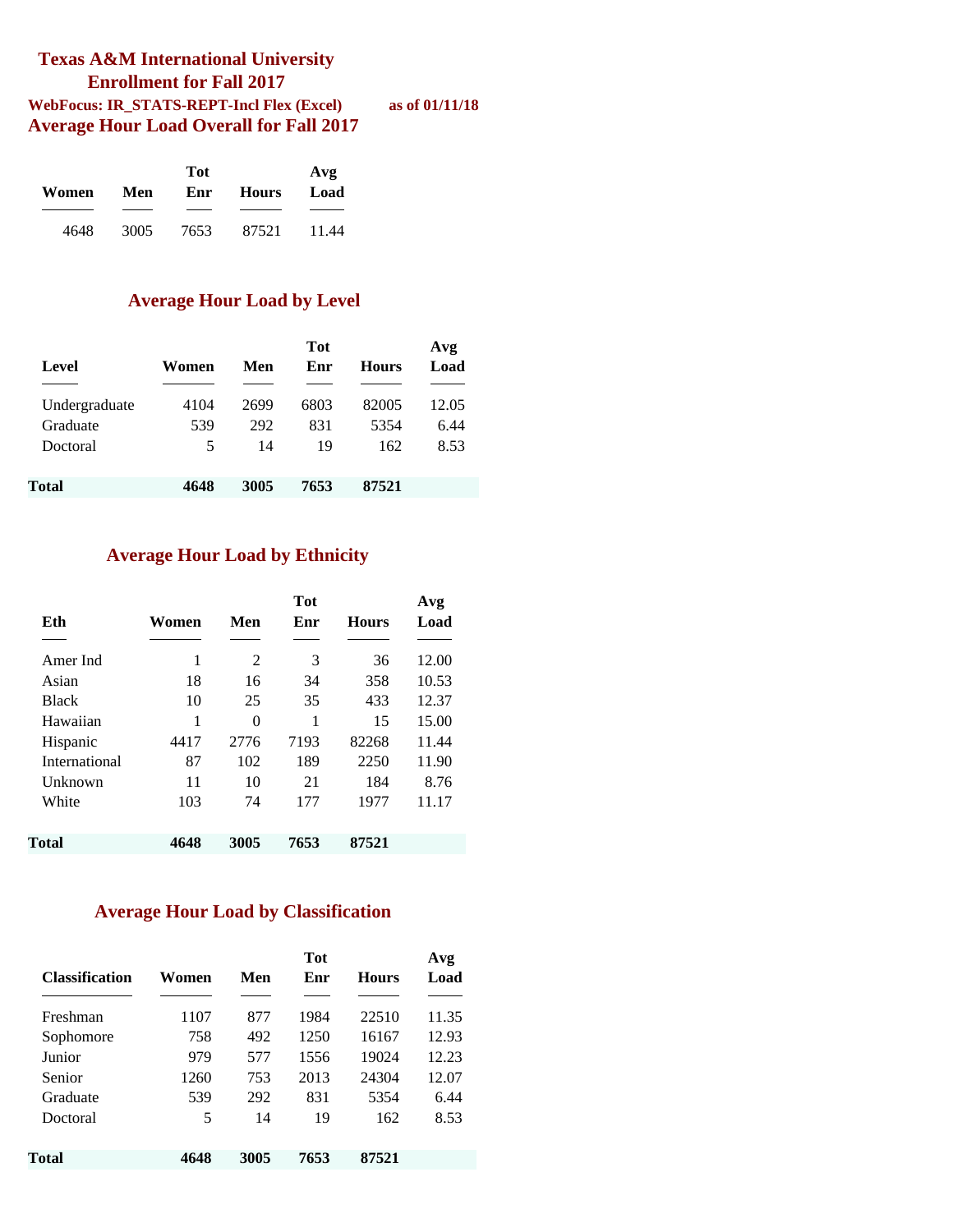### **Total Hours by Student College and Level**

| College                       | <b>Total</b><br><b>Students</b> | <b>Undergrad</b><br><b>Hours</b> | <b>Graduate</b><br><b>Hours</b> | <b>Doctoral</b><br><b>Hours</b> | <b>Total</b><br><b>Hours</b> |
|-------------------------------|---------------------------------|----------------------------------|---------------------------------|---------------------------------|------------------------------|
| College of Arts & Sciences    | 4225                            | 48229                            | 2087                            | $\Omega$                        | 50316                        |
| College of Education          | 1040                            | 9563                             | 1493                            | $\Omega$                        | 11056                        |
| College of Nursing&Health Sci | 723                             | 8632                             | 174                             | $\Omega$                        | 8806                         |
| Sanchez School of Business    | 1310                            | 12841                            | 1600                            | 162                             | 14603                        |
| University College            | 355                             | 2740                             | 0                               | $\Omega$                        | 2740                         |
| Total                         | 7653                            | 82005                            | 5354                            | 162                             | 87521                        |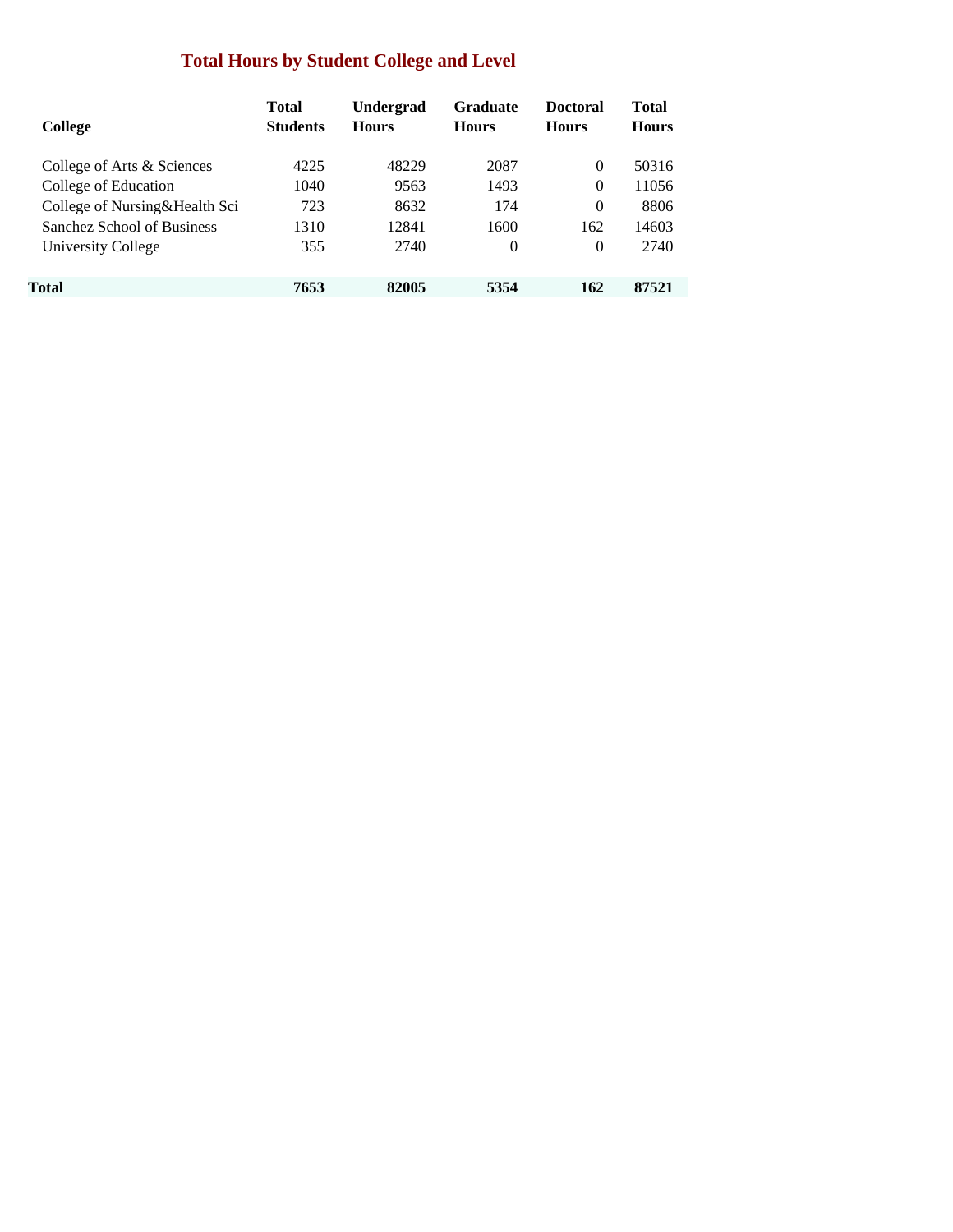### **Texas A&M International University CBM001 Enrollment for Fall 2017 WebFocus: IR\_CB-STATS as of 01/11/18 Average Hour Load by Level and Ethnicity**

|               |               |                |                  | <b>Tot</b>     |              | Avg   |
|---------------|---------------|----------------|------------------|----------------|--------------|-------|
| <b>Level</b>  | Eth           | Women          | Men              | Enr            | <b>Hours</b> | Load  |
|               |               |                |                  |                |              |       |
| Undergraduate | Amer Ind      | $\mathbf{1}$   | $\overline{2}$   | 3              | 36           | 12.00 |
|               | Asian         | 13             | 12               | 25             | 313          | 12.52 |
|               | <b>Black</b>  | 7              | 20               | 27             | 381          | 14.11 |
|               | Hawaiian      | 1              | $\boldsymbol{0}$ | 1              | 15           | 15.00 |
|               | Hispanic      | 3924           | 2532             | 6456           | 77555        | 12.01 |
|               | International | 61             | 59               | 120            | 1712         | 14.27 |
|               | Unknown       | 11             | 9                | 20             | 175          | 8.75  |
|               | White         | 86             | 65               | 151            | 1818         | 12.04 |
| Graduate      | Asian         | 4              | 3                | 7              | 39           | 5.57  |
|               | <b>Black</b>  | 3              | $\overline{4}$   | 7              | 40           | 5.71  |
|               | Hispanic      | 491            | 241              | 732            | 4674         | 6.39  |
|               | International | 24             | 36               | 60             | 445          | 7.42  |
|               | Unknown       | $\theta$       | 1                | $\mathbf{1}$   | 9            | 9.00  |
|               | White         | 17             | 7                | 24             | 147          | 6.13  |
| Doctoral      | Asian         | $\mathbf{1}$   | $\mathbf{1}$     | $\overline{c}$ | 6            | 3.00  |
|               | <b>Black</b>  | $\theta$       | $\mathbf{1}$     | $\mathbf{1}$   | 12           | 12.00 |
|               | Hispanic      | $\overline{c}$ | 3                | 5              | 39           | 7.80  |
|               | International | $\overline{2}$ | 7                | 9              | 93           | 10.33 |
|               | White         | $\theta$       | $\overline{2}$   | $\overline{2}$ | 12           | 6.00  |
| Total         |               | 4648           | 3005             | 7653           | 87521        |       |
|               |               |                |                  |                |              |       |

### **Semester Credit Hours by Level and Ethnicity**

| Level                         | Eth           | <b>Part-Time</b><br>Women | <b>Full-Time</b><br>Women | <b>Part-Time</b><br>Men | <b>Full-Time</b><br>Men | Women<br><b>Hours</b> | Men<br><b>Hours</b> | <b>Total</b><br><b>Hours</b> |
|-------------------------------|---------------|---------------------------|---------------------------|-------------------------|-------------------------|-----------------------|---------------------|------------------------------|
| A. Undergraduate              | Amer Ind      | $\theta$                  | 12                        | $\theta$                | 24                      | 12                    | 24                  | 36                           |
|                               | Asian         |                           | 172                       | 15                      | 125                     | 173                   | 140                 | 313                          |
|                               | <b>Black</b>  | 19                        | 73                        | 9                       | 280                     | 92                    | 289                 | 381                          |
|                               | Hawaiian      | $\theta$                  | 15                        | 0                       | $\theta$                | 15                    | $\theta$            | 15                           |
|                               | Hispanic      | 6288                      | 41246                     | 3896                    | 26125                   | 47534                 | 30021               | 77555                        |
|                               | International | 9                         | 867                       | 13                      | 823                     | 876                   | 836                 | 1712                         |
|                               | Unknown       | 10                        | 72                        | 33                      | 60                      | 82                    | 93                  | 175                          |
|                               | White         | 154                       | 890                       | 105                     | 669                     | 1044                  | 774                 | 1818                         |
| <b>Total A. Undergraduate</b> |               | 6481                      | 43347                     | 4071                    | 28106                   | 49828                 | 32177               | 82005                        |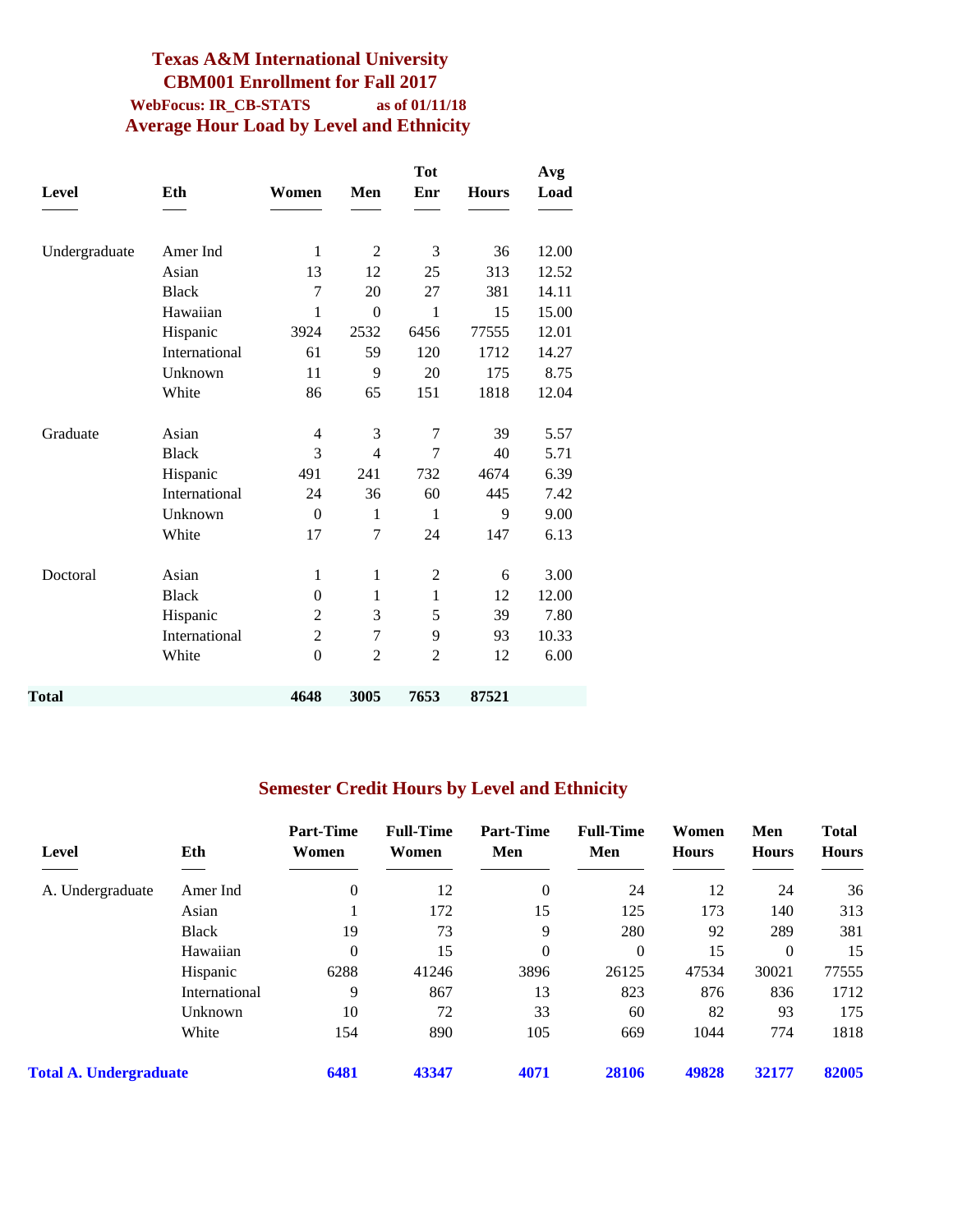| Level                    | Eth           | <b>Part-Time</b><br>Women | <b>Full-Time</b><br>Women | <b>Part-Time</b><br>Men | <b>Full-Time</b><br>Men | Women<br><b>Hours</b> | Men<br><b>Hours</b> | <b>Total</b><br><b>Hours</b> |
|--------------------------|---------------|---------------------------|---------------------------|-------------------------|-------------------------|-----------------------|---------------------|------------------------------|
| <b>B.</b> Graduate       | Asian         | 20                        | $\Omega$                  | 10                      | 9                       | 20                    | 19                  | 39                           |
|                          | <b>Black</b>  | 18                        | $\theta$                  | 22                      | $\boldsymbol{0}$        | 18                    | 22                  | 40                           |
|                          | Hispanic      | 2065                      | 1038                      | 958                     | 613                     | 3103                  | 1571                | 4674                         |
|                          | International | 69                        | 107                       | 107                     | 162                     | 176                   | 269                 | 445                          |
|                          | Unknown       | $\theta$                  | $\theta$                  | $\Omega$                | 9                       | $\Omega$              | 9                   | 9                            |
|                          | White         | 54                        | 54                        | 39                      | $\boldsymbol{0}$        | 108                   | 39                  | 147                          |
| <b>Total B. Graduate</b> |               | 2226                      | 1199                      | 1136                    | 793                     | 3425                  | 1929                | 5354                         |
| C. Doctoral              | Asian         | 3                         | $\mathbf{0}$              | 3                       | $\boldsymbol{0}$        | 3                     | 3                   | 6                            |
|                          | <b>Black</b>  | $\mathbf{0}$              | $\mathbf{0}$              | $\boldsymbol{0}$        | 12                      | $\mathbf{0}$          | 12                  | 12                           |
|                          | Hispanic      | 3                         | 12                        | 3                       | 21                      | 15                    | 24                  | 39                           |
|                          | International | $\overline{0}$            | 21                        | $\boldsymbol{0}$        | 72                      | 21                    | 72                  | 93                           |
|                          | White         | $\mathbf{0}$              | $\theta$                  | 3                       | 9                       | $\mathbf{0}$          | 12                  | 12                           |
| <b>Total C. Doctoral</b> |               | 6                         | 33                        | $\boldsymbol{9}$        | 114                     | 39                    | 123                 | 162                          |
| Total                    |               | 8713                      | 44579                     | 5216                    | 29013                   | 53292                 | 34229               | 87521                        |

# **Semester Credit Hours by Level and Ethnicity**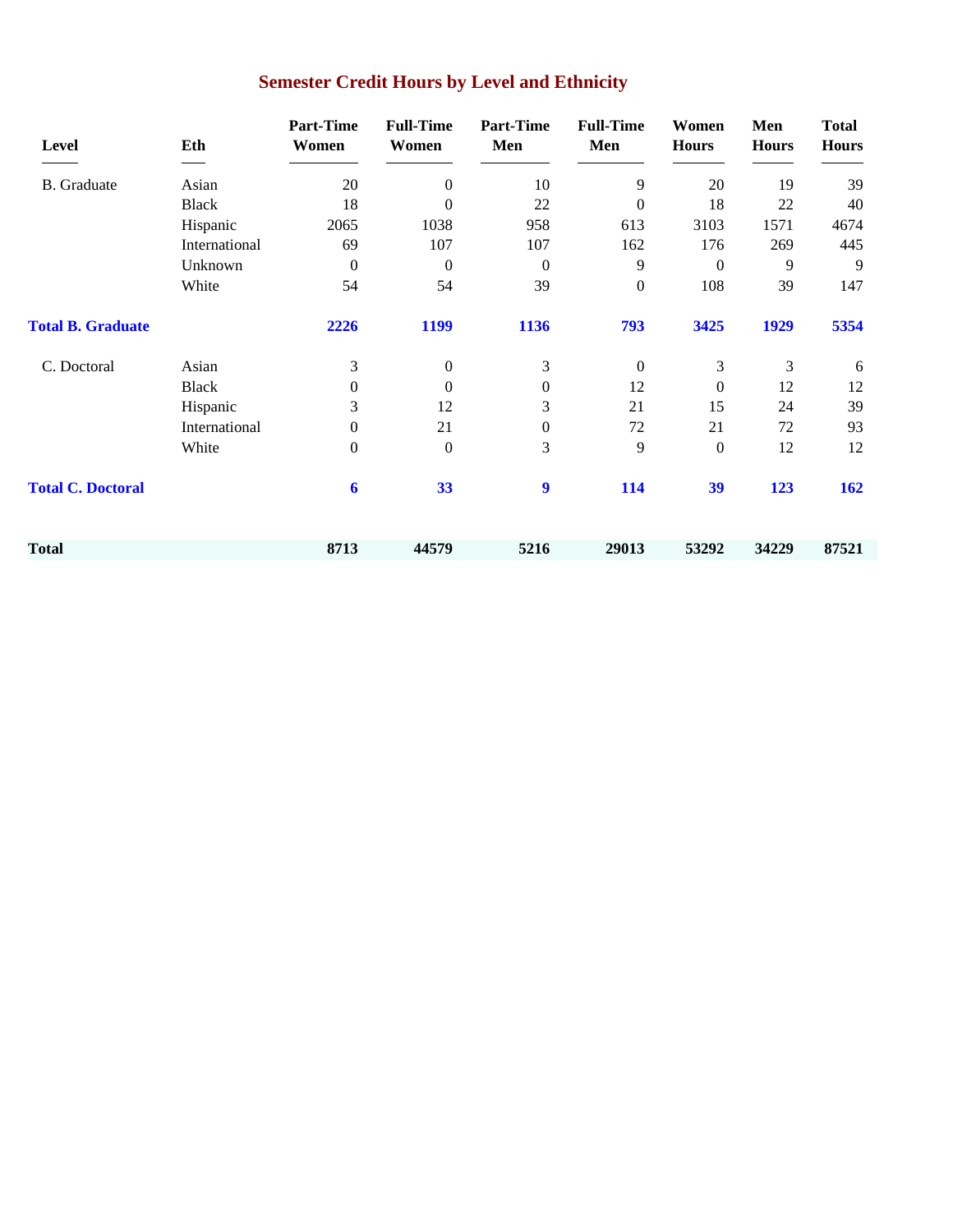### **Enrollment by Credit Hour Load for Fall 2017**

| <b>Semester</b><br><b>Hours</b> | Women          | Men          | <b>UG</b>      | GR               | <b>DR</b>        | <b>Tot</b><br>Enr | <b>UG</b><br><b>Hrs</b> | GR<br><b>Hrs</b> | DR<br><b>Hrs</b> | <b>Total</b><br><b>Hours</b> |
|---------------------------------|----------------|--------------|----------------|------------------|------------------|-------------------|-------------------------|------------------|------------------|------------------------------|
| $\mathbf{1}$                    | 62             | 66           | 128            | $\boldsymbol{0}$ | $\mathbf{0}$     | 128               | 128                     | $\mathbf{0}$     | $\boldsymbol{0}$ | 128                          |
| $\overline{c}$                  | $\overline{7}$ | 3            | 9              | 1                | $\mathbf{0}$     | $10\,$            | 18                      | $\mathfrak{2}$   | $\boldsymbol{0}$ | 20                           |
| 3                               | 212            | 139          | 234            | 112              | 5                | 351               | 702                     | 336              | 15               | 1053                         |
| $\overline{4}$                  | 30             | $22\,$       | 46             | 6                | $\boldsymbol{0}$ | 52                | 184                     | 24               | $\boldsymbol{0}$ | 208                          |
| 5                               | $\tau$         | 9            | 11             | 5                | $\boldsymbol{0}$ | 16                | 55                      | 25               | $\boldsymbol{0}$ | 80                           |
| 6                               | 516            | 285          | 315            | 486              | $\boldsymbol{0}$ | 801               | 1890                    | 2916             | $\boldsymbol{0}$ | 4806                         |
| 7                               | 131            | 82           | 208            | 5                | $\boldsymbol{0}$ | 213               | 1456                    | 35               | $\mathbf{0}$     | 1491                         |
| 8                               | 41             | 19           | 57             | 3                | $\mathbf{0}$     | 60                | 456                     | 24               | $\mathbf{0}$     | 480                          |
| 9                               | 336            | 224          | 365            | 188              | 7                | 560               | 3285                    | 1692             | 63               | 5040                         |
| 10                              | 94             | 48           | 141            | 1                | $\mathbf{0}$     | 142               | 1410                    | 10               | $\mathbf{0}$     | 1420                         |
| 11                              | 55             | 34           | 88             | $\mathbf{1}$     | $\mathbf{0}$     | 89                | 968                     | 11               | $\boldsymbol{0}$ | 979                          |
| 12                              | 883            | 656          | 1510           | 22               | 7                | 1539              | 18120                   | 264              | 84               | 18468                        |
| 13                              | 717            | 466          | 1183           | $\boldsymbol{0}$ | $\boldsymbol{0}$ | 1183              | 15379                   | $\boldsymbol{0}$ | $\mathbf{0}$     | 15379                        |
| 14                              | 518            | 293          | 811            | $\boldsymbol{0}$ | $\boldsymbol{0}$ | 811               | 11354                   | $\bf{0}$         | $\boldsymbol{0}$ | 11354                        |
| 15                              | 580            | 411          | 990            | 1                | $\mathbf{0}$     | 991               | 14850                   | 15               | $\mathbf{0}$     | 14865                        |
| 16                              | 272            | 165          | 437            | $\boldsymbol{0}$ | $\mathbf{0}$     | 437               | 6992                    | $\boldsymbol{0}$ | $\boldsymbol{0}$ | 6992                         |
| 17                              | 86             | 36           | 122            | $\mathbf{0}$     | $\mathbf{0}$     | 122               | 2074                    | $\mathbf{0}$     | $\boldsymbol{0}$ | 2074                         |
| 18                              | 94             | 44           | 138            | $\boldsymbol{0}$ | $\boldsymbol{0}$ | 138               | 2484                    | $\boldsymbol{0}$ | $\boldsymbol{0}$ | 2484                         |
| 19                              | 3              | $\mathbf{1}$ | $\overline{4}$ | $\mathbf{0}$     | $\mathbf{0}$     | $\overline{4}$    | 76                      | $\mathbf{0}$     | $\mathbf{0}$     | 76                           |
| 20                              | 1              | $\mathbf{1}$ | $\overline{c}$ | $\boldsymbol{0}$ | $\boldsymbol{0}$ | $\mathfrak{2}$    | 40                      | $\boldsymbol{0}$ | $\boldsymbol{0}$ | 40                           |
| 21                              | 3              | $\mathbf{1}$ | $\overline{4}$ | $\boldsymbol{0}$ | $\boldsymbol{0}$ | $\overline{4}$    | 84                      | $\boldsymbol{0}$ | $\boldsymbol{0}$ | 84                           |
| Total                           | 4648           | 3005         | 6803           | 831              | 19               | 7653              | 82005                   | 5354             | 162              | 87521                        |

### **Enrollment and Credit Hour Load**

| Load                           | <b>Semester</b><br><b>Hours</b> | Women    | Men              | <b>UG</b><br>$\mathbf{Cnt}$ | GR<br>$\mathbf{C}$ nt | DR<br>$\mathbf{Cnt}$ | <b>Tot</b><br>Enr | UG<br><b>Hrs</b> | GR<br><b>Hrs</b> | DR<br><b>Hrs</b> | <b>Total</b><br><b>Hours</b> |
|--------------------------------|---------------------------------|----------|------------------|-----------------------------|-----------------------|----------------------|-------------------|------------------|------------------|------------------|------------------------------|
| Full-Time                      | 9                               | 117      | 78               | $\boldsymbol{0}$            | 188                   | 7                    | 195               | $\boldsymbol{0}$ | 1692             | 63               | 1755                         |
|                                | 10                              | $\theta$ | 1                | $\mathbf{0}$                |                       | $\boldsymbol{0}$     | 1                 | $\overline{0}$   | 10               | $\theta$         | 10                           |
|                                | 11                              |          | $\boldsymbol{0}$ | $\boldsymbol{0}$            |                       | $\boldsymbol{0}$     |                   | $\theta$         | 11               | $\boldsymbol{0}$ | 11                           |
|                                | 12                              | 883      | 656              | 1510                        | 22                    | 7                    | 1539              | 18120            | 264              | 84               | 18468                        |
|                                | 13                              | 717      | 466              | 1183                        | $\theta$              | $\mathbf{0}$         | 1183              | 15379            | $\boldsymbol{0}$ | $\theta$         | 15379                        |
|                                | 14                              | 518      | 293              | 811                         | $\boldsymbol{0}$      | $\overline{0}$       | 811               | 11354            | $\boldsymbol{0}$ | $\boldsymbol{0}$ | 11354                        |
|                                | 15                              | 580      | 411              | 990                         | 1                     | $\boldsymbol{0}$     | 991               | 14850            | 15               | $\boldsymbol{0}$ | 14865                        |
|                                | 16                              | 272      | 165              | 437                         | $\overline{0}$        | $\mathbf{0}$         | 437               | 6992             | $\boldsymbol{0}$ | $\overline{0}$   | 6992                         |
|                                | 17                              | 86       | 36               | 122                         | $\boldsymbol{0}$      | $\overline{0}$       | 122               | 2074             | $\boldsymbol{0}$ | $\boldsymbol{0}$ | 2074                         |
|                                | 18                              | 94       | 44               | 138                         | $\boldsymbol{0}$      | $\overline{0}$       | 138               | 2484             | $\boldsymbol{0}$ | $\theta$         | 2484                         |
|                                | 19                              | 3        | 1                | 4                           | $\overline{0}$        | $\overline{0}$       | 4                 | 76               | $\theta$         | $\theta$         | 76                           |
|                                | 20                              |          |                  | 2                           | $\theta$              | $\overline{0}$       | 2                 | 40               | $\boldsymbol{0}$ | $\theta$         | 40                           |
|                                | 21                              | 3        | 1                | 4                           | $\mathbf{0}$          | $\boldsymbol{0}$     | 4                 | 84               | $\boldsymbol{0}$ | $\boldsymbol{0}$ | 84                           |
| <i><b>*TOTAL Full-Time</b></i> |                                 | 3275     | 2153             | 5201                        | 213                   | 14                   | 5428              | 71453            | 1992             | 147              | 73592                        |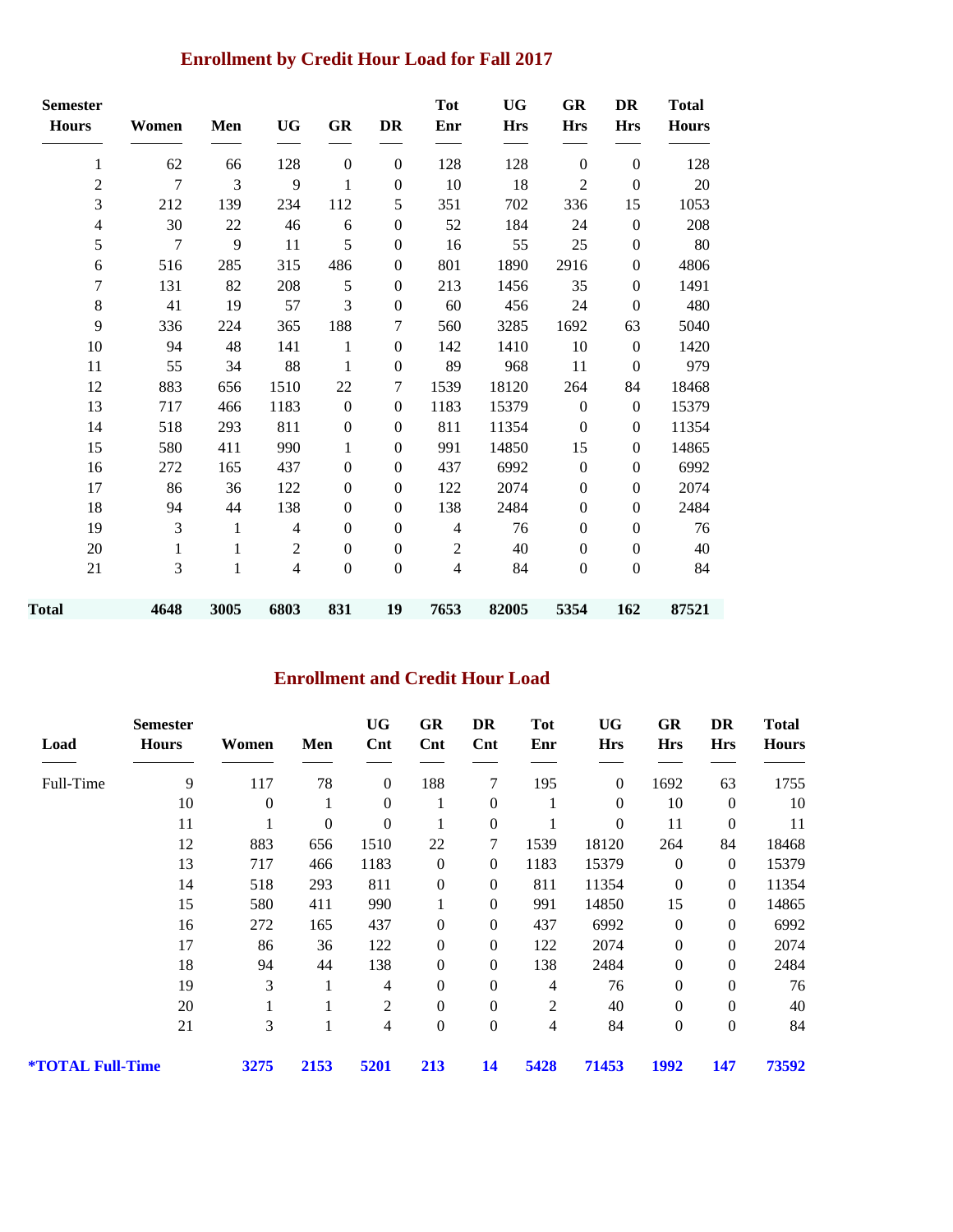#### **Enrollment and Credit Hour Load**

| Load                           | <b>Semester</b><br><b>Hours</b> | Women | Men  | <b>UG</b><br>$\mathbf{Cnt}$ | <b>GR</b><br>$\mathbf{Cnt}$ | DR<br>$\mathbf{Cnt}$ | <b>Tot</b><br>Enr | <b>UG</b><br><b>Hrs</b> | GR<br><b>Hrs</b> | DR<br><b>Hrs</b> | <b>Total</b><br><b>Hours</b> |
|--------------------------------|---------------------------------|-------|------|-----------------------------|-----------------------------|----------------------|-------------------|-------------------------|------------------|------------------|------------------------------|
| Part-Time                      | 1                               | 62    | 66   | 128                         | $\boldsymbol{0}$            | $\mathbf{0}$         | 128               | 128                     | $\boldsymbol{0}$ | $\boldsymbol{0}$ | 128                          |
|                                | 2                               | 7     | 3    | 9                           | 1                           | $\boldsymbol{0}$     | 10                | 18                      | 2                | $\boldsymbol{0}$ | $20\,$                       |
|                                | 3                               | 212   | 139  | 234                         | 112                         | 5                    | 351               | 702                     | 336              | 15               | 1053                         |
|                                | 4                               | 30    | 22   | 46                          | 6                           | $\boldsymbol{0}$     | 52                | 184                     | 24               | $\theta$         | 208                          |
|                                | 5                               | 7     | 9    | 11                          | 5                           | $\boldsymbol{0}$     | 16                | 55                      | 25               | $\boldsymbol{0}$ | 80                           |
|                                | 6                               | 516   | 285  | 315                         | 486                         | $\boldsymbol{0}$     | 801               | 1890                    | 2916             | $\overline{0}$   | 4806                         |
|                                | 7                               | 131   | 82   | 208                         | 5                           | $\boldsymbol{0}$     | 213               | 1456                    | 35               | $\overline{0}$   | 1491                         |
|                                | 8                               | 41    | 19   | 57                          | 3                           | $\boldsymbol{0}$     | 60                | 456                     | 24               | $\overline{0}$   | 480                          |
|                                | 9                               | 219   | 146  | 365                         | $\boldsymbol{0}$            | $\boldsymbol{0}$     | 365               | 3285                    | $\boldsymbol{0}$ | $\overline{0}$   | 3285                         |
|                                | 10                              | 94    | 47   | 141                         | $\boldsymbol{0}$            | $\mathbf{0}$         | 141               | 1410                    | $\boldsymbol{0}$ | $\overline{0}$   | 1410                         |
|                                | 11                              | 54    | 34   | 88                          | $\boldsymbol{0}$            | $\boldsymbol{0}$     | 88                | 968                     | $\boldsymbol{0}$ | $\boldsymbol{0}$ | 968                          |
| <b><i>*TOTAL Part-Time</i></b> |                                 | 1373  | 852  | 1602                        | 618                         | 5                    | 2225              | 10552                   | 3362             | 15               | 13929                        |
| Total                          |                                 | 4648  | 3005 | 6803                        | 831                         | 19                   | 7653              | 82005                   | 5354             | 162              | 87521                        |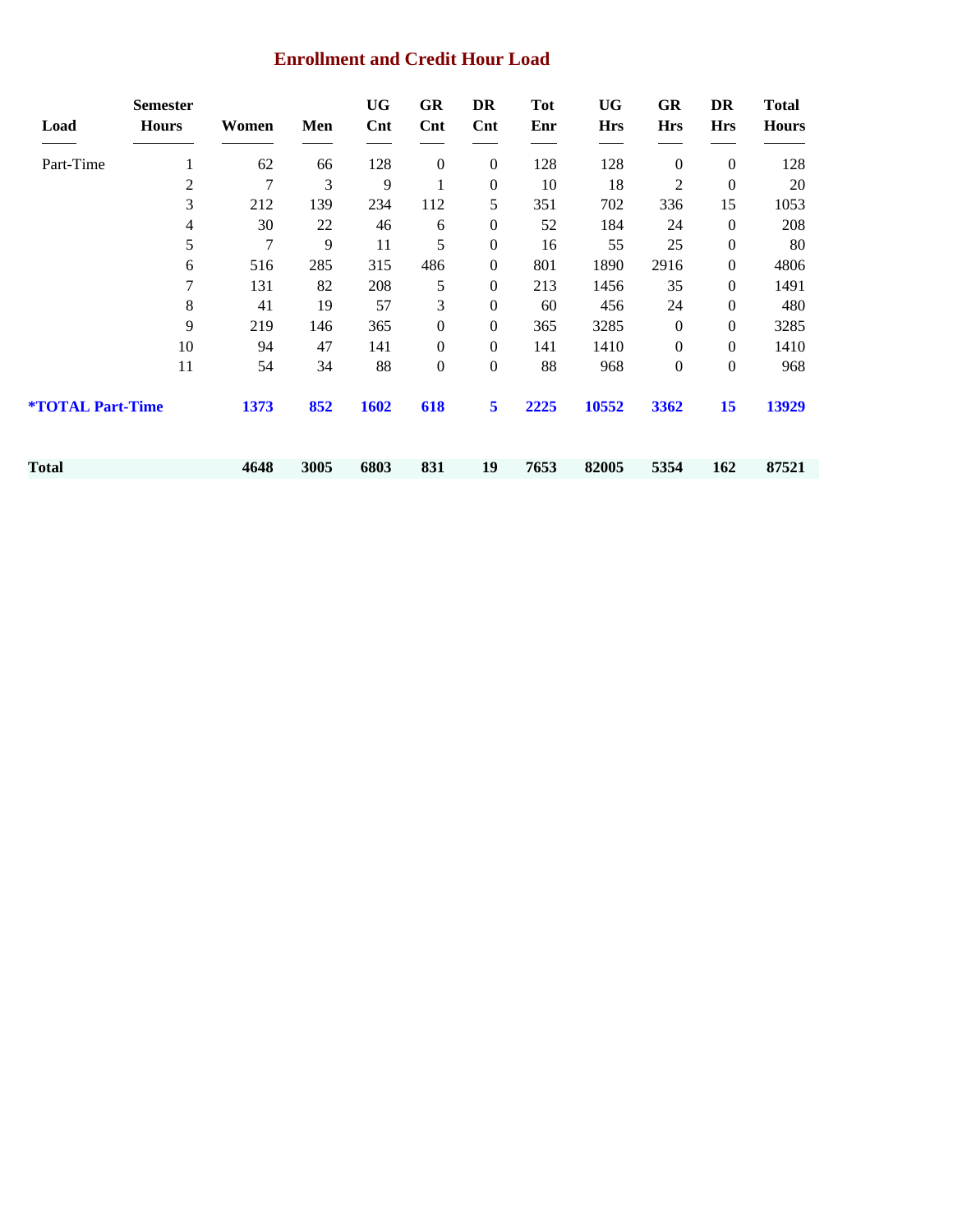# **Enrollment and Credit Hour Load Across Ethnicity for Fall 2017**

|                               | <b>Semester</b>  |                                      |                                      |                                |                                      | Amer                                 | <b>Non</b>                           |                                      | <b>Tot</b>                  | <b>Total</b> |
|-------------------------------|------------------|--------------------------------------|--------------------------------------|--------------------------------|--------------------------------------|--------------------------------------|--------------------------------------|--------------------------------------|-----------------------------|--------------|
| Load                          | <b>Hours</b>     | White                                | <b>Black</b>                         | <b>Hisp</b>                    | Asian                                | Ind                                  | <b>Res</b>                           | Unk                                  | Enr                         | <b>Hours</b> |
| FT-Men                        | 9                | $\mathbf{1}$                         | $\boldsymbol{0}$                     | 61                             | $\mathbf{1}$                         | $\boldsymbol{0}$                     | 14                                   | $\mathbf{1}$                         | 78                          | 702          |
|                               | 10               | $\boldsymbol{0}$                     | $\boldsymbol{0}$                     | $\mathbf{1}$                   | $\boldsymbol{0}$                     | $\boldsymbol{0}$                     | $\boldsymbol{0}$                     | $\boldsymbol{0}$                     | $\mathbf{1}$                | 10           |
|                               | 12               | 12                                   | 3                                    | 614                            | 3                                    | $\boldsymbol{2}$                     | 22                                   | $\boldsymbol{0}$                     | 656                         | 7872         |
|                               | 13               | 10                                   | $\mathbf{1}$                         | 447                            | $\sqrt{2}$                           | $\boldsymbol{0}$                     | 5                                    | 1                                    | 466                         | 6058         |
|                               | 14               | 6                                    | 4                                    | 278                            | $\boldsymbol{0}$                     | $\boldsymbol{0}$                     | $\overline{4}$                       | 1                                    | 293                         | 4102         |
|                               | 15               | 13                                   | 8                                    | 368                            | 1                                    | $\boldsymbol{0}$                     | 20                                   | 1                                    | 411                         | 6165         |
|                               | 16               | 5                                    | $\overline{c}$                       | 145                            | 3                                    | $\boldsymbol{0}$                     | 10                                   | $\boldsymbol{0}$                     | 165                         | 2640         |
|                               | 17               | $\boldsymbol{0}$                     | $\mathbf{1}$                         | 31                             | $\boldsymbol{0}$                     | $\boldsymbol{0}$                     | $\overline{4}$                       | $\boldsymbol{0}$                     | 36                          | 612          |
|                               | 18               | $\boldsymbol{2}$                     | $\mathbf{1}$                         | 39                             | $\boldsymbol{0}$                     | $\boldsymbol{0}$                     | $\mathbf{1}$                         | $\mathbf{1}$                         | 44                          | 792          |
|                               | 19               | $\boldsymbol{0}$                     | $\boldsymbol{0}$                     | $\mathbf{1}$                   | $\boldsymbol{0}$                     | $\boldsymbol{0}$                     | $\boldsymbol{0}$                     | $\boldsymbol{0}$                     | 1                           | 19           |
|                               | $20\,$           | $\boldsymbol{0}$                     | $\boldsymbol{0}$                     | $\mathbf{1}$                   | $\boldsymbol{0}$                     | $\boldsymbol{0}$                     | $\boldsymbol{0}$                     | $\boldsymbol{0}$                     | 1                           | $20\,$       |
|                               | 21               | $\boldsymbol{0}$                     | $\boldsymbol{0}$                     | $\mathbf{1}$                   | $\boldsymbol{0}$                     | $\boldsymbol{0}$                     | $\boldsymbol{0}$                     | $\boldsymbol{0}$                     | $\mathbf{1}$                | 21           |
| *TOTAL FT-Men                 |                  | 49                                   | 20                                   | 1987                           | 10                                   | $\overline{\mathbf{2}}$              | 80                                   | 5                                    | 2153                        | 29013        |
| FT-Women                      | $\overline{9}$   | 6                                    | $\boldsymbol{0}$                     | 102                            | $\boldsymbol{0}$                     | $\boldsymbol{0}$                     | 9                                    | $\boldsymbol{0}$                     | 117                         | 1053         |
|                               | 11               | $\boldsymbol{0}$                     | $\boldsymbol{0}$                     | $\boldsymbol{0}$               | $\boldsymbol{0}$                     | $\boldsymbol{0}$                     | $\mathbf{1}$                         | $\boldsymbol{0}$                     | $\mathbf{1}$                | 11           |
|                               | 12               | $\,8\,$                              | 1                                    | 858                            | 1                                    | $\mathbf{1}$                         | 14                                   | $\boldsymbol{0}$                     | 883                         | 10596        |
|                               | 13               | $\overline{7}$                       | $\boldsymbol{0}$                     | 694                            | 5                                    | $\boldsymbol{0}$                     | 11                                   | $\boldsymbol{0}$                     | 717                         | 9321         |
|                               | 14               | 11                                   | $\mathbf{1}$                         | 499                            | $\boldsymbol{0}$                     | $\boldsymbol{0}$                     | $\mathfrak{Z}$                       | $\overline{4}$                       | 518                         | 7252         |
|                               | 15               | 20                                   | $\mathbf{1}$                         | 538                            | 3                                    | $\boldsymbol{0}$                     | 17                                   | $\boldsymbol{0}$                     | 579                         | 8700         |
|                               | 16               | 10                                   | 2                                    | 245                            | $\mathbf{1}$                         | $\boldsymbol{0}$                     | 13                                   | $\mathbf{1}$                         | 272                         | 4352         |
|                               | 17               | $\mathbf{1}$                         | $\boldsymbol{0}$                     | 80                             | $\sqrt{2}$                           | $\boldsymbol{0}$                     | $\mathfrak 3$                        | $\boldsymbol{0}$                     | 86                          | 1462         |
|                               | 18               | 4                                    | $\boldsymbol{0}$                     | 88                             | $\boldsymbol{0}$                     | $\boldsymbol{0}$                     | $\sqrt{2}$                           | $\boldsymbol{0}$                     | 94                          | 1692         |
|                               | 19<br>20         | $\boldsymbol{0}$<br>$\boldsymbol{0}$ | $\boldsymbol{0}$<br>$\boldsymbol{0}$ | $\mathfrak{Z}$<br>$\mathbf{1}$ | $\boldsymbol{0}$<br>$\boldsymbol{0}$ | $\boldsymbol{0}$<br>$\boldsymbol{0}$ | $\boldsymbol{0}$<br>$\boldsymbol{0}$ | $\boldsymbol{0}$<br>$\boldsymbol{0}$ | $\mathfrak{Z}$              | 57<br>$20\,$ |
|                               | 21               | $\boldsymbol{0}$                     | $\boldsymbol{0}$                     | $\mathfrak{Z}$                 | $\boldsymbol{0}$                     | $\boldsymbol{0}$                     | $\boldsymbol{0}$                     | $\boldsymbol{0}$                     | $\mathbf{1}$<br>3           | 63           |
| <b><i>*TOTAL FT-Women</i></b> |                  | 67                                   | 5                                    | 3111                           | 12                                   | $\mathbf{1}$                         | 73                                   | 5                                    | 3274                        | 44579        |
| PT-Men                        | $\mathbf{1}$     | $\mathbf{1}$                         | $\boldsymbol{0}$                     | 64                             | $\mathbf{1}$                         | $\boldsymbol{0}$                     | $\boldsymbol{0}$                     | $\boldsymbol{0}$                     | 66                          | 66           |
|                               | $\overline{c}$   | $\boldsymbol{0}$                     | $\boldsymbol{0}$                     | 3                              | $\boldsymbol{0}$                     | $\boldsymbol{0}$                     | $\boldsymbol{0}$                     | $\boldsymbol{0}$                     | $\ensuremath{\mathfrak{Z}}$ | 6            |
|                               | 3                | $\sqrt{6}$                           | $\boldsymbol{0}$                     | 126                            | $\sqrt{2}$                           | $\boldsymbol{0}$                     | $\mathfrak{S}$                       | $\boldsymbol{0}$                     | 139                         | 417          |
|                               | $\overline{4}$   | $\boldsymbol{0}$                     | $\mathbf{1}$                         | $21\,$                         | $\boldsymbol{0}$                     | $\boldsymbol{0}$                     | $\boldsymbol{0}$                     | $\boldsymbol{0}$                     | $22\,$                      | 88           |
|                               | 5                | $\boldsymbol{0}$                     | $\boldsymbol{0}$                     | $\,8\,$                        | $\boldsymbol{0}$                     | $\boldsymbol{0}$                     | $\mathbf{1}$                         | $\boldsymbol{0}$                     | 9                           | $45\,$       |
|                               | $\sqrt{6}$       | 9                                    | 3                                    | 255                            | 1                                    | $\boldsymbol{0}$                     | 15                                   | $\boldsymbol{2}$                     | 285                         | 1710         |
|                               | $\overline{7}$   | $\overline{4}$                       | $\boldsymbol{0}$                     | 74                             | 1                                    | $\boldsymbol{0}$                     | $\boldsymbol{0}$                     | $\mathfrak{Z}$                       | 82                          | 574          |
|                               | $8\,$            | $\boldsymbol{0}$                     | $\boldsymbol{0}$                     | 18                             | $\mathbf{1}$                         | $\boldsymbol{0}$                     | $\boldsymbol{0}$                     | $\boldsymbol{0}$                     | 19                          | 152          |
|                               | 9                | $\overline{4}$                       | $\mathbf{1}$                         | 141                            | $\boldsymbol{0}$                     | $\boldsymbol{0}$                     | $\boldsymbol{0}$                     | $\boldsymbol{0}$                     | 146                         | 1314         |
|                               | $10\,$<br>$11\,$ | $\mathbf{1}$<br>$\boldsymbol{0}$     | $\boldsymbol{0}$<br>$\boldsymbol{0}$ | 45<br>34                       | $\boldsymbol{0}$<br>$\boldsymbol{0}$ | $\boldsymbol{0}$<br>$\boldsymbol{0}$ | $\mathbf{1}$<br>$\boldsymbol{0}$     | $\boldsymbol{0}$<br>$\overline{0}$   | $47\,$<br>34                | 470<br>374   |
| *TOTAL PT-Men                 |                  | 25                                   | 5                                    | 789                            | 6                                    | $\mathbf 0$                          | 22                                   | 5                                    | 852                         | 5216         |
| PT-Women                      | $\mathbf{1}$     | $\overline{4}$                       | $\boldsymbol{0}$                     | 53                             | $\mathbf{1}$                         | $\boldsymbol{0}$                     | $\boldsymbol{0}$                     | $\overline{4}$                       | 62                          | 62           |
|                               | $\overline{c}$   | $\boldsymbol{0}$                     | $\boldsymbol{0}$                     | $\sqrt{6}$                     | $\,1$                                | $\boldsymbol{0}$                     | $\boldsymbol{0}$                     | $\boldsymbol{0}$                     | $\tau$                      | 14           |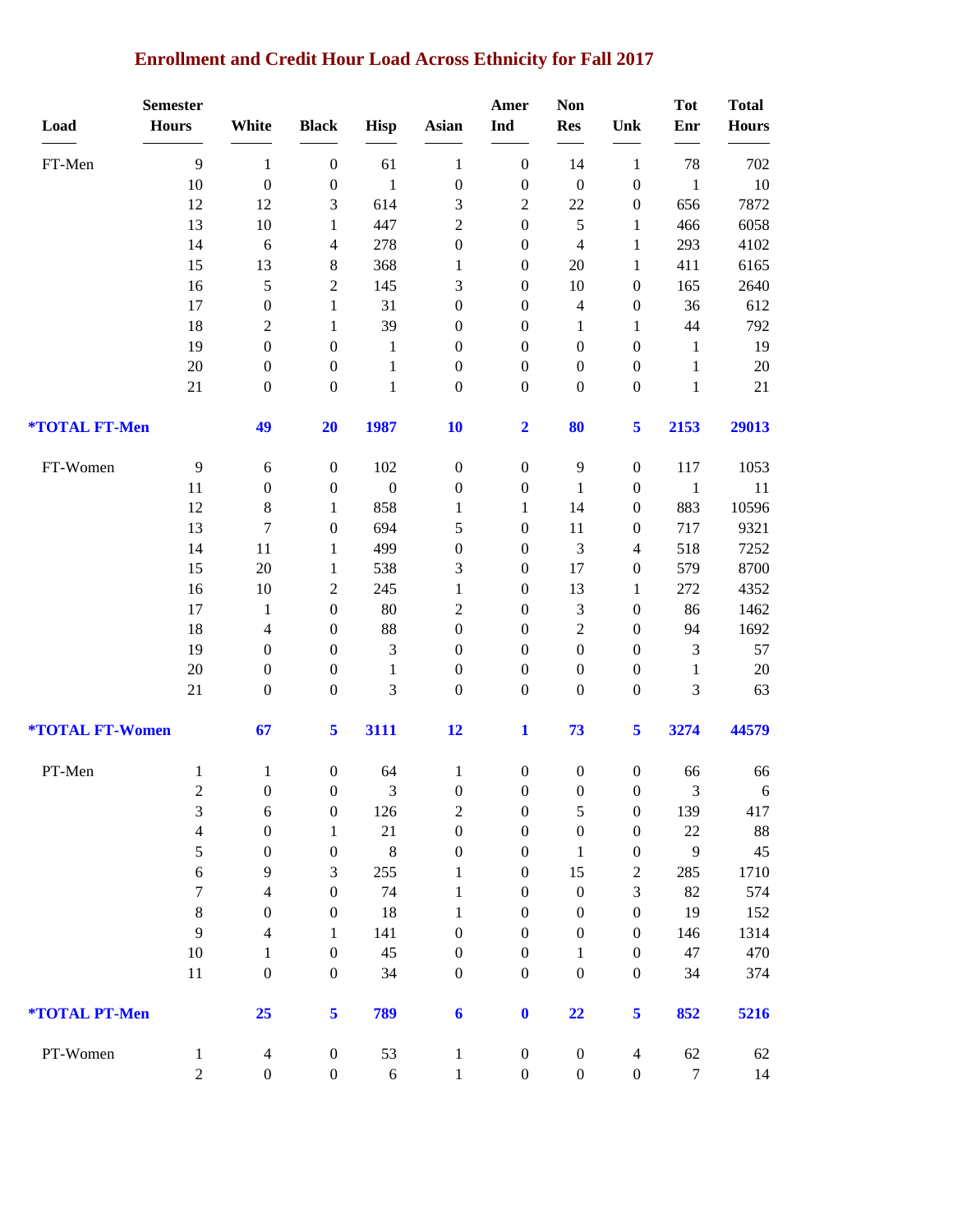# **Enrollment and Credit Hour Load Across Ethnicity for Fall 2017**

| Load                          | <b>Semester</b><br><b>Hours</b> | White          | <b>Black</b>     | <b>Hisp</b> | <b>Asian</b>   | Amer<br>Ind      | <b>Non</b><br><b>Res</b> | Unk            | <b>Tot</b><br>Enr | <b>Total</b><br><b>Hours</b> |
|-------------------------------|---------------------------------|----------------|------------------|-------------|----------------|------------------|--------------------------|----------------|-------------------|------------------------------|
| PT-Women                      | 3                               | 8              | $\boldsymbol{0}$ | 198         |                | $\overline{0}$   | 3                        | $\overline{2}$ | 212               | 636                          |
|                               | 4                               | $\mathbf{0}$   | $\boldsymbol{0}$ | 30          | $\theta$       | $\mathbf{0}$     | 0                        | $\theta$       | 30                | 120                          |
|                               | 5                               | $\theta$       | $\boldsymbol{0}$ | 7           | $\Omega$       | $\boldsymbol{0}$ | $\boldsymbol{0}$         | $\theta$       | 7                 | 35                           |
|                               | 6                               | 10             | 3                | 490         | 3              | $\boldsymbol{0}$ | 10                       | $\overline{0}$ | 516               | 3096                         |
|                               | 7                               | 6              | $\mathbf{0}$     | 125         | $\theta$       | $\mathbf{0}$     | $\Omega$                 | $\Omega$       | 131               | 917                          |
|                               | 8                               |                | $\boldsymbol{0}$ | 40          | $\Omega$       | $\mathbf{0}$     | 0                        | $\theta$       | 41                | 328                          |
|                               | 9                               | 2              | 1                | 215         | $\theta$       | $\boldsymbol{0}$ |                          | $\overline{0}$ | 219               | 1971                         |
|                               | 10                              | 3              |                  | 90          | $\Omega$       | $\mathbf{0}$     | $\overline{0}$           | $\theta$       | 94                | 940                          |
|                               | 11                              | $\overline{c}$ | $\boldsymbol{0}$ | 52          | $\overline{0}$ | $\boldsymbol{0}$ | $\boldsymbol{0}$         | $\theta$       | 54                | 594                          |
| <b><i>*TOTAL PT-Women</i></b> |                                 | 36             | 5                | 1306        | 6              | $\mathbf 0$      | 14                       | 6              | 1373              | 8713                         |
| Total                         |                                 | 177            | 35               | 7193        | 34             | 3                | 189                      | 21             | 7652              | 87521                        |
|                               |                                 |                |                  |             |                |                  |                          |                |                   |                              |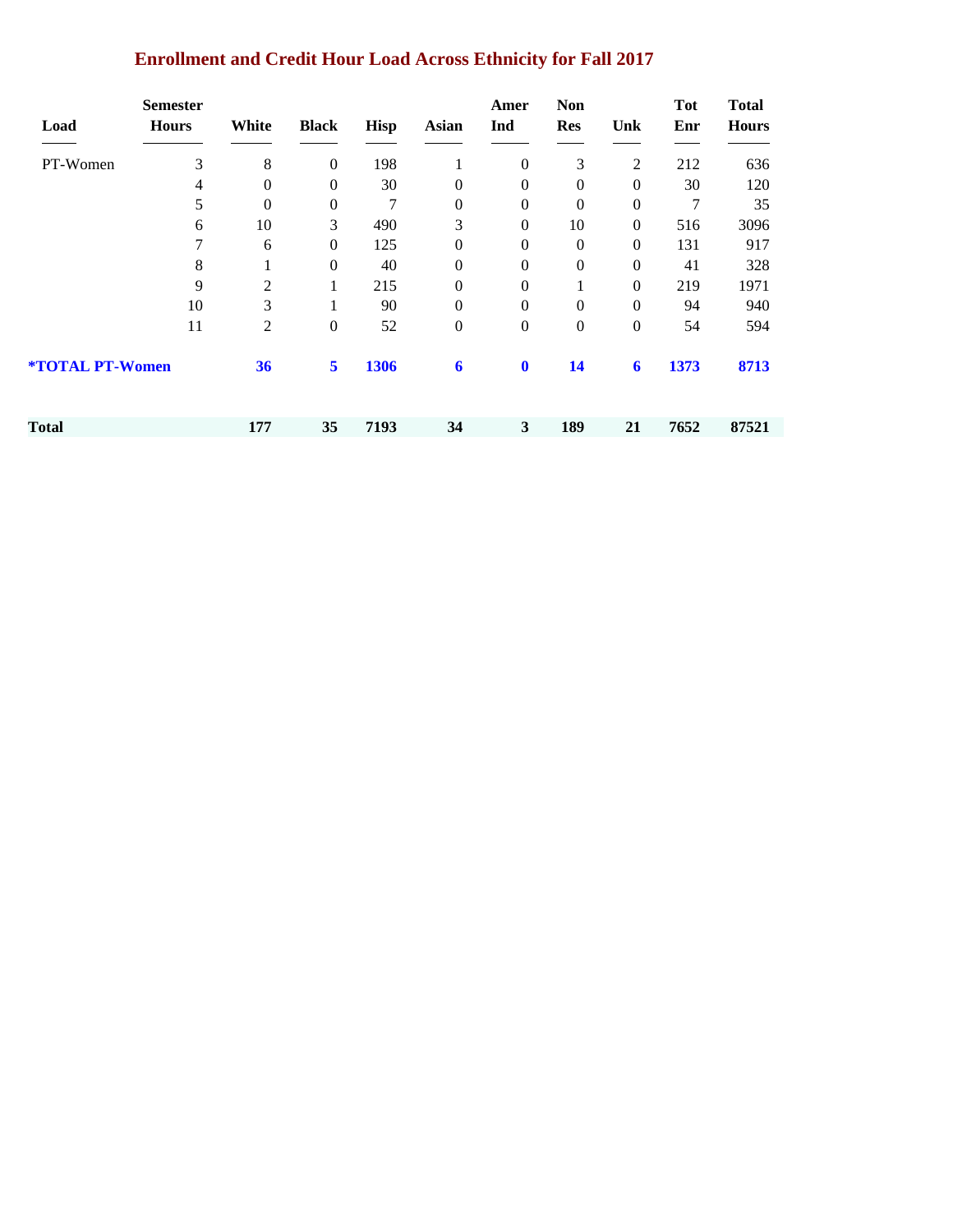# **Enrollment and Credit Hour Load - Excluding Student Type 'H' for Fall 2017**

| <b>Semester</b><br><b>Hours</b> | Women        | Men          | <b>UG</b><br>Cnt | GR<br>Cnt        | DR<br>Cnt        | <b>Tot</b><br>Enr | <b>UG</b><br><b>Hrs</b> | GR<br><b>Hrs</b> | DR<br><b>Hrs</b> | <b>Total</b><br><b>Hours</b> |
|---------------------------------|--------------|--------------|------------------|------------------|------------------|-------------------|-------------------------|------------------|------------------|------------------------------|
|                                 |              |              |                  |                  |                  |                   |                         |                  |                  |                              |
| 1                               | 7            | 4            | 11               | $\boldsymbol{0}$ | $\boldsymbol{0}$ | 11                | 11                      | $\boldsymbol{0}$ | $\boldsymbol{0}$ | 11                           |
| $\overline{c}$                  | 7            | 3            | 9                | 1                | $\boldsymbol{0}$ | 10                | 18                      | $\mathbf{2}$     | $\overline{0}$   | 20                           |
| 3                               | 139          | 79           | 101              | 112              | 5                | 218               | 303                     | 336              | 15               | 654                          |
| 4                               | 24           | 18           | 36               | 6                | $\boldsymbol{0}$ | 42                | 144                     | 24               | $\boldsymbol{0}$ | 168                          |
| 5                               | $\tau$       | 9            | 11               | 5                | $\boldsymbol{0}$ | 16                | 55                      | 25               | $\boldsymbol{0}$ | 80                           |
| 6                               | 493          | 262          | 269              | 486              | $\boldsymbol{0}$ | 755               | 1614                    | 2916             | $\boldsymbol{0}$ | 4530                         |
| 7                               | 70           | 33           | 98               | 5                | $\boldsymbol{0}$ | 103               | 686                     | 35               | $\boldsymbol{0}$ | 721                          |
| $8\,$                           | 35           | 19           | 51               | 3                | $\mathbf{0}$     | 54                | 408                     | 24               | $\mathbf{0}$     | 432                          |
| 9                               | 332          | 218          | 355              | 188              | 7                | 550               | 3195                    | 1692             | 63               | 4950                         |
| 10                              | 89           | 40           | 128              | 1                | $\boldsymbol{0}$ | 129               | 1280                    | 10               | $\boldsymbol{0}$ | 1290                         |
| 11                              | 53           | 32           | 84               | 1                | $\boldsymbol{0}$ | 85                | 924                     | 11               | $\boldsymbol{0}$ | 935                          |
| 12                              | 874          | 656          | 1501             | 22               | 7                | 1530              | 18012                   | 264              | 84               | 18360                        |
| 13                              | 705          | 463          | 1168             | $\boldsymbol{0}$ | $\boldsymbol{0}$ | 1168              | 15184                   | $\boldsymbol{0}$ | $\boldsymbol{0}$ | 15184                        |
| 14                              | 445          | 254          | 699              | $\boldsymbol{0}$ | $\boldsymbol{0}$ | 699               | 9786                    | $\boldsymbol{0}$ | $\boldsymbol{0}$ | 9786                         |
| 15                              | 571          | 403          | 973              | 1                | $\boldsymbol{0}$ | 974               | 14595                   | 15               | $\boldsymbol{0}$ | 14610                        |
| 16                              | 257          | 158          | 415              | $\boldsymbol{0}$ | $\boldsymbol{0}$ | 415               | 6640                    | $\boldsymbol{0}$ | $\boldsymbol{0}$ | 6640                         |
| 17                              | 72           | 31           | 103              | $\boldsymbol{0}$ | $\boldsymbol{0}$ | 103               | 1751                    | $\boldsymbol{0}$ | $\boldsymbol{0}$ | 1751                         |
| 18                              | 94           | 44           | 138              | $\boldsymbol{0}$ | $\mathbf{0}$     | 138               | 2484                    | $\boldsymbol{0}$ | $\mathbf{0}$     | 2484                         |
| 19                              | 3            | $\mathbf{1}$ | $\overline{4}$   | $\boldsymbol{0}$ | $\boldsymbol{0}$ | $\overline{4}$    | 76                      | $\boldsymbol{0}$ | $\boldsymbol{0}$ | 76                           |
| 20                              | $\mathbf{1}$ | 1            | $\mathbf{2}$     | $\boldsymbol{0}$ | $\boldsymbol{0}$ | $\overline{2}$    | 40                      | $\boldsymbol{0}$ | $\boldsymbol{0}$ | 40                           |
| 21                              | 3            | 1            | $\overline{4}$   | $\boldsymbol{0}$ | $\boldsymbol{0}$ | $\overline{4}$    | 84                      | $\boldsymbol{0}$ | $\boldsymbol{0}$ | 84                           |
| Total                           | 4281         | 2729         | 6160             | 831              | 19               | 7010              | 77290                   | 5354             | 162              | 82806                        |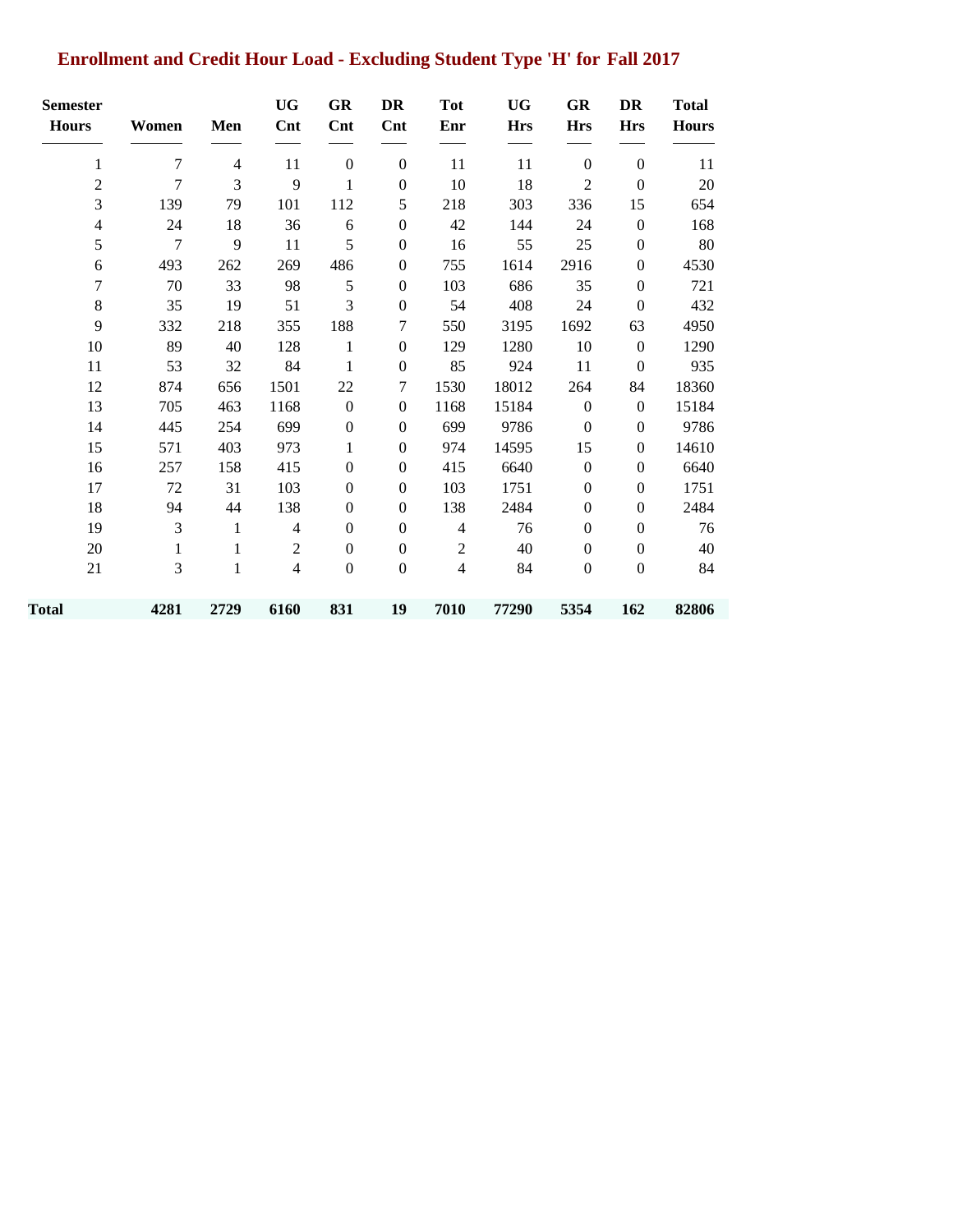#### **Texas A&M International University Student Enrollment for Fall 2017 WebFocus: IR\_STATS-REPT-Incl Flex (Excel) as of 01/11/18**

#### **Enrollment by College Across Level for Fall 2017**

| College                       | FR   | <b>SO</b> | .IR  | SR   | GR       | <b>PHD</b> | <b>Total</b><br><b>Students</b> |
|-------------------------------|------|-----------|------|------|----------|------------|---------------------------------|
| College of Arts & Sciences    | 1144 | 750       | 862  | 1160 | 309      | 0          | 4225                            |
| College of Education          | 140  | 144       | 223  | 287  | 246      | $\Omega$   | 1040                            |
| College of Nursing&Health Sci | 211  | 161       | 167  | 159  | 25       | $\Omega$   | 723                             |
| Sanchez School of Business    | 224  | 183       | 283  | 350  | 251      | 19         | 1310                            |
| University College            | 265  | 12        | 21   | 57   | $\theta$ | $\Omega$   | 355                             |
| Total                         | 1984 | 1250      | 1556 | 2013 | 831      | 19         | 7653                            |

# **Enrollment by College Across Level**

| College                       | UG   | GR  | PHD      | <b>Total</b><br><b>Students</b> |
|-------------------------------|------|-----|----------|---------------------------------|
| College of Arts & Sciences    | 3916 | 309 | $\Omega$ | 4225                            |
| College of Education          | 794  | 246 | 0        | 1040                            |
| College of Nursing&Health Sci | 698  | 25  | 0        | 723                             |
| Sanchez School of Business    | 1040 | 251 | 19       | 1310                            |
| University College            | 355  | 0   | 0        | 355                             |
| Total                         | 6803 | 831 | 19       | 7653                            |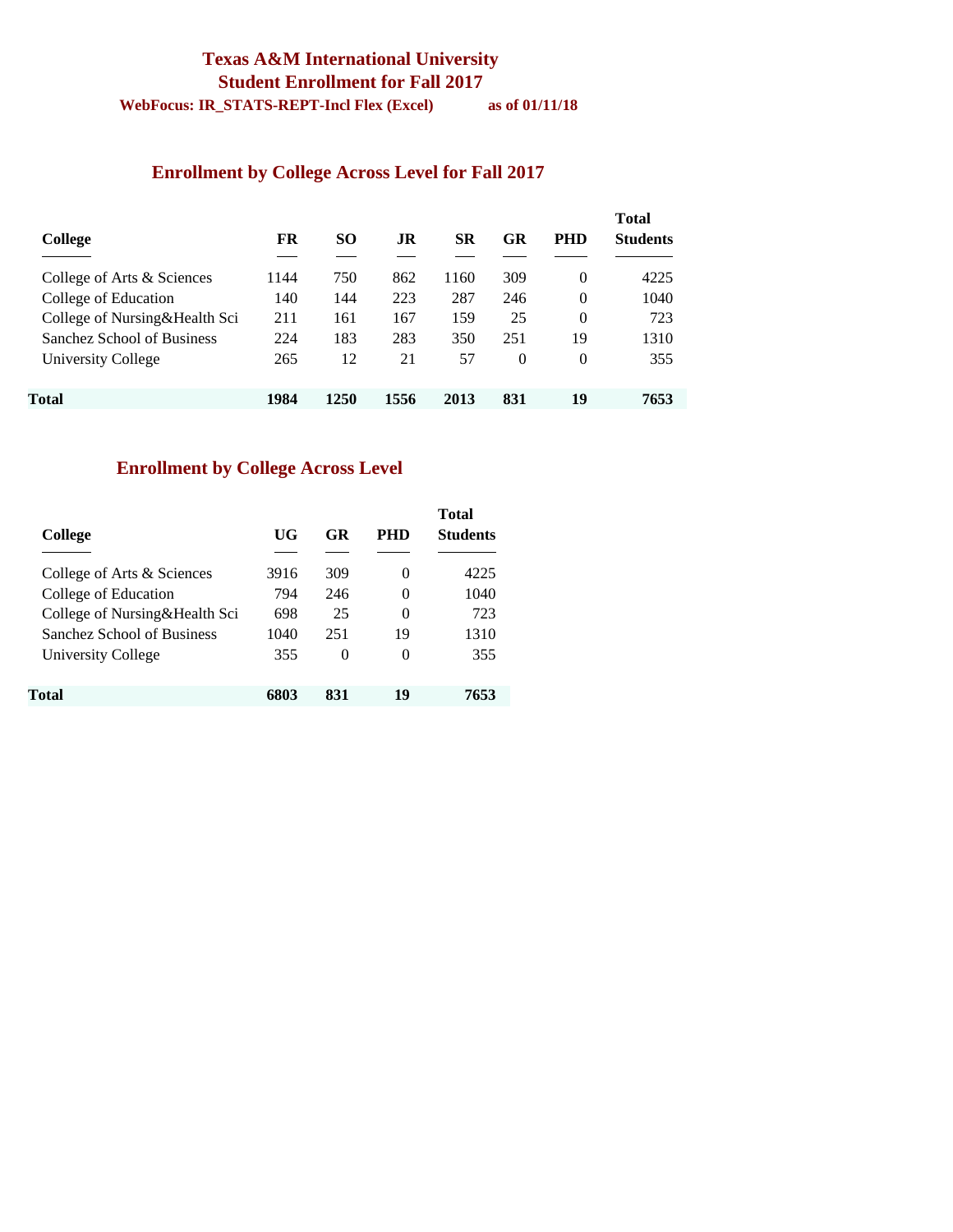# **Enrollment by College and Major Across Load and Gender for Fall 2017**

#### **Level: Undergraduate**

| <b>College</b>  | Major                                 | PT<br>Women      | FT<br>Women      | Women            | PT<br>Men        | $FT$<br>Men      | Men              | <b>Total</b><br><b>Count</b> | <b>Total</b><br><b>Hours</b> |
|-----------------|---------------------------------------|------------------|------------------|------------------|------------------|------------------|------------------|------------------------------|------------------------------|
| AS              | Art                                   | 17               | 60               | 77               | 11               | 26               | 37               | 114                          | 1327                         |
|                 | <b>Biology</b>                        | 39               | 383              | 422              | 26               | 210              | 236              | 658                          | 8957                         |
|                 | Chemistry                             | 5                | 25               | 30               | 6                | 29               | 35               | 65                           | 847                          |
|                 | Communication                         | 19               | 77               | 96               | 6                | 45               | 51               | 147                          | 1858                         |
|                 | Composite                             | 11               | 6                | 17               | 10               | 10               | 20               | 37                           | 335                          |
|                 | Criminal Justice                      | 43               | 337              | 380              | 59               | 299              | 358              | 738                          | 9453                         |
|                 | English                               | 27               | 86               | 113              | 6                | 30               | 36               | 149                          | 1855                         |
|                 | Guitar                                | $\boldsymbol{0}$ | 1                | $\mathbf{1}$     | $\overline{c}$   | $\boldsymbol{0}$ | $\boldsymbol{2}$ | 3                            | 29                           |
|                 | History                               | 11               | 36               | 47               | 7                | 57               | 64               | 111                          | 1358                         |
|                 | Mathematics                           | 16               | 64               | 80               | 9                | 45               | 54               | 134                          | 1690                         |
|                 | Music                                 | 5                | 22               | 27               | 10               | 35               | 45               | 72                           | 914                          |
|                 | <b>Political Science</b>              | 5                | 49               | 54               | 10               | 48               | 58               | 112                          | 1467                         |
|                 | Pre-Engineering                       | 3                | 37               | 40               | 20               | 109              | 129              | 169                          | 2221                         |
|                 | Psychology                            | 95               | 397              | 492              | 17               | 93               | 110              | 602                          | 7523                         |
|                 | Science                               | 4                | 5                | 9                | $\mathfrak{2}$   | 5                | 7                | 16                           | 185                          |
|                 | Sociology                             | 12               | 59               | 71               | $\overline{c}$   | 11               | 13               | 84                           | 1079                         |
|                 | Spanish                               | 9                | 21               | 30               | $\overline{2}$   | 8                | 10               | 40                           | 467                          |
|                 | <b>Systems Engineering</b>            | 3                | 23               | 26               | 21               | 134              | 155              | 181                          | 2367                         |
|                 | Undeclared                            | 9                | 12               | 21               | 5                | 16               | 21               | 42                           | 445                          |
|                 | Undeclared-Dual Credit                | 161              | 100              | 261              | 130              | 43               | 173              | 434                          | 3738                         |
|                 | Violin, Viola, Cello, Bass            | $\boldsymbol{0}$ | $\boldsymbol{0}$ | $\boldsymbol{0}$ | $\boldsymbol{0}$ | 3                | 3                | 3                            | 46                           |
|                 | Vocal                                 | $\mathbf{0}$     | 1                | $\mathbf{1}$     | $\overline{0}$   | $\boldsymbol{0}$ | $\boldsymbol{0}$ | 1                            | 12                           |
|                 | Woodwinds, Brass, Percussion          | $\overline{0}$   | 1                | $\mathbf{1}$     | $\boldsymbol{0}$ | 3                | 3                | $\overline{4}$               | 56                           |
| <b>Total AS</b> |                                       | 494              | 1802             | 2296             | 361              | 1259             | 1620             | 3916                         | 48229                        |
| <b>BA</b>       | Accounting                            | 25               | 101              | 126              | 24               | 94               | 118              | 244                          | 2935                         |
|                 | <b>Business Administration</b>        | 46               | 256              | 302              | 78               | 329              | 407              | 709                          | 8833                         |
|                 | <b>Exchange Program</b>               | $\mathbf{0}$     | 5                | 5                | $\boldsymbol{0}$ | 2                | $\overline{2}$   | 7                            | 99                           |
|                 | <b>Management Information Systems</b> | $\boldsymbol{0}$ | $\sqrt{2}$       | $\mathbf{2}$     | 8                | 15               | 23               | 25                           | 296                          |
|                 | Mgt Info Sys & Data Analytics         | 3                | $\overline{7}$   | $10\,$           | 4                | 32               | 36               | 46                           | 564                          |
|                 | Undeclared                            | $\boldsymbol{0}$ | 3                | $\mathfrak{Z}$   | $\mathbf{1}$     | 5                | $\sqrt{6}$       | $\overline{9}$               | 114                          |
| <b>Total BA</b> |                                       | 74               | 374              | 448              | 115              | 477              | 592              | 1040                         | 12841                        |
| ${\rm ED}$      | <b>Bilingual Education</b>            | $\overline{c}$   | $\boldsymbol{0}$ | $\overline{2}$   | $\boldsymbol{0}$ | $\boldsymbol{0}$ | $\boldsymbol{0}$ | $\overline{c}$               | 18                           |
|                 | <b>Communication Disorders</b>        | 40               | 75               | 115              | 3                | 7                | $10\,$           | 125                          | 1437                         |
|                 | Early Childhood Education             | 1                | $\boldsymbol{0}$ | $\mathbf{1}$     | $\boldsymbol{0}$ | $\boldsymbol{0}$ | $\boldsymbol{0}$ | $\mathbf{1}$                 | 9                            |
|                 | Elem Ed-Bilingual Emphasis            | 68               | 172              | 240              | 1                | 5                | 6                | 246                          | 2955                         |
|                 | Elem Ed-ESL Emphasis                  | 14               | 10               | 24               | $\theta$         | 3                | 3                | 27                           | 305                          |
|                 | Elem Ed-Early Lrning Emphasis         | 7                | 23               | 30               | $\overline{0}$   | 1                | 1                | 31                           | 378                          |
|                 | Kinesiology                           | 29               | 113              | 142              | 35               | 118              | 153              | 295                          | 3729                         |
|                 | Special Ed-EC6 & All Lvl Cert         | 27               | 34               | 61               | $\mathbf{1}$     | 4                | 5                | 66                           | 729                          |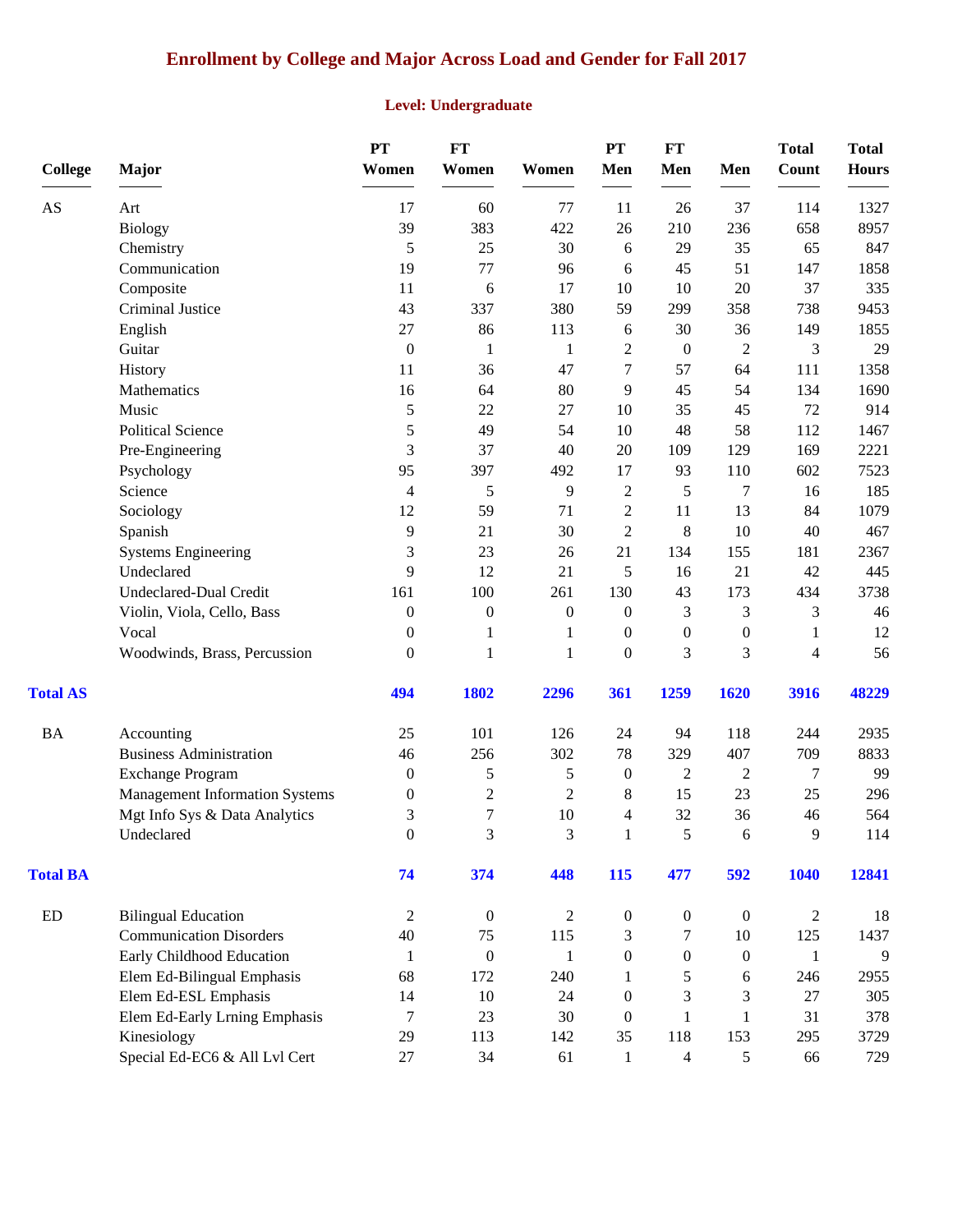# **Enrollment by College and Major Across Load and Gender for Fall 2017**

#### **Level: Undergraduate**

| <b>College</b>  | <b>Major</b>                  | PT<br>Women  | <b>FT</b><br>Women | Women            | <b>PT</b><br>Men | <b>FT</b><br>Men | Men              | <b>Total</b><br>Count | <b>Total</b><br><b>Hours</b> |
|-----------------|-------------------------------|--------------|--------------------|------------------|------------------|------------------|------------------|-----------------------|------------------------------|
| ED              | Undeclared                    | $\mathbf{0}$ | $\boldsymbol{0}$   | $\boldsymbol{0}$ | $\mathbf{1}$     | $\boldsymbol{0}$ | $\mathbf{1}$     | $\mathbf{1}$          | 3                            |
| <b>Total ED</b> |                               | 188          | 427                | 615              | 41               | 138              | 179              | 794                   | 9563                         |
| <b>NH</b>       | <b>Nursing</b>                | 104          | 438                | 542              | 31               | 125              | 156              | 698                   | 8632                         |
| <b>Total NH</b> |                               | 104          | 438                | 542              | 31               | 125              | 156              | 698                   | 8632                         |
| <b>UC</b>       | <b>Health Administration</b>  | 1            | 3                  | 4                | $\boldsymbol{0}$ | $\boldsymbol{0}$ | $\boldsymbol{0}$ | 4                     | 47                           |
|                 | Human Resource Development    | $\mathbf{0}$ | $\boldsymbol{0}$   | $\boldsymbol{0}$ | $\boldsymbol{0}$ | $\mathbf{1}$     |                  | 1                     | 12                           |
|                 | Multidisc. Studies-PreLaw     | 1            | 6                  | 7                | $\overline{0}$   | 1                |                  | 8                     | 96                           |
|                 | Multidisciplinary Studies     | 20           | 41                 | 61               | $\overline{7}$   | 13               | 20               | 81                    | 946                          |
|                 | Undeclared                    | 5            | 20                 | 25               | 3                | 26               | 29               | 54                    | 682                          |
|                 | <b>Undeclared-Dual Credit</b> | 74           | 32                 | 106              | 83               | 18               | 101              | 207                   | 957                          |
| <b>Total UC</b> |                               | <b>101</b>   | <b>102</b>         | 203              | 93               | 59               | 152              | 355                   | 2740                         |
| <b>Total</b>    |                               | 961          | 3143               | 4104             | 641              | 2058             | 2699             | 6803                  | 82005                        |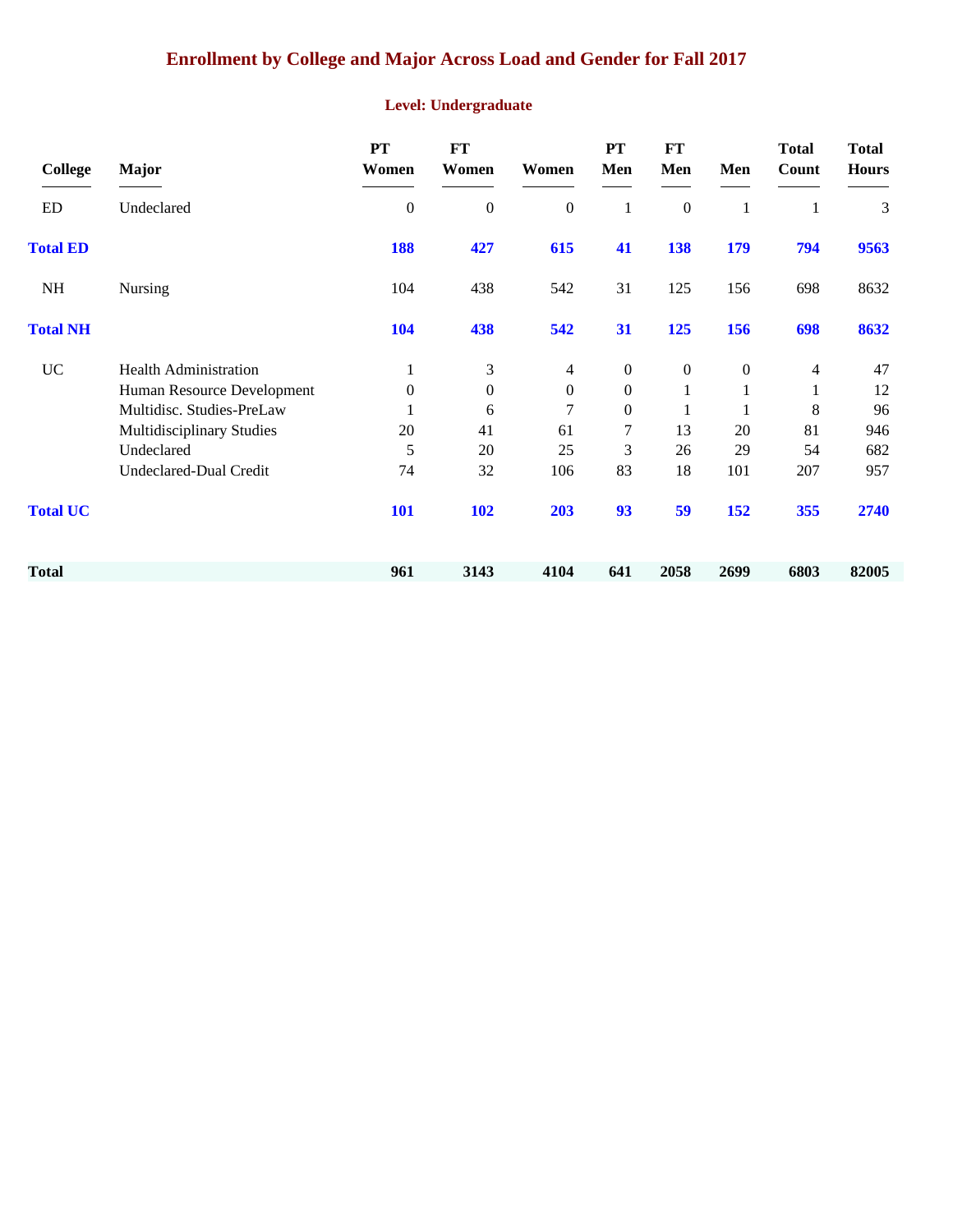# **Enrollment by College and Major Across Load and Gender for Fall 2017**

#### **Level: Graduate**

| <b>College</b>  | Major                             | PT<br>Women      | <b>FT</b><br>Women | Women            | PT<br>Men        | FT<br>Men                | Men                                                          | <b>Total</b><br>Count | <b>Total</b><br><b>Hours</b> |
|-----------------|-----------------------------------|------------------|--------------------|------------------|------------------|--------------------------|--------------------------------------------------------------|-----------------------|------------------------------|
| AS              | <b>Biology</b>                    | 10               | 6                  | 16               | 12               | 6                        | 18                                                           | 34                    | 221                          |
|                 | Communication                     | 12               | $\overline{c}$     | 14               | $\overline{4}$   | $\mathbf{2}$             | 6                                                            | 20                    | 126                          |
|                 | <b>Counseling Psychology</b>      | 3                | 23                 | 26               | $\boldsymbol{0}$ | 5                        | 5                                                            | 31                    | 273                          |
|                 | Criminal Justice                  | 6                | $\overline{4}$     | 10               | 5                | $\mathbf{2}$             | 7                                                            | 17                    | 117                          |
|                 | English                           | 20               | 1                  | 21               | $8\,$            | $\boldsymbol{0}$         | 8                                                            | 29                    | 159                          |
|                 | Exchange Program                  | $\boldsymbol{0}$ | 1                  | $\mathbf{1}$     | $\boldsymbol{0}$ | $\boldsymbol{0}$         | $\boldsymbol{0}$                                             | $\mathbf{1}$          | 12                           |
|                 | History and Political Thought     | 14               | 3                  | 17               | 12               | $\overline{\mathcal{L}}$ | 16                                                           | 33                    | 210                          |
|                 | Lang, Lit & Translation           | 11               | $\boldsymbol{0}$   | 11               | $\overline{c}$   | $\boldsymbol{0}$         | $\mathfrak{2}% =\mathfrak{2}\left( \mathfrak{2}\right) ^{2}$ | 13                    | 63                           |
|                 | Mathematics                       | 7                | $\overline{c}$     | 9                | 7                | 6                        | 13                                                           | 22                    | 159                          |
|                 | Psychology                        | 22               | $\tau$             | 29               | 3                | $\mathbf{1}$             | 4                                                            | 33                    | 216                          |
|                 | Public Administration             | 24               | 14                 | 38               | 19               | 6                        | 25                                                           | 63                    | 444                          |
|                 | Sociology                         | 6                | $\overline{c}$     | 8                | $\overline{2}$   | 1                        | 3                                                            | 11                    | 72                           |
|                 | Undeclared                        | $\boldsymbol{0}$ | $\boldsymbol{0}$   | $\boldsymbol{0}$ | $\mathbf{1}$     | $\mathbf{1}$             | $\overline{2}$                                               | $\overline{2}$        | 15                           |
| <b>Total AS</b> |                                   | 135              | 65                 | 200              | 75               | 34                       | 109                                                          | 309                   | 2087                         |
| <b>BA</b>       | Accounting                        | 23               | 7                  | 30               | 11               | 12                       | 23                                                           | 53                    | 351                          |
|                 | <b>Business Administration</b>    | 62               | 9                  | 71               | 81               | 13                       | 94                                                           | 165                   | 1003                         |
|                 | <b>Information Science</b>        | 5                | 7                  | 12               | $\,8\,$          | 12                       | 20                                                           | 32                    | 243                          |
|                 | Undeclared                        | 1                | $\theta$           | 1                | $\overline{0}$   | $\boldsymbol{0}$         | $\theta$                                                     | 1                     | 3                            |
| <b>Total BA</b> |                                   | 91               | 23                 | 114              | <b>100</b>       | 37                       | 137                                                          | 251                   | 1600                         |
| <b>ED</b>       | Administration                    | 14               | 1                  | 15               | 1                | $\boldsymbol{0}$         | 1                                                            | 16                    | 69                           |
|                 | <b>Bilingual Education</b>        | 9                | $\boldsymbol{0}$   | 9                | $\boldsymbol{0}$ | $\mathbf{1}$             | 1                                                            | 10                    | 63                           |
|                 | Curriculum and Instruction        | 26               | 1                  | 27               | 5                | $\mathbf{1}$             | 6                                                            | 33                    | 197                          |
|                 | Education                         | 25               | $\boldsymbol{0}$   | 25               | 3                | $\boldsymbol{0}$         | 3                                                            | 28                    | 144                          |
|                 | <b>Educational Administration</b> | 40               | 7                  | 47               | 13               | $\overline{\mathcal{L}}$ | 17                                                           | 64                    | 390                          |
|                 | <b>Educational Diagnostician</b>  | 1                | $\boldsymbol{0}$   | 1                | $\boldsymbol{0}$ | $\boldsymbol{0}$         | $\boldsymbol{0}$                                             | 1                     | $\mathfrak{Z}$               |
|                 | Principal                         | 1                | 0                  | 1                | $\boldsymbol{0}$ | 0                        | $\boldsymbol{0}$                                             | 1                     | 3                            |
|                 | Reading                           | 1                | $\boldsymbol{0}$   | 1                | $\boldsymbol{0}$ | $\boldsymbol{0}$         | $\boldsymbol{0}$                                             | 1                     | 6                            |
|                 | <b>School Counseling</b>          | 35               | 19                 | 54               | $\mathbf{1}$     | 3                        | $\Delta$                                                     | 58                    | 405                          |
|                 | <b>Special Education</b>          | 24               | 6                  | 30               | 3                | $\boldsymbol{0}$         | 3                                                            | 33                    | 201                          |
|                 | Undeclared                        | $\boldsymbol{0}$ | $\mathbf{1}$       | $\mathbf{1}$     | $\boldsymbol{0}$ | $\boldsymbol{0}$         | $\boldsymbol{0}$                                             | $\mathbf{1}$          | 12                           |
| <b>Total ED</b> |                                   | 176              | 35                 | 211              | 26               | 9                        | 35                                                           | 246                   | 1493                         |
| $\rm NH$        | Nurse Practitioner                | $\,8\,$          | 6                  | 14               | $\boldsymbol{7}$ | $\overline{4}$           | $11\,$                                                       | $25\,$                | 174                          |
| <b>Total NH</b> |                                   | 8                | $\boldsymbol{6}$   | 14               | $\overline{7}$   | $\overline{\mathbf{4}}$  | 11                                                           | 25                    | 174                          |
| <b>Total</b>    |                                   | 410              | 129                | 539              | 208              | 84                       | 292                                                          | 831                   | 5354                         |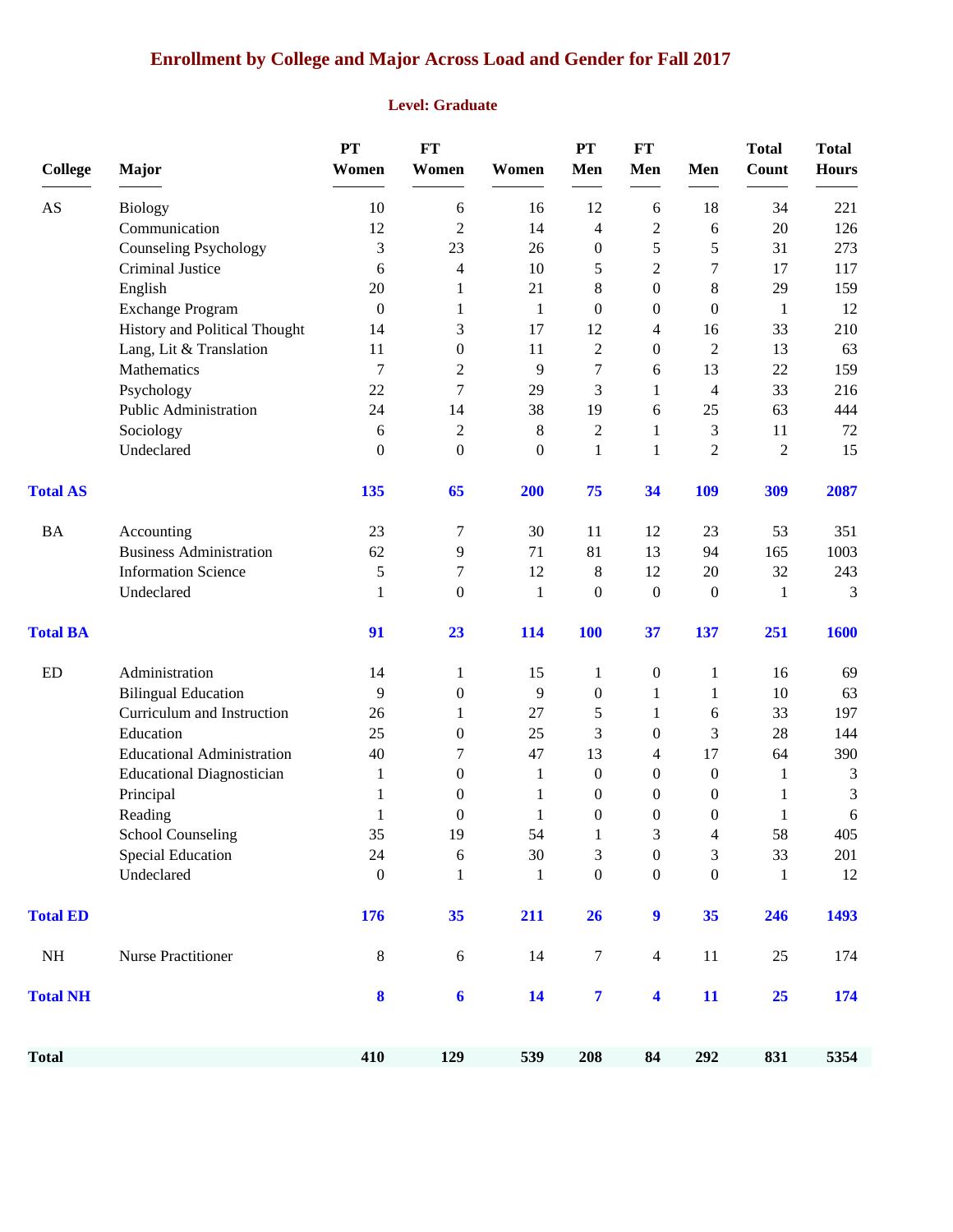# **Enrollment by Student College and Major Across Load and Gender for Fall 2017**

#### **Level: Doctoral**

| <b>College</b>  | <b>Major</b>                        | <b>PT</b><br>Women | FT<br>Women | Women          | PT<br>Men               | FT<br>Men | Men       | <b>Total</b><br>Count | <b>Total</b><br><b>Hours</b> |
|-----------------|-------------------------------------|--------------------|-------------|----------------|-------------------------|-----------|-----------|-----------------------|------------------------------|
| BA              | <b>International Business Admin</b> | 2                  | 3           | 5              | 3                       | -11       | 14        | 19                    | 162                          |
| <b>Total BA</b> |                                     | $2^{\circ}$        | $3^{\circ}$ | $5^{\circ}$    | $\overline{\mathbf{3}}$ | -11       | <b>14</b> | 19                    | <b>162</b>                   |
| <b>Total</b>    |                                     | $\mathbf{2}$       | 3           | 5 <sup>5</sup> | 3                       | 11        | 14        | 19                    | 162                          |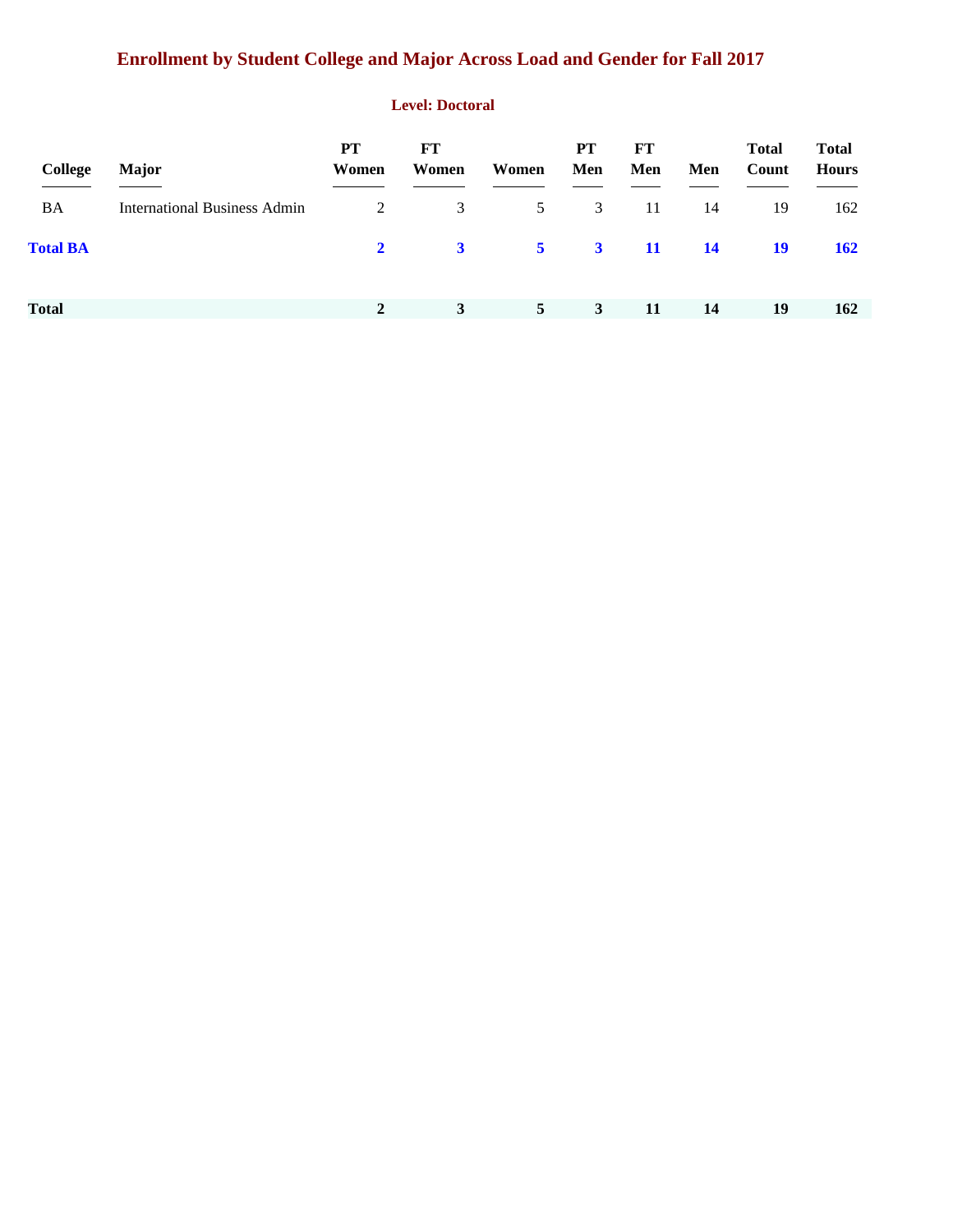# **Enrollment by College and Major Across Ethnicity for Fall 2017**

#### **Level: Undergraduate**

| <b>College</b>         | <b>Major</b>                          | Wht              | <b>Blck</b>      | <b>Hisp</b>      | Asn              | Amr<br>Ind              | <b>Non</b><br><b>Res</b> | Haw              | <b>Multi</b>     | Unk              | <b>Tot</b><br>Cnt |
|------------------------|---------------------------------------|------------------|------------------|------------------|------------------|-------------------------|--------------------------|------------------|------------------|------------------|-------------------|
| $\mathbf{A}\mathbf{S}$ | Art                                   | 4                | $\boldsymbol{0}$ | 107              | 1                | $\overline{0}$          | $\overline{c}$           | $\boldsymbol{0}$ | $\boldsymbol{0}$ | $\boldsymbol{0}$ | 114               |
|                        | <b>Biology</b>                        | 13               | $\overline{c}$   | 636              | 4                | $\boldsymbol{0}$        | $\overline{c}$           | $\boldsymbol{0}$ | $\boldsymbol{0}$ | 1                | 658               |
|                        | Chemistry                             | 1                | $\boldsymbol{0}$ | 60               | $\boldsymbol{0}$ | $\boldsymbol{0}$        | 4                        | $\mathbf{0}$     | $\boldsymbol{0}$ | $\boldsymbol{0}$ | 65                |
|                        | Communication                         | $\overline{c}$   | 3                | 141              | $\boldsymbol{0}$ | $\boldsymbol{0}$        | 0                        | $\boldsymbol{0}$ | $\boldsymbol{0}$ | 1                | 147               |
|                        | Composite                             | $\overline{c}$   | $\boldsymbol{0}$ | 35               | $\boldsymbol{0}$ | $\theta$                | 0                        | $\mathbf{0}$     | $\boldsymbol{0}$ | $\overline{0}$   | 37                |
|                        | Criminal Justice                      | 15               | $\boldsymbol{0}$ | 718              | 1                | $\boldsymbol{0}$        | 3                        |                  | $\boldsymbol{0}$ | $\overline{0}$   | 738               |
|                        | English                               | 4                | $\boldsymbol{0}$ | 144              | $\boldsymbol{0}$ | $\boldsymbol{0}$        | 1                        | $\mathbf{0}$     | $\boldsymbol{0}$ | $\theta$         | 149               |
|                        | Guitar                                | 0                | $\boldsymbol{0}$ | 3                | $\boldsymbol{0}$ | $\overline{0}$          | 0                        | $\mathbf{0}$     | $\mathbf{0}$     | $\overline{0}$   | 3                 |
|                        | History                               | 4                | $\boldsymbol{0}$ | 106              | $\boldsymbol{0}$ | $\boldsymbol{0}$        |                          | $\boldsymbol{0}$ | $\mathbf{0}$     | $\boldsymbol{0}$ | 111               |
|                        | Mathematics                           | 1                | $\boldsymbol{0}$ | 128              | $\boldsymbol{0}$ | $\boldsymbol{0}$        | 4                        | $\boldsymbol{0}$ | $\boldsymbol{0}$ | 1                | 134               |
|                        | Music                                 | 2                | $\boldsymbol{0}$ | 70               | $\boldsymbol{0}$ | $\theta$                | 0                        | $\theta$         | $\boldsymbol{0}$ | $\theta$         | 72                |
|                        | <b>Political Science</b>              | 1                | 1                | 107              | 1                | $\theta$                | 1                        | $\mathbf{0}$     | $\boldsymbol{0}$ | 1                | 112               |
|                        | Pre-Engineering                       | 6                | 1                | 154              | 3                | $\theta$                | 5                        | $\boldsymbol{0}$ | $\boldsymbol{0}$ | $\mathbf{0}$     | 169               |
|                        | Psychology                            | 14               | $\overline{c}$   | 578              | $\boldsymbol{0}$ | $\overline{0}$          | 7                        | $\mathbf{0}$     | $\mathbf{0}$     | 1                | 602               |
|                        | Science                               | $\boldsymbol{0}$ | $\boldsymbol{0}$ | 16               | $\boldsymbol{0}$ | $\boldsymbol{0}$        | $\boldsymbol{0}$         | $\boldsymbol{0}$ | $\mathbf{0}$     | $\boldsymbol{0}$ | 16                |
|                        | Sociology                             | 1                | 1                | 80               | 1                | $\boldsymbol{0}$        | 1                        | $\boldsymbol{0}$ | $\boldsymbol{0}$ | $\boldsymbol{0}$ | 84                |
|                        | Spanish                               | 1                | $\boldsymbol{0}$ | 38               | $\boldsymbol{0}$ | $\theta$                | 1                        | $\mathbf{0}$     | $\boldsymbol{0}$ | $\theta$         | 40                |
|                        | <b>Systems Engineering</b>            | 3                | $\boldsymbol{0}$ | 168              | $\boldsymbol{0}$ | $\boldsymbol{0}$        | 9                        | $\boldsymbol{0}$ | $\boldsymbol{0}$ | 1                | 181               |
|                        | Undeclared                            | $\overline{2}$   | $\boldsymbol{0}$ | 38               | $\overline{c}$   | $\theta$                | 0                        | $\mathbf{0}$     | $\boldsymbol{0}$ | $\theta$         | 42                |
|                        | <b>Undeclared-Dual Credit</b>         | 13               | $\boldsymbol{0}$ | 417              | $\boldsymbol{0}$ | $\overline{0}$          | 0                        | $\mathbf{0}$     | $\mathbf{0}$     | 4                | 434               |
|                        | Violin, Viola, Cello, Bass            | 1                | $\boldsymbol{0}$ | $\overline{c}$   | $\boldsymbol{0}$ | $\boldsymbol{0}$        | 0                        | $\boldsymbol{0}$ | $\boldsymbol{0}$ | $\theta$         | 3                 |
|                        | Vocal                                 | $\theta$         | $\boldsymbol{0}$ | 1                | $\boldsymbol{0}$ | $\boldsymbol{0}$        | $\boldsymbol{0}$         | $\boldsymbol{0}$ | $\boldsymbol{0}$ | $\boldsymbol{0}$ | 1                 |
|                        | Woodwinds, Brass, Percussion          | $\theta$         | $\mathbf{0}$     | $\overline{4}$   | $\boldsymbol{0}$ | $\theta$                | $\overline{0}$           | $\mathbf{0}$     | $\overline{0}$   | $\Omega$         | 4                 |
| <b>Total AS</b>        |                                       | 90               | 10               | 3751             | 13               | $\bf{0}$                | 41                       | 1                | $\boldsymbol{0}$ | 10               | 3916              |
| <b>BA</b>              | Accounting                            | $\overline{c}$   | $\boldsymbol{0}$ | 231              | $\overline{c}$   | 1                       | 8                        | $\boldsymbol{0}$ | $\boldsymbol{0}$ | $\boldsymbol{0}$ | 244               |
|                        | <b>Business Administration</b>        | 16               | 1                | 652              | 3                | $\mathbf{1}$            | 36                       | $\boldsymbol{0}$ | $\boldsymbol{0}$ | $\boldsymbol{0}$ | 709               |
|                        | <b>Exchange Program</b>               | $\mathbf{0}$     | $\boldsymbol{0}$ | $\boldsymbol{0}$ | $\boldsymbol{0}$ | $\theta$                | 7                        | $\theta$         | $\mathbf{0}$     | $\theta$         | 7                 |
|                        | <b>Management Information Systems</b> | 0                | 0                | 25               | $\boldsymbol{0}$ | $\boldsymbol{0}$        | 0                        | $\theta$         | $\theta$         | $\overline{0}$   | 25                |
|                        | Mgt Info Sys & Data Analytics         | $\boldsymbol{0}$ | $\boldsymbol{0}$ | 44               | $\boldsymbol{0}$ | $\boldsymbol{0}$        | $\overline{c}$           | $\mathbf{0}$     | $\boldsymbol{0}$ | $\theta$         | 46                |
|                        | Undeclared                            | $\mathbf{1}$     | $\boldsymbol{0}$ | 8                | $\Omega$         | $\boldsymbol{0}$        | $\boldsymbol{0}$         | $\boldsymbol{0}$ | $\Omega$         | $\boldsymbol{0}$ | 9                 |
| <b>Total BA</b>        |                                       | 19               | $\mathbf{1}$     | 960              | 5                | $\overline{\mathbf{2}}$ | 53                       | $\mathbf{0}$     | $\mathbf{0}$     | $\mathbf{0}$     | 1040              |
| ED                     | <b>Bilingual Education</b>            | $\mathbf{0}$     | $\boldsymbol{0}$ | $\overline{2}$   | $\boldsymbol{0}$ | $\boldsymbol{0}$        | 0                        | $\boldsymbol{0}$ | $\boldsymbol{0}$ | $\boldsymbol{0}$ | $\overline{c}$    |
|                        | <b>Communication Disorders</b>        | 1                | $\boldsymbol{0}$ | 124              | $\boldsymbol{0}$ | $\overline{0}$          | 0                        | $\boldsymbol{0}$ | $\overline{0}$   | $\theta$         | 125               |
|                        | Early Childhood Education             | $\overline{0}$   | $\boldsymbol{0}$ | 1                | $\boldsymbol{0}$ | $\overline{0}$          | 0                        | $\boldsymbol{0}$ | $\overline{0}$   | $\theta$         | -1                |
|                        | Elem Ed-Bilingual Emphasis            | 3                | $\boldsymbol{0}$ | 240              | $\boldsymbol{0}$ | $\overline{0}$          | 3                        | $\boldsymbol{0}$ | $\boldsymbol{0}$ | $\theta$         | 246               |
|                        | Elem Ed-ESL Emphasis                  | $\overline{0}$   | $\boldsymbol{0}$ | 27               | $\boldsymbol{0}$ | $\overline{0}$          | $\boldsymbol{0}$         | $\boldsymbol{0}$ | $\mathbf{0}$     | $\theta$         | 27                |
|                        | Elem Ed-Early Lrning Emphasis         | 1                | $\theta$         | 29               | $\boldsymbol{0}$ | 1                       | $\theta$                 | $\overline{0}$   | $\theta$         | $\Omega$         | 31                |
|                        | Kinesiology                           | 9                | 13               | 262              | $\mathbf{1}$     | $\overline{0}$          | 9                        | $\boldsymbol{0}$ | $\boldsymbol{0}$ | 1                | 295               |
|                        | Special Ed-EC6 & All Lvl Cert         | $\overline{2}$   | $\boldsymbol{0}$ | 61               | $\boldsymbol{0}$ | $\boldsymbol{0}$        | $\overline{2}$           | $\boldsymbol{0}$ | $\boldsymbol{0}$ | 1                | 66                |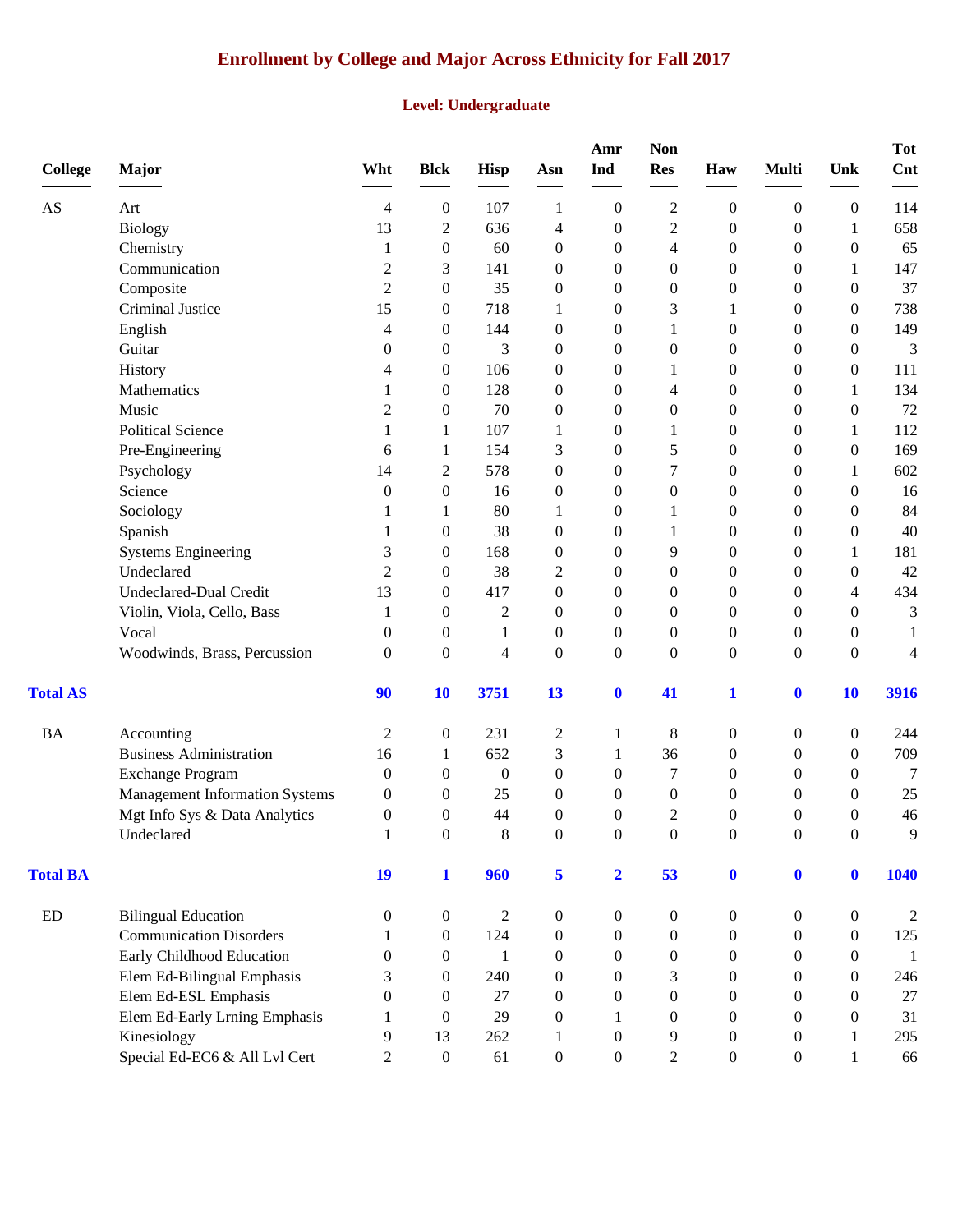| <b>Total</b>   |
|----------------|
| $\bold{Hours}$ |
|                |
| 1327           |
| 8957           |
| 847            |
| 1858           |
| $335\,$        |
| 9453           |
| 1855           |
| $29\,$         |
| 1358           |
| 1690           |
| 914            |
| 1467           |
| 2221           |
| 7523           |
| 185            |
| 1079           |
| 467            |
| 2367           |
| 445            |
| 3738           |
| $\sqrt{46}$    |
| $12\,$         |
| 56             |
|                |
| 48229          |
|                |
| 2935           |
| 8833           |
| 99             |
| 296            |
| 564            |
| $114\,$        |
|                |
| 12841          |
|                |
|                |
| 18             |
| 1437           |
| $\overline{9}$ |
| 2955           |
| $305\,$        |
| 378            |
| 3729           |
| 729            |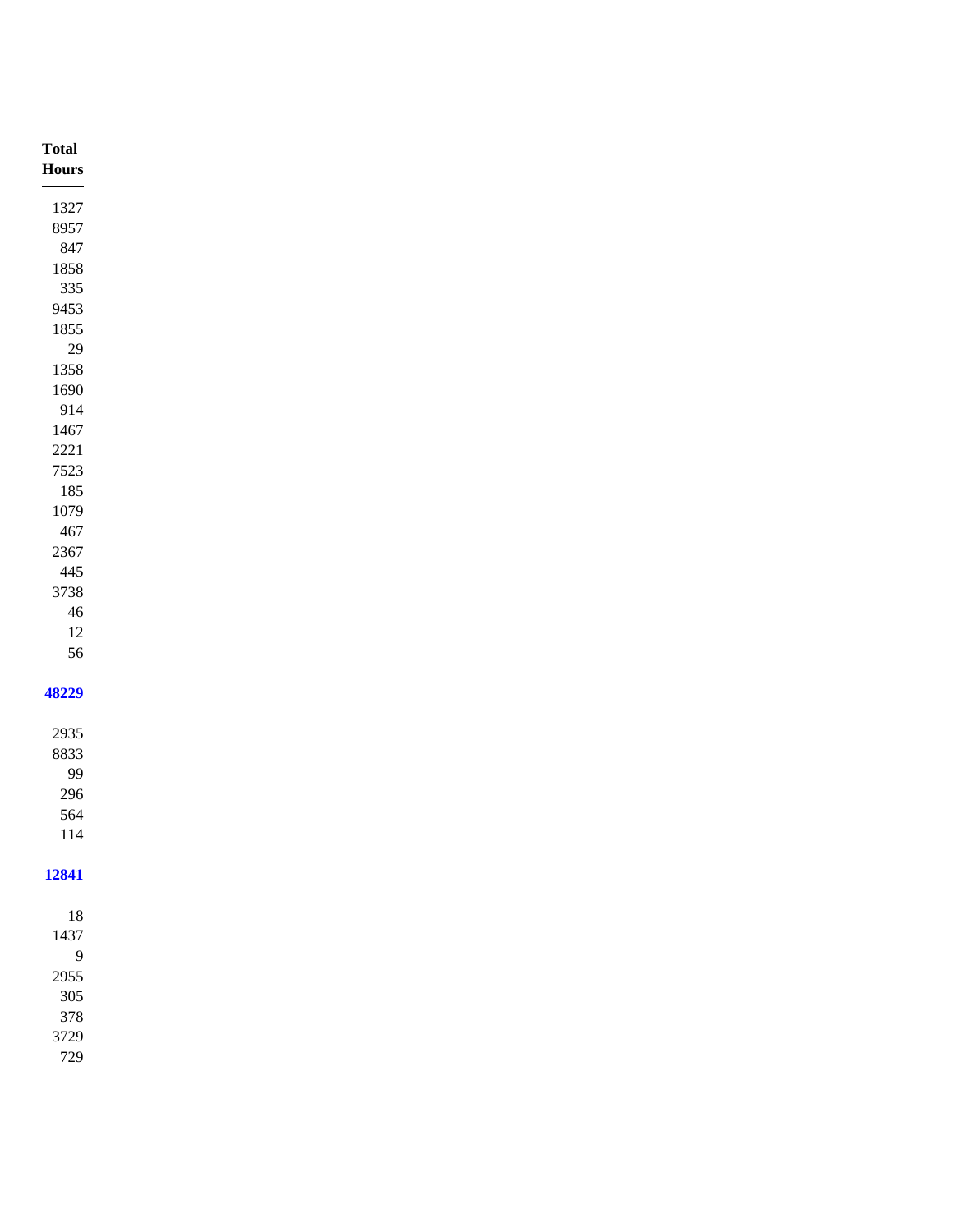# **Enrollment by College and Major Across Ethnicity for Fall 2017**

#### **Level: Undergraduate**

| <b>College</b>  | <b>Major</b>                  | Wht              | <b>Blck</b>      | <b>Hisp</b>  | Asn                     | Amr<br>Ind       | <b>Non</b><br><b>Res</b> | Haw              | <b>Multi</b>     | Unk              | <b>Tot</b><br>Cnt |
|-----------------|-------------------------------|------------------|------------------|--------------|-------------------------|------------------|--------------------------|------------------|------------------|------------------|-------------------|
| ED              | Undeclared                    | $\boldsymbol{0}$ | $\boldsymbol{0}$ | 1            | $\boldsymbol{0}$        | $\boldsymbol{0}$ | $\boldsymbol{0}$         | $\boldsymbol{0}$ | $\boldsymbol{0}$ | $\boldsymbol{0}$ |                   |
| <b>Total ED</b> |                               | 16               | 13               | 747          | $\mathbf{1}$            | $\mathbf{1}$     | 14                       | $\mathbf 0$      | $\mathbf{0}$     | $\mathbf{2}$     | 794               |
| NH              | <b>Nursing</b>                | 12               | $\mathbf{1}$     | 667          | $\overline{4}$          | $\boldsymbol{0}$ | 12                       | $\boldsymbol{0}$ | $\boldsymbol{0}$ | $\overline{2}$   | 698               |
| <b>Total NH</b> |                               | 12               | 1                | 667          | $\overline{\mathbf{4}}$ | $\mathbf 0$      | 12                       | $\mathbf 0$      | $\mathbf{0}$     | $\overline{2}$   | 698               |
| <b>UC</b>       | <b>Health Administration</b>  | $\boldsymbol{0}$ | $\overline{0}$   | 4            | $\boldsymbol{0}$        | $\boldsymbol{0}$ | $\overline{0}$           | $\mathbf{0}$     | $\boldsymbol{0}$ | $\theta$         | 4                 |
|                 | Human Resource Development    | $\boldsymbol{0}$ | $\overline{0}$   | $\mathbf{1}$ | $\boldsymbol{0}$        | $\mathbf{0}$     | $\mathbf{0}$             | $\mathbf{0}$     | $\boldsymbol{0}$ | $\Omega$         |                   |
|                 | Multidisc. Studies-PreLaw     | $\theta$         | $\theta$         | 8            | $\boldsymbol{0}$        | $\mathbf{0}$     | $\theta$                 | 0                | $\overline{0}$   | $\theta$         | 8                 |
|                 | Multidisciplinary Studies     | 4                |                  | 75           |                         | $\mathbf{0}$     | $\theta$                 | $\overline{0}$   | $\boldsymbol{0}$ | $\Omega$         | 81                |
|                 | Undeclared                    | 2                | $\theta$         | 51           | $\boldsymbol{0}$        | $\boldsymbol{0}$ | $\theta$                 | 0                | $\mathbf{0}$     | 1                | 54                |
|                 | <b>Undeclared-Dual Credit</b> | $8\,$            | 1                | 192          | $\mathbf{1}$            | $\boldsymbol{0}$ | $\mathbf{0}$             | $\mathbf{0}$     | $\boldsymbol{0}$ | 5                | 207               |
| <b>Total UC</b> |                               | 14               | $\overline{2}$   | 331          | $\overline{2}$          | $\mathbf{0}$     | $\bf{0}$                 | $\mathbf 0$      | $\mathbf{0}$     | 6                | 355               |
| <b>Total</b>    |                               | 151              | 27               | 6456         | 25                      | 3                | 120                      |                  | $\bf{0}$         | 20               | 6803              |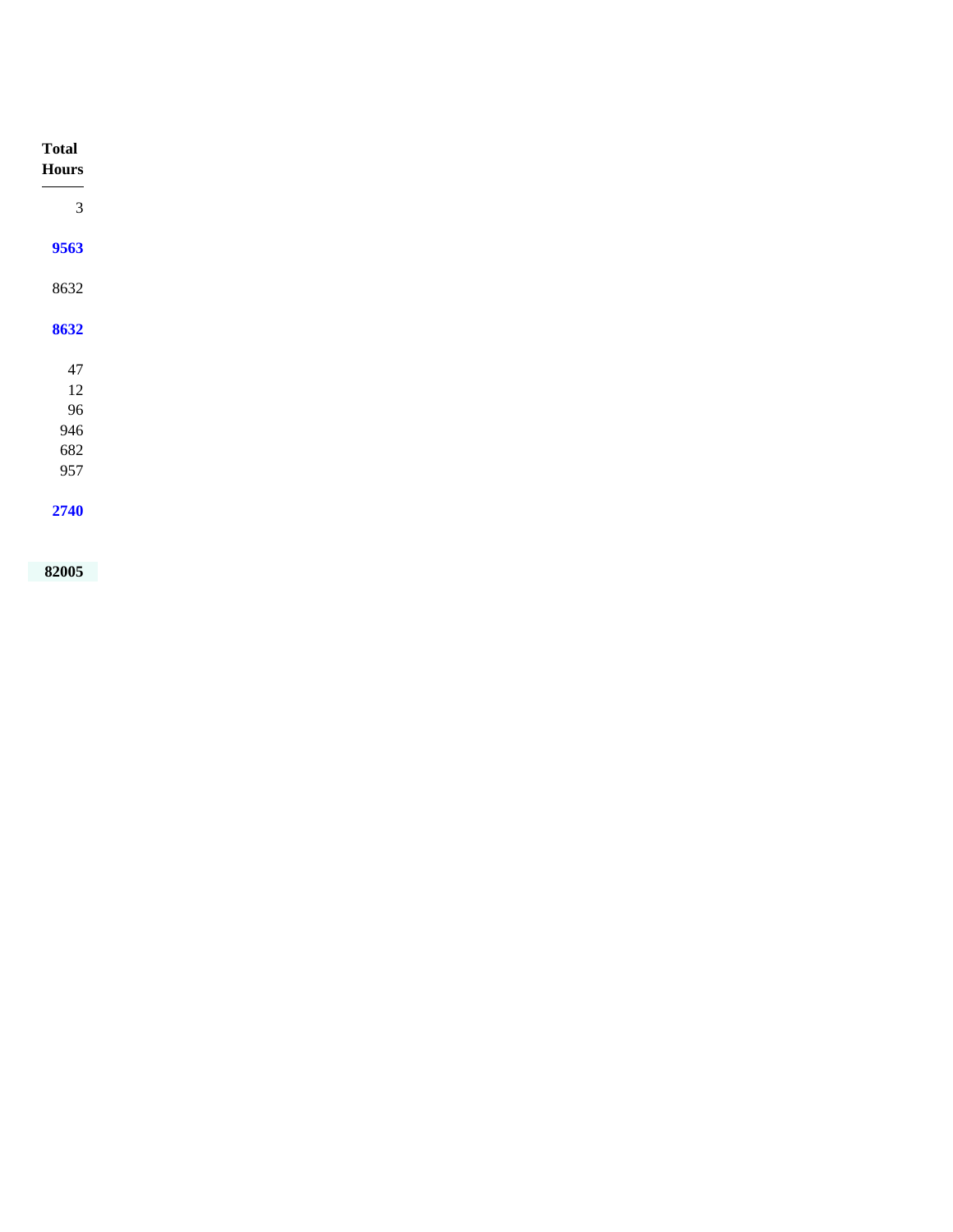# **Enrollment by College and Major Across Ethnicity for Fall 2017**

#### **Level: Graduate**

| <b>College</b>  | <b>Major</b>                      | Wht                     | <b>Blck</b>      | Hisp             | Asn                     | Amr<br>Ind       | Non<br><b>Res</b> | Haw              | <b>Multi</b>     | Unk              | Tot<br>Cnt     |
|-----------------|-----------------------------------|-------------------------|------------------|------------------|-------------------------|------------------|-------------------|------------------|------------------|------------------|----------------|
| AS              | <b>Biology</b>                    | 2                       | 1                | 26               | $\overline{c}$          | $\boldsymbol{0}$ | 3                 | $\boldsymbol{0}$ | $\boldsymbol{0}$ | $\boldsymbol{0}$ | 34             |
|                 | Communication                     | 1                       | $\overline{0}$   | 19               | $\boldsymbol{0}$        | $\boldsymbol{0}$ | $\boldsymbol{0}$  | $\boldsymbol{0}$ | $\boldsymbol{0}$ | $\mathbf{0}$     | $20\,$         |
|                 | <b>Counseling Psychology</b>      | $\boldsymbol{0}$        | $\overline{0}$   | 30               | $\overline{0}$          | $\boldsymbol{0}$ | 1                 | $\boldsymbol{0}$ | $\boldsymbol{0}$ | $\boldsymbol{0}$ | 31             |
|                 | Criminal Justice                  | $\mathbf{0}$            | 0                | 17               | $\theta$                | $\boldsymbol{0}$ | $\boldsymbol{0}$  | $\boldsymbol{0}$ | $\boldsymbol{0}$ | 0                | 17             |
|                 | ${\bf English}$                   | 1                       | 0                | 28               | $\boldsymbol{0}$        | 0                | $\overline{0}$    | $\boldsymbol{0}$ | $\boldsymbol{0}$ | $\theta$         | 29             |
|                 | <b>Exchange Program</b>           | $\mathbf{0}$            | 0                | $\boldsymbol{0}$ | $\theta$                | $\bf{0}$         | 1                 | $\mathbf{0}$     | $\theta$         | 0                | -1             |
|                 | History and Political Thought     | 1                       | $\overline{0}$   | 32               | $\mathbf{0}$            | $\boldsymbol{0}$ | $\overline{0}$    | $\boldsymbol{0}$ | $\theta$         | $\overline{0}$   | 33             |
|                 | Lang, Lit & Translation           | $\mathbf{0}$            | 0                | 13               | $\mathbf{0}$            | 0                | $\boldsymbol{0}$  | $\boldsymbol{0}$ | $\boldsymbol{0}$ | $\overline{0}$   | 13             |
|                 | Mathematics                       | 0                       | 0                | 20               | $\overline{0}$          | 0                | $\overline{2}$    | $\boldsymbol{0}$ | $\theta$         | $\boldsymbol{0}$ | 22             |
|                 | Psychology                        | 1                       | 1                | 28               | 1                       | $\boldsymbol{0}$ | 1                 | $\boldsymbol{0}$ | $\boldsymbol{0}$ | 1                | 33             |
|                 | Public Administration             | 4                       | 2                | 55               | $\boldsymbol{0}$        | 0                | $\overline{c}$    | $\boldsymbol{0}$ | $\boldsymbol{0}$ | $\boldsymbol{0}$ | 63             |
|                 | Sociology                         | $\mathbf{0}$            | $\boldsymbol{0}$ | 11               | $\mathbf{0}$            | $\boldsymbol{0}$ | $\overline{0}$    | $\boldsymbol{0}$ | $\theta$         | $\theta$         | 11             |
|                 | Undeclared                        | $\overline{0}$          | $\overline{0}$   | $\mathbf{2}$     | $\mathbf{0}$            | $\boldsymbol{0}$ | $\overline{0}$    | $\boldsymbol{0}$ | $\boldsymbol{0}$ | $\overline{0}$   | $\overline{2}$ |
| <b>Total AS</b> |                                   | 10                      | 4                | 281              | $\overline{\mathbf{3}}$ | $\boldsymbol{0}$ | 10                | $\boldsymbol{0}$ | $\boldsymbol{0}$ | $\mathbf{1}$     | 309            |
| <b>BA</b>       | Accounting                        | $\boldsymbol{0}$        | $\boldsymbol{0}$ | 48               | $\overline{c}$          | $\boldsymbol{0}$ | 3                 | 0                | $\boldsymbol{0}$ | $\boldsymbol{0}$ | 53             |
|                 | <b>Business Administration</b>    | 7                       | 2                | 129              | $\boldsymbol{0}$        | $\mathbf{0}$     | 27                | $\mathbf{0}$     | $\mathbf{0}$     | $\theta$         | 165            |
|                 | <b>Information Science</b>        | 1                       | 0                | 12               | $\mathbf{0}$            | $\boldsymbol{0}$ | 19                | $\boldsymbol{0}$ | $\boldsymbol{0}$ | $\theta$         | 32             |
|                 | Undeclared                        | 1                       | $\overline{0}$   | $\boldsymbol{0}$ | $\boldsymbol{0}$        | $\boldsymbol{0}$ | $\mathbf{0}$      | $\mathbf{0}$     | $\mathbf{0}$     | $\theta$         | $\mathbf{1}$   |
| <b>Total BA</b> |                                   | 9                       | $\overline{2}$   | 189              | $\overline{2}$          | $\boldsymbol{0}$ | 49                | $\bf{0}$         | $\mathbf 0$      | $\bf{0}$         | 251            |
| <b>ED</b>       | Administration                    | $\theta$                | $\mathbf{0}$     | 16               | $\boldsymbol{0}$        | $\boldsymbol{0}$ | $\boldsymbol{0}$  | $\boldsymbol{0}$ | $\boldsymbol{0}$ | 0                | 16             |
|                 | <b>Bilingual Education</b>        | $\mathbf{0}$            | $\boldsymbol{0}$ | 10               | $\theta$                | $\boldsymbol{0}$ | $\mathbf{0}$      | $\boldsymbol{0}$ | $\boldsymbol{0}$ | $\overline{0}$   | 10             |
|                 | Curriculum and Instruction        | 2                       | 1                | 30               | $\mathbf{0}$            | $\boldsymbol{0}$ | $\theta$          | $\boldsymbol{0}$ | $\boldsymbol{0}$ | $\overline{0}$   | 33             |
|                 | Education                         | $\theta$                | $\overline{0}$   | 28               | $\boldsymbol{0}$        | $\boldsymbol{0}$ | $\theta$          | $\boldsymbol{0}$ | $\boldsymbol{0}$ | $\overline{0}$   | $28\,$         |
|                 | <b>Educational Administration</b> | 2                       | 0                | 61               | 1                       | $\boldsymbol{0}$ | $\overline{0}$    | $\boldsymbol{0}$ | $\boldsymbol{0}$ | $\overline{0}$   | 64             |
|                 | <b>Educational Diagnostician</b>  | $\boldsymbol{0}$        | 0                | 1                | $\boldsymbol{0}$        | 0                | $\theta$          | 0                | $\boldsymbol{0}$ | $\overline{0}$   | $\mathbf{1}$   |
|                 | Principal                         |                         | $\Omega$         | $\overline{0}$   | $\overline{0}$          | 0                | $\theta$          | 0                | $\theta$         | $\Omega$         | 1              |
|                 | Reading                           | 0                       | $\overline{0}$   | 1                | $\overline{0}$          | 0                | $\overline{0}$    | 0                | $\theta$         | 0                | 1              |
|                 | <b>School Counseling</b>          | $\boldsymbol{0}$        | $\boldsymbol{0}$ | 58               | $\boldsymbol{0}$        | $\boldsymbol{0}$ | $\boldsymbol{0}$  | $\boldsymbol{0}$ | $\Omega$         | $\boldsymbol{0}$ | 58             |
|                 | <b>Special Education</b>          | $\boldsymbol{0}$        | $\boldsymbol{0}$ | 33               | $\boldsymbol{0}$        | $\boldsymbol{0}$ | $\boldsymbol{0}$  | $\boldsymbol{0}$ | $\boldsymbol{0}$ | $\boldsymbol{0}$ | 33             |
|                 | Undeclared                        | $\boldsymbol{0}$        | $\boldsymbol{0}$ | $\mathbf{1}$     | $\boldsymbol{0}$        | $\boldsymbol{0}$ | $\boldsymbol{0}$  | $\boldsymbol{0}$ | $\boldsymbol{0}$ | $\boldsymbol{0}$ | $\mathbf{1}$   |
| <b>Total ED</b> |                                   | $\overline{\mathbf{5}}$ | $\mathbf{1}$     | 239              | $\mathbf{1}$            | $\boldsymbol{0}$ | $\mathbf 0$       | $\bf{0}$         | $\mathbf 0$      | $\bf{0}$         | 246            |
| <b>NH</b>       | <b>Nurse Practitioner</b>         | $\boldsymbol{0}$        | $\boldsymbol{0}$ | $23\,$           | $\mathbf 1$             | $\boldsymbol{0}$ | $\mathbf{1}$      | $\boldsymbol{0}$ | $\boldsymbol{0}$ | $\boldsymbol{0}$ | 25             |
| <b>Total NH</b> |                                   | $\mathbf 0$             | $\mathbf 0$      | 23               | $\mathbf{1}$            | $\mathbf 0$      | $\mathbf{1}$      | $\mathbf 0$      | $\mathbf 0$      | $\mathbf{0}$     | 25             |
| <b>Total</b>    |                                   | 24                      | $\boldsymbol{7}$ | 732              | $\overline{7}$          | $\boldsymbol{0}$ | 60                | $\pmb{0}$        | $\pmb{0}$        | $\mathbf{1}$     | 831            |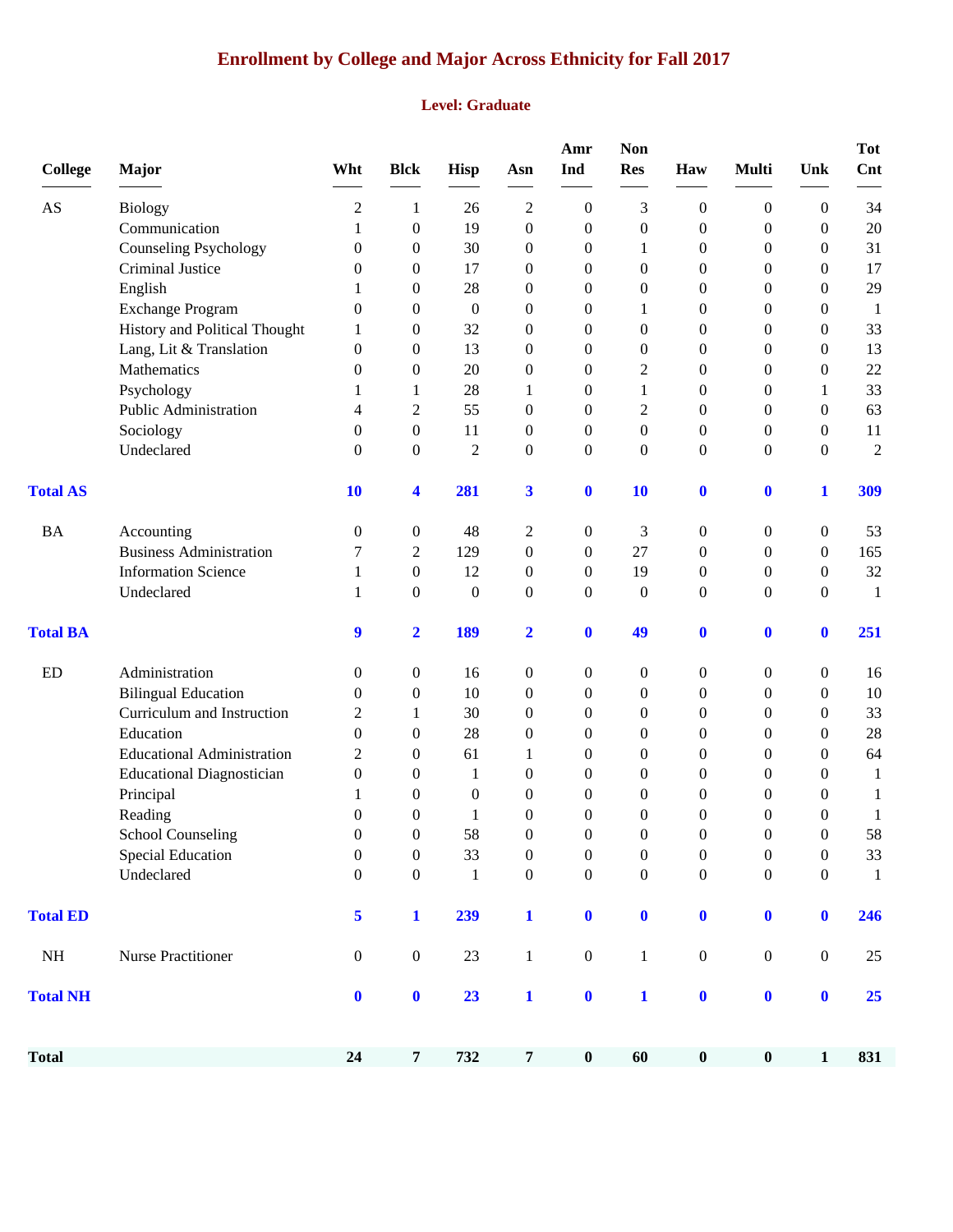| <b>Total</b><br>$\bold{Flours}$ |
|---------------------------------|
| $\frac{1}{1}$                   |
| $221\,$                         |
| 126<br>$273\,$                  |
| $117\,$                         |
| 159                             |
| 12                              |
| $210\,$                         |
| 63                              |
| 159                             |
| $216\,$                         |
| 444                             |
| $72\,$                          |
| $15\,$                          |
| 2087                            |
|                                 |
| 351                             |
| 1003                            |
| $243\,$                         |
| $\mathfrak{Z}$                  |
| <b>1600</b>                     |
|                                 |
| 69                              |
| 63                              |
| 197                             |
| 144                             |
| 390                             |
| $\mathfrak{Z}$                  |
| $\mathfrak{Z}$                  |
| $6\phantom{.0}$<br>$405\,$      |
| $201\,$                         |
| $12\,$                          |
|                                 |
| 1493                            |
|                                 |
| 174                             |
| <b>174</b>                      |
|                                 |
|                                 |
| 5354                            |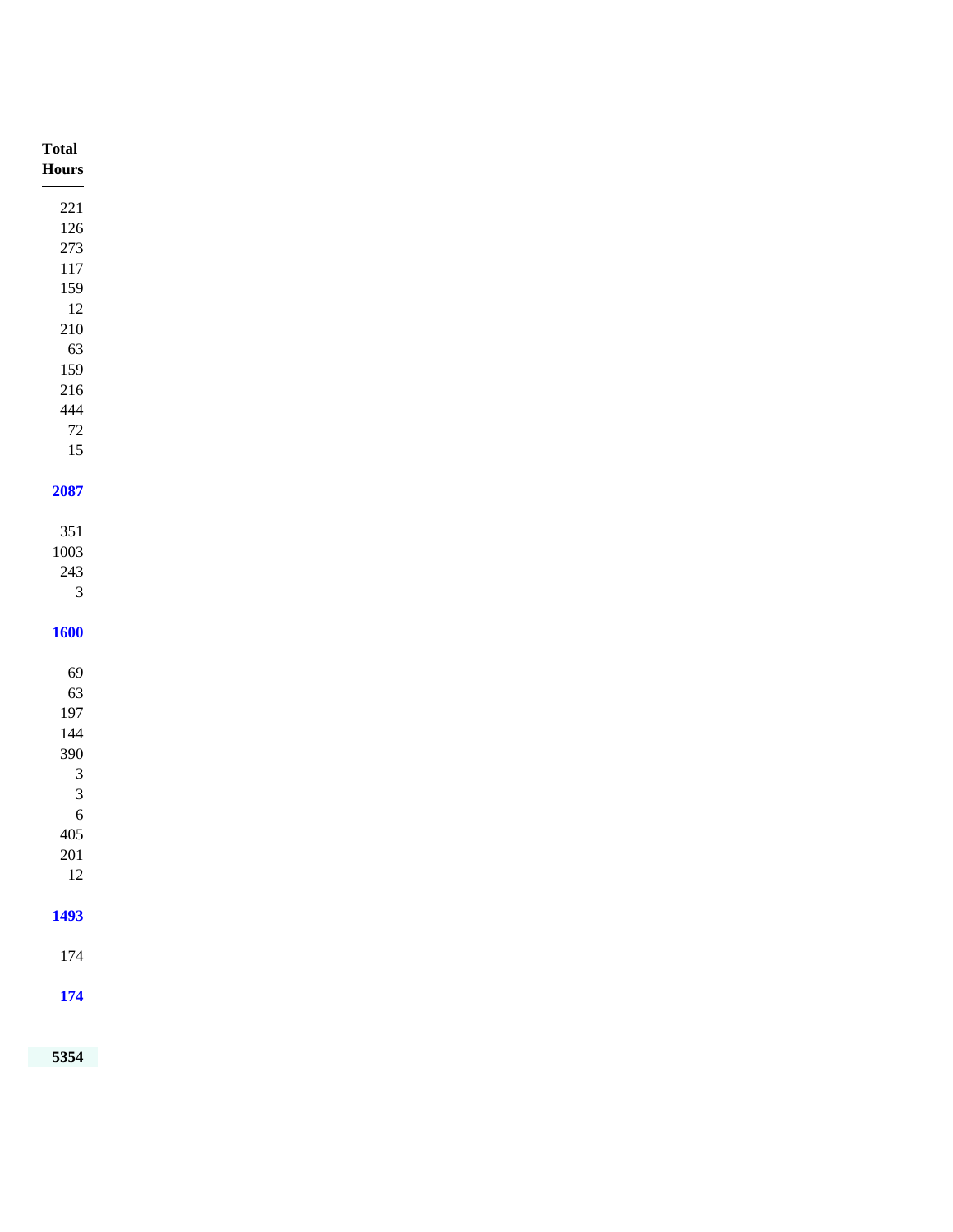# **Enrollment by Student College and Major Across Ethnicity for Fall 2017**

#### **Level: Doctoral**

| College         | <b>Major</b>                        | Wht          | <b>Blck</b>                          | <b>Hisp</b>                | Asn          | Amr<br>Ind     | <b>Non</b><br>Res | Haw            | Multi        | Unk            | <b>Tot</b><br>$\mathbf{Cnt}$ |
|-----------------|-------------------------------------|--------------|--------------------------------------|----------------------------|--------------|----------------|-------------------|----------------|--------------|----------------|------------------------------|
| BA              | <b>International Business Admin</b> | 2            | $\begin{array}{ccc} & 1 \end{array}$ | 5                          | 2            | $\overline{0}$ | -9                | $\overline{0}$ | $\bf{0}$     | $\overline{0}$ | -19                          |
| <b>Total BA</b> |                                     | $2^{\circ}$  | $\blacksquare$                       | $\overline{\phantom{0}}$ 5 |              | $2 \t 0 \t 9$  |                   | $\mathbf{0}$   | $\mathbf{0}$ | $\mathbf 0$    | - 19                         |
|                 |                                     |              |                                      |                            |              |                |                   |                |              |                |                              |
| <b>Total</b>    |                                     | $\mathbf{2}$ |                                      | 5 <sup>5</sup>             | <sup>2</sup> | $\mathbf{0}$   | 9                 | $\bf{0}$       | $\bf{0}$     | $\bf{0}$       | 19                           |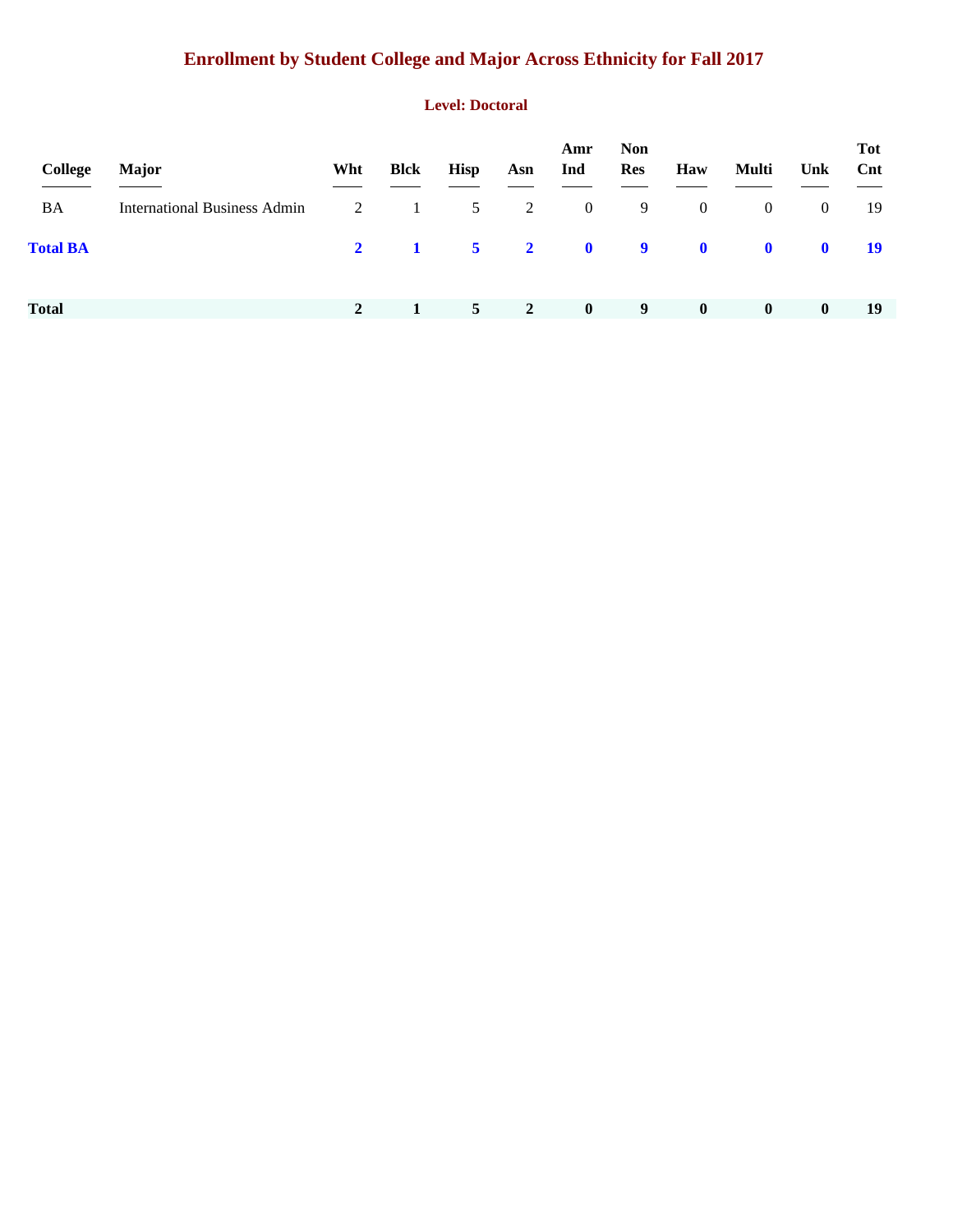| <b>Total</b><br><b>Hours</b> |  |  |  |
|------------------------------|--|--|--|
| 162                          |  |  |  |
| 162                          |  |  |  |
|                              |  |  |  |
| 162                          |  |  |  |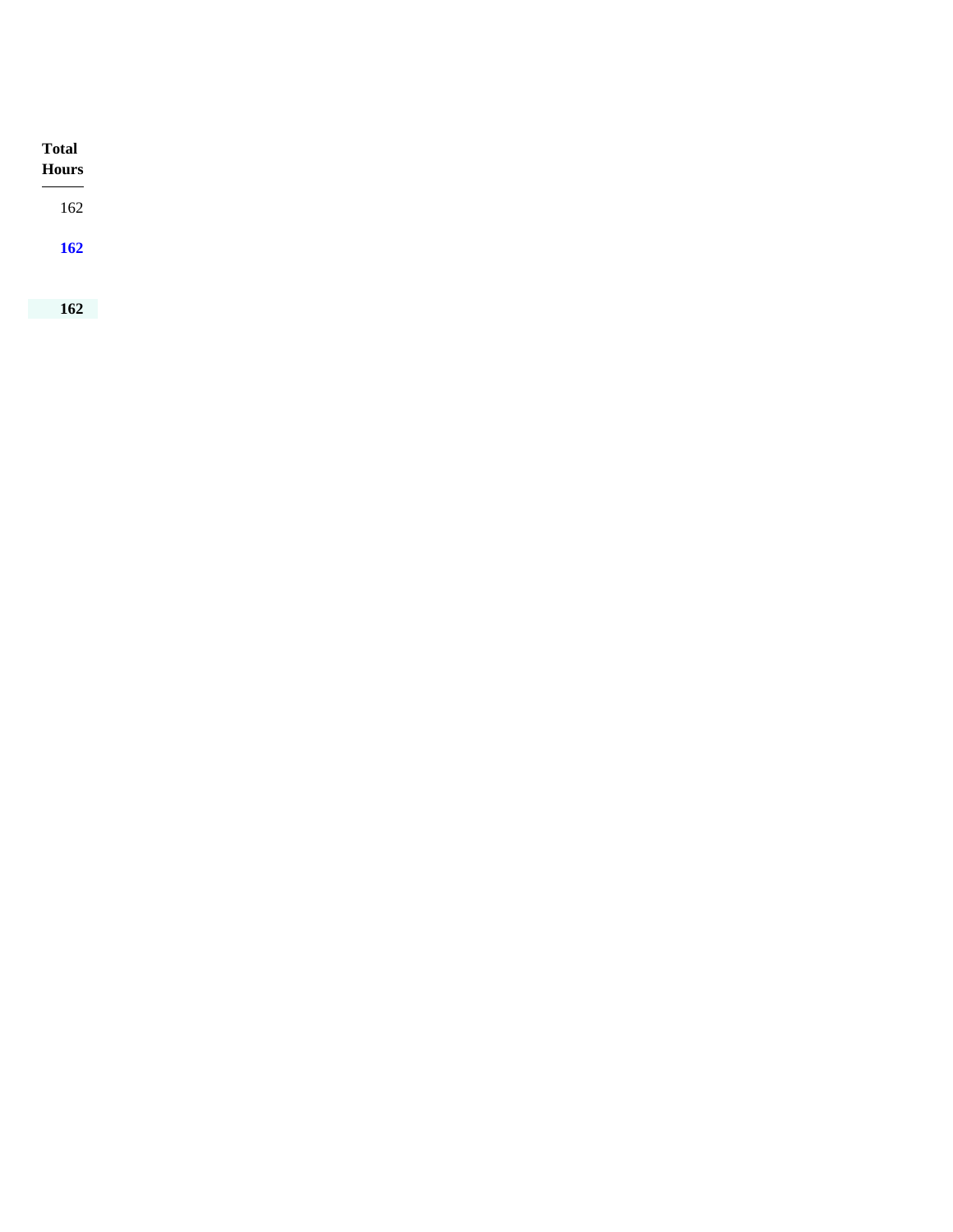# **Enrollment by College and Major Across Classification for Fall 2017**

| <b>College</b> | Major                         | Majr<br>Code               | FR                     | SO <sub>1</sub>  | <b>JR</b>        | ${\bf SR}$              | <b>GR</b>              | <b>PHD</b>                         | <b>Total</b><br><b>Students</b> | <b>Total</b><br><b>Hours</b> |
|----------------|-------------------------------|----------------------------|------------------------|------------------|------------------|-------------------------|------------------------|------------------------------------|---------------------------------|------------------------------|
|                |                               |                            |                        |                  |                  |                         |                        |                                    |                                 |                              |
| AS             | Art                           | <b>ARTA</b>                | 5                      | $\overline{c}$   | $\,8\,$          | 3                       | $\boldsymbol{0}$       | $\boldsymbol{0}$                   | 18                              | 215                          |
|                |                               | <b>ARTS</b>                | 26                     | 16               | 18               | 36                      | $\boldsymbol{0}$       | $\boldsymbol{0}$                   | 96                              | 1112                         |
|                | <b>Biology</b>                | <b>BIOL</b>                | 200                    | 136              | 134              | 188                     | 34                     | $\boldsymbol{0}$                   | 692                             | 9178                         |
|                | Chemistry                     | <b>CHEM</b>                | 17                     | 8                | 19               | 21                      | $\boldsymbol{0}$       | $\boldsymbol{0}$                   | 65                              | 847                          |
|                | Communication                 | CMM                        | $\mathbf{1}$           | $\overline{c}$   | $\boldsymbol{0}$ | 1                       | $\boldsymbol{0}$       | $\boldsymbol{0}$                   | $\overline{4}$                  | 56                           |
|                |                               | <b>CMMD</b>                | $\boldsymbol{0}$       | $\overline{2}$   | $\overline{c}$   | 6                       | $\boldsymbol{0}$       | $\boldsymbol{0}$                   | 10                              | 125                          |
|                |                               | <b>COMM</b>                | $20\,$                 | 20               | 37               | 56                      | 20                     | $\boldsymbol{0}$                   | 153                             | 1803                         |
|                | Composite                     | <b>COMP</b>                | $\mathbf{1}$           | 1                | 9                | 26                      | $\boldsymbol{0}$       | $\boldsymbol{0}$                   | 37                              | 335                          |
|                | <b>Counseling Psychology</b>  | <b>COUN</b>                | $\boldsymbol{0}$       | $\boldsymbol{0}$ | $\boldsymbol{0}$ | $\mathbf{0}$            | 31                     | $\boldsymbol{0}$                   | 31                              | 273                          |
|                | Criminal Justice              | CJ                         | 10                     | 4                | 9                | $\boldsymbol{0}$<br>218 | $\boldsymbol{0}$       | $\boldsymbol{0}$                   | 23                              | 316                          |
|                |                               | <b>CRIJ</b><br><b>CRJD</b> | 157                    | 110              | 196              | 15                      | 17                     | $\boldsymbol{0}$                   | 698<br>34                       | 8810<br>444                  |
|                |                               | <b>ENGD</b>                | 4                      | 6                | 9                |                         | $\boldsymbol{0}$       | $\boldsymbol{0}$                   | 9                               | 121                          |
|                | English                       | <b>ENGL</b>                | $\boldsymbol{0}$<br>18 | 2<br>19          | 4<br>23          | 3<br>37                 | $\boldsymbol{0}$<br>29 | $\boldsymbol{0}$<br>$\overline{0}$ | 126                             | 1409                         |
|                |                               | <b>ENGS</b>                | 8                      | 6                | 12               | 17                      | $\boldsymbol{0}$       | $\boldsymbol{0}$                   | 43                              | 484                          |
|                | <b>Exchange Program</b>       | <b>EXCH</b>                | $\boldsymbol{0}$       | $\boldsymbol{0}$ | $\boldsymbol{0}$ | $\boldsymbol{0}$        | $\mathbf{1}$           | $\boldsymbol{0}$                   | $\mathbf{1}$                    | 12                           |
|                | Guitar                        | <b>MUAG</b>                | 0                      | 1                | $\mathbf{1}$     | $\boldsymbol{0}$        | $\boldsymbol{0}$       | $\boldsymbol{0}$                   | $\overline{c}$                  | 25                           |
|                |                               | <b>MUSG</b>                | $\boldsymbol{0}$       | $\overline{0}$   | $\boldsymbol{0}$ | 1                       | $\boldsymbol{0}$       | $\boldsymbol{0}$                   | $\mathbf{1}$                    | 4                            |
|                | History                       | <b>HIST</b>                | 7                      | 10               | 12               | 25                      | $\boldsymbol{0}$       | $\boldsymbol{0}$                   | 54                              | 660                          |
|                |                               | <b>HST</b>                 | 3                      | $\overline{c}$   | $\boldsymbol{0}$ | $\overline{2}$          | $\boldsymbol{0}$       | $\boldsymbol{0}$                   | 7                               | 89                           |
|                |                               | <b>HSTD</b>                | $\boldsymbol{0}$       | $\mathbf{1}$     | 3                | $\overline{2}$          | $\boldsymbol{0}$       | $\boldsymbol{0}$                   | 6                               | 77                           |
|                |                               | <b>HSTS</b>                | 14                     | 13               | $10\,$           | $\boldsymbol{7}$        | $\boldsymbol{0}$       | $\boldsymbol{0}$                   | 44                              | 532                          |
|                | History and Political Thought | <b>HSPT</b>                | $\boldsymbol{0}$       | $\boldsymbol{0}$ | $\boldsymbol{0}$ | $\boldsymbol{0}$        | 33                     | $\boldsymbol{0}$                   | 33                              | 210                          |
|                | Lang, Lit & Translation       | <b>LLT</b>                 | $\boldsymbol{0}$       | $\overline{0}$   | $\boldsymbol{0}$ | $\mathbf{0}$            | 13                     | $\boldsymbol{0}$                   | 13                              | 63                           |
|                | Mathematics                   | <b>MATH</b>                | 5                      | 11               | 11               | 34                      | 22                     | $\boldsymbol{0}$                   | 83                              | 923                          |
|                |                               | <b>MTHD</b>                | $\boldsymbol{0}$       | $\boldsymbol{0}$ | $\boldsymbol{0}$ | 1                       | $\boldsymbol{0}$       | $\boldsymbol{0}$                   | $\mathbf{1}$                    | 12                           |
|                |                               | <b>MTHS</b>                | 14                     | 10               | 22               | 26                      | $\boldsymbol{0}$       | $\boldsymbol{0}$                   | 72                              | 914                          |
|                | Music                         | <b>MUSA</b>                | 9                      | 5                | $\,8\,$          | 11                      | $\boldsymbol{0}$       | $\boldsymbol{0}$                   | 33                              | 450                          |
|                |                               | <b>MUSD</b>                | 1                      | $\boldsymbol{0}$ | $\mathbf{1}$     | $\overline{2}$          | $\boldsymbol{0}$       | $\boldsymbol{0}$                   | $\overline{4}$                  | 54                           |
|                |                               | <b>MUSI</b>                | 5                      | 4                | 7                | 19                      | $\boldsymbol{0}$       | $\overline{0}$                     | 35                              | 410                          |
|                | <b>Political Science</b>      | <b>POLS</b>                | 8                      | 1                | 3                | $\boldsymbol{0}$        | $\boldsymbol{0}$       | $\boldsymbol{0}$                   | 12                              | 159                          |
|                |                               | PS                         |                        | $\overline{c}$   | $\mathfrak{D}$   | $\boldsymbol{0}$        | $\boldsymbol{0}$       | $\boldsymbol{0}$                   | 5                               | 70                           |
|                |                               | <b>PSCD</b>                | $\mathbf{1}$           | $\boldsymbol{0}$ | $\mathfrak{2}$   | $\mathfrak{Z}$          | $\boldsymbol{0}$       | $\boldsymbol{0}$                   | 6                               | 85                           |
|                |                               | <b>PSCI</b>                | 11                     | $22\,$           | $27\,$           | 29                      | $\boldsymbol{0}$       | $\boldsymbol{0}$                   | 89                              | 1153                         |
|                | Pre-Engineering               | <b>PENG</b>                | 94                     | 50               | $20\,$           | 5                       | $\boldsymbol{0}$       | $\boldsymbol{0}$                   | 169                             | 2221                         |
|                | Psychology                    | <b>PSYC</b>                | 110                    | 88               | 154              | 224                     | 33                     | $\boldsymbol{0}$                   | 609                             | 7397                         |
|                |                               | <b>PSYD</b>                | $\overline{c}$         | 1                | 14               | 9                       | $\boldsymbol{0}$       | 0                                  | 26                              | 342                          |
|                | Public Administration         | <b>PADM</b>                | $\boldsymbol{0}$       | $\boldsymbol{0}$ | $\boldsymbol{0}$ | $\boldsymbol{0}$        | 63                     | $\overline{0}$                     | 63                              | 444                          |
|                | Science                       | SCI                        | 3                      | 1                | 4                | 8                       | $\boldsymbol{0}$       | $\boldsymbol{0}$                   | 16                              | 185                          |
|                | Sociology                     | SOCD                       | 1                      | $\boldsymbol{0}$ | $\mathfrak{2}$   | 5                       | $\boldsymbol{0}$       | $\boldsymbol{0}$                   | $\,8\,$                         | 114                          |
|                |                               | <b>SOCI</b>                | 11                     | 13               | $20\,$           | 32                      | 11                     | 0                                  | 87                              | 1037                         |
|                | Spanish                       | <b>SPAN</b>                | 1                      | 2                | 9                | 12                      | $\boldsymbol{0}$       | 0                                  | 24                              | 275                          |
|                |                               | <b>SPN</b>                 | 1                      | $\boldsymbol{0}$ | $\boldsymbol{0}$ | $\boldsymbol{0}$        | $\boldsymbol{0}$       | 0                                  | $\mathbf{1}$                    | 13                           |
|                |                               | <b>SPNA</b>                | 7                      |                  | 4                | 1                       | $\boldsymbol{0}$       | 0                                  | 13                              | 152                          |
|                |                               | <b>SPND</b>                | $\boldsymbol{0}$       | $\boldsymbol{0}$ | $\boldsymbol{0}$ | $\mathbf{2}$            | $\boldsymbol{0}$       | $\boldsymbol{0}$                   | $\overline{c}$                  | 27                           |
|                | <b>Systems Engineering</b>    | <b>SENG</b>                | 40                     | 32               | 44               | 65                      | $\boldsymbol{0}$       | $\boldsymbol{0}$                   | 181                             | 2367                         |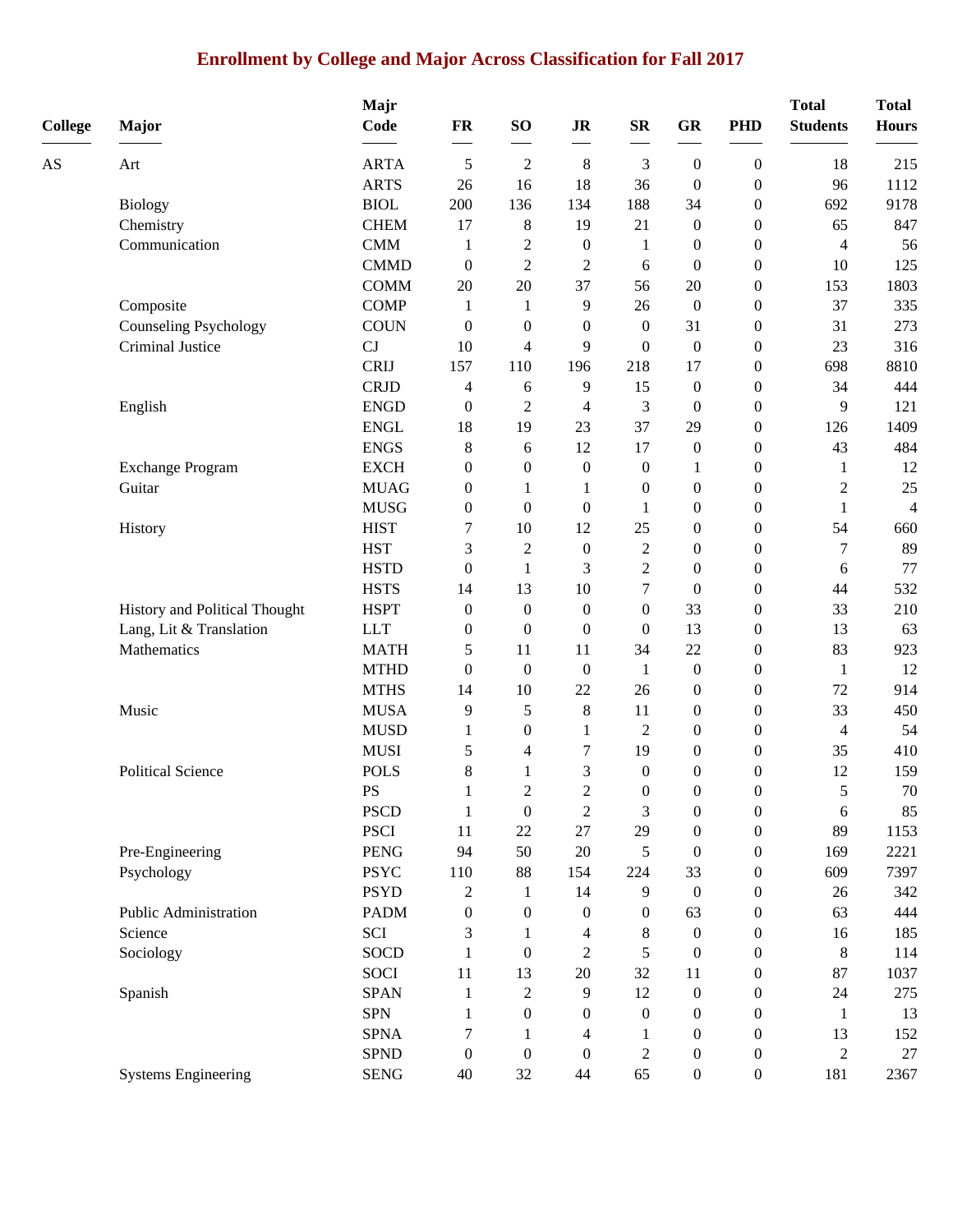# **Enrollment by College and Major Across Classification for Fall 2017**

|                 |                                       | Majr                        |                  |                  |                  |                  |                  |                  | <b>Total</b>    | <b>Total</b> |
|-----------------|---------------------------------------|-----------------------------|------------------|------------------|------------------|------------------|------------------|------------------|-----------------|--------------|
| <b>College</b>  | Major                                 | Code                        | FR               | SO               | <b>JR</b>        | <b>SR</b>        | GR               | <b>PHD</b>       | <b>Students</b> | <b>Hours</b> |
| AS              | Undeclared                            | <b>UND</b>                  | 22               | 10               | 2                | 8                | $\overline{c}$   | $\overline{0}$   | 44              | 460          |
|                 | <b>Undeclared-Dual Credit</b>         | <b>UNDD</b>                 | 299              | 135              | 0                | $\mathbf{0}$     | $\boldsymbol{0}$ | $\overline{0}$   | 434             | 3738         |
|                 | Violin, Viola, Cello, Bass            | <b>MUAS</b>                 | 3                | $\theta$         | $\boldsymbol{0}$ | $\overline{0}$   | $\mathbf{0}$     | $\overline{0}$   | 3               | 46           |
|                 | Vocal                                 | <b>MUSV</b>                 | 1                | $\boldsymbol{0}$ | $\boldsymbol{0}$ | 0                | $\boldsymbol{0}$ | 0                | $\mathbf{1}$    | 12           |
|                 | Woodwinds, Brass, Percussion          | <b>MUAW</b>                 | 3                | 1                | $\boldsymbol{0}$ | $\boldsymbol{0}$ | $\boldsymbol{0}$ | $\boldsymbol{0}$ | 4               | 56           |
| <b>Total AS</b> |                                       |                             | 1144             | 750              | 862              | 1160             | 309              | $\bf{0}$         | 4225            | 50316        |
| <b>BA</b>       | Accounting                            | <b>ACC</b>                  | 43               | 31               | 82               | 88               | 53               | 0                | 297             | 3286         |
|                 | <b>Business Administration</b>        | <b>BA</b>                   | 152              | 142              | 186              | 229              | 165              | $\boldsymbol{0}$ | 874             | 9836         |
|                 | <b>Exchange Program</b>               | <b>EXCH</b>                 | 7                | $\theta$         | $\boldsymbol{0}$ | $\mathbf{0}$     | $\boldsymbol{0}$ | 0                | 7               | 99           |
|                 | <b>Information Science</b>            | <b>INFS</b>                 | $\theta$         | $\theta$         | $\boldsymbol{0}$ | $\Omega$         | 32               | $\Omega$         | 32              | 243          |
|                 | <b>International Business Admin</b>   | <b>IBA</b>                  | 0                | $\theta$         | $\boldsymbol{0}$ | $\Omega$         | $\boldsymbol{0}$ | 19               | 19              | 162          |
|                 | <b>Management Information Systems</b> | <b>MIS</b>                  | $\Omega$         | 5                | 6                | 14               | $\boldsymbol{0}$ | $\boldsymbol{0}$ | 25              | 296          |
|                 | Mgt Info Sys & Data Analytics         | <b>MISD</b>                 | 14               | 4                | 9                | 19               | $\boldsymbol{0}$ | $\boldsymbol{0}$ | 46              | 564          |
|                 | Undeclared                            | <b>UND</b>                  | 8                | $\mathbf{1}$     | $\boldsymbol{0}$ | $\boldsymbol{0}$ | 1                | 0                | 10              | 117          |
| <b>Total BA</b> |                                       |                             | 224              | 183              | 283              | 350              | 251              | 19               | 1310            | 14603        |
| ED              | Administration                        | <b>ADM</b>                  | $\mathbf{0}$     | $\boldsymbol{0}$ | $\boldsymbol{0}$ | $\boldsymbol{0}$ | 16               | $\boldsymbol{0}$ | 16              | 69           |
|                 | <b>Bilingual Education</b>            | $\operatorname{BIL}$        | $\theta$         | $\theta$         | $\mathbf{0}$     | $\overline{2}$   | 10               | $\overline{0}$   | 12              | 81           |
|                 | <b>Communication Disorders</b>        | <b>COMD</b>                 | 10               | 16               | 38               | 61               | $\boldsymbol{0}$ | $\boldsymbol{0}$ | 125             | 1437         |
|                 | Curriculum and Instruction            | <b>EDCI</b>                 | $\mathbf{0}$     | $\theta$         | $\boldsymbol{0}$ | $\mathbf{0}$     | 33               | 0                | 33              | 197          |
|                 | Early Childhood Education             | <b>EDEC</b>                 | $\Omega$         | $\theta$         | $\boldsymbol{0}$ | 1                | $\mathbf{0}$     | 0                | 1               | 9            |
|                 | Education                             | <b>ED</b>                   | 0                | $\theta$         | $\boldsymbol{0}$ | $\Omega$         | 28               | $\overline{0}$   | 28              | 144          |
|                 | <b>Educational Administration</b>     | <b>EDAM</b>                 | $\theta$         | $\theta$         | 0                | $\theta$         | 64               | $\overline{0}$   | 64              | 390          |
|                 | <b>Educational Diagnostician</b>      | <b>EDD</b>                  | $\theta$         | $\overline{0}$   | $\mathbf{0}$     | $\Omega$         | 1                | 0                | 1               | 3            |
|                 | Elem Ed-Bilingual Emphasis            | <b>ELBE</b>                 | 38               | 53               | 73               | 82               | $\boldsymbol{0}$ | 0                | 246             | 2955         |
|                 | Elem Ed-ESL Emphasis                  | <b>EESL</b>                 | $\boldsymbol{0}$ | 4                | 12               | 11               | $\boldsymbol{0}$ | 0                | 27              | 305          |
|                 | Elem Ed-Early Lrning Emphasis         | <b>ELEL</b>                 | 20               | 8                | 3                | $\theta$         | $\mathbf{0}$     | 0                | 31              | 378          |
|                 | Kinesiology                           | <b>KINA</b>                 | 24               | 21               | 32               | 24               | 0                | 0                | 101             | 1186         |
|                 |                                       | <b>KINE</b>                 | 42               | 34               | 45               | 73               | $\boldsymbol{0}$ | 0                | 194             | 2543         |
|                 | Principal                             | <b>PRIN</b>                 | $\boldsymbol{0}$ | $\boldsymbol{0}$ | $\boldsymbol{0}$ | $\boldsymbol{0}$ | 1                | $\boldsymbol{0}$ | $\mathbf{1}$    | 3            |
|                 | Reading                               | <b>EDRD</b>                 | $\boldsymbol{0}$ | $\boldsymbol{0}$ | $\boldsymbol{0}$ | $\boldsymbol{0}$ | 1                | $\boldsymbol{0}$ | $\mathbf{1}$    | 6            |
|                 | <b>School Counseling</b>              | <b>SCHC</b>                 | $\theta$         | $\boldsymbol{0}$ | $\boldsymbol{0}$ | $\mathbf{0}$     | 58               | $\boldsymbol{0}$ | 58              | 405          |
|                 | Special Ed-EC6 & All Lvl Cert         | <b>SPEC</b>                 | 6                | 8                | 20               | 32               | $\boldsymbol{0}$ | $\theta$         | 66              | 729          |
|                 | <b>Special Education</b>              | <b>GSED</b>                 | $\Omega$         | $\overline{0}$   | $\boldsymbol{0}$ | $\mathbf{0}$     | 33               | 0                | 33              | 201          |
|                 | Undeclared                            | $\ensuremath{\mathrm{UND}}$ | $\theta$         | $\boldsymbol{0}$ | $\boldsymbol{0}$ | 1                | $\mathbf{1}$     | $\boldsymbol{0}$ | $\overline{c}$  | 15           |
| <b>Total ED</b> |                                       |                             | <b>140</b>       | 144              | 223              | 287              | 246              | $\bf{0}$         | 1040            | 11056        |
| <b>NH</b>       | <b>Nurse Practitioner</b>             | <b>NUPR</b>                 | $\boldsymbol{0}$ | $\mathbf{0}$     | $\boldsymbol{0}$ | $\boldsymbol{0}$ | 25               | $\boldsymbol{0}$ | 25              | 174          |
|                 | Nursing                               | <b>NURP</b>                 | 210              | 160              | 128              | 48               | $\boldsymbol{0}$ | $\boldsymbol{0}$ | 546             | 6660         |
|                 |                                       | <b>NURS</b>                 | 1                | $\mathbf{1}$     | 39               | 111              | $\boldsymbol{0}$ | $\boldsymbol{0}$ | 152             | 1972         |
| <b>Total NH</b> |                                       |                             | 211              | <b>161</b>       | 167              | 159              | 25               | $\mathbf{0}$     | 723             | 8806         |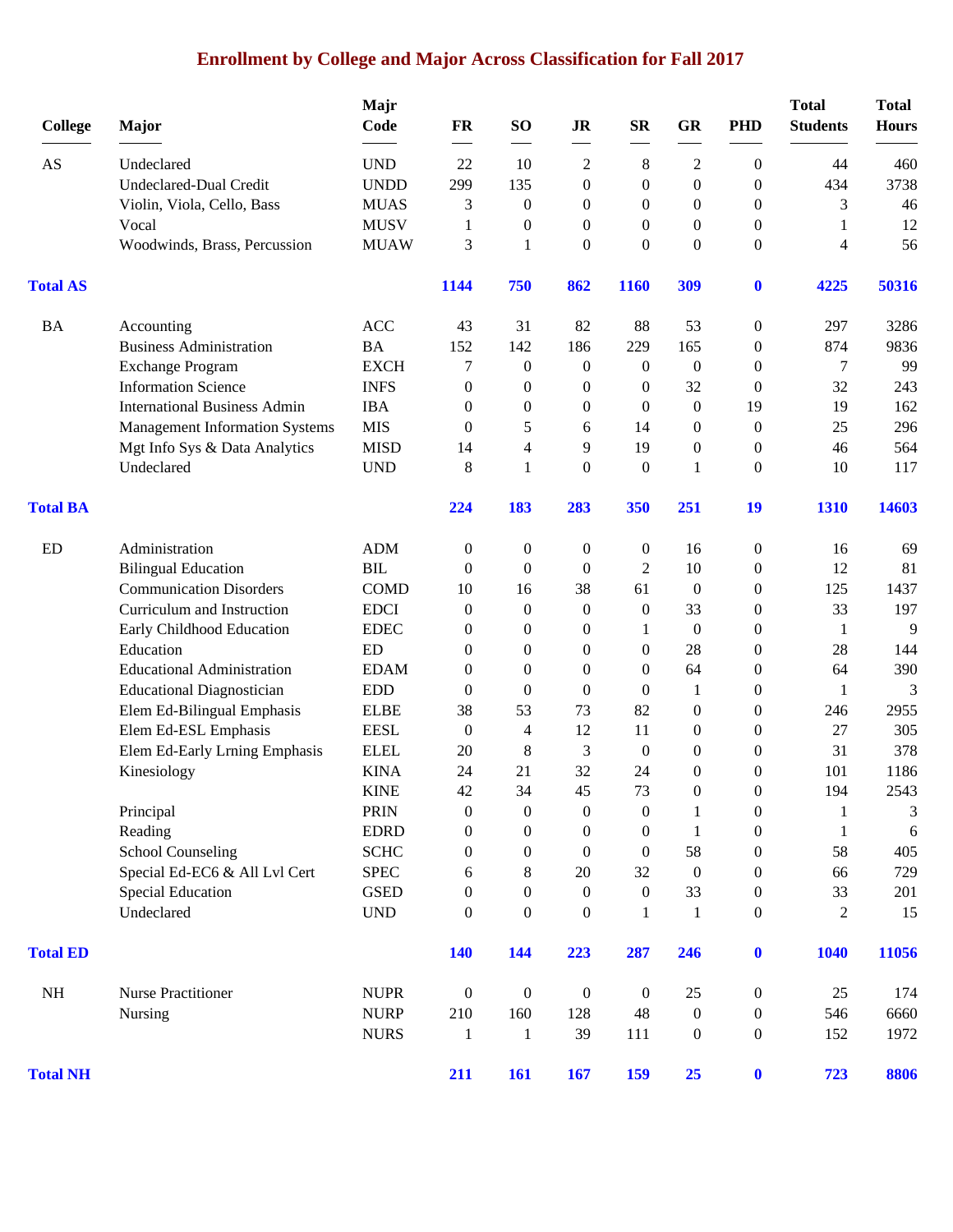# **Enrollment by College and Major Across Classification for Fall 2017**

| College         | <b>Major</b>                     | Majr<br>Code | FR           | SO <sub>1</sub> | JR               | <b>SR</b>      | <b>GR</b>      | <b>PHD</b>     | <b>Total</b><br><b>Students</b> | <b>Total</b><br><b>Hours</b> |
|-----------------|----------------------------------|--------------|--------------|-----------------|------------------|----------------|----------------|----------------|---------------------------------|------------------------------|
|                 |                                  |              |              |                 |                  |                |                |                |                                 |                              |
| <b>UC</b>       | <b>Health Administration</b>     | <b>MDHA</b>  |              |                 | $\theta$         | 2              | $\mathbf{0}$   | $\Omega$       | 4                               | 47                           |
|                 | Human Resource Development       | <b>MDHR</b>  | $\mathbf{0}$ |                 | $\mathbf{0}$     | $\overline{0}$ | $\Omega$       | $\Omega$       |                                 | 12                           |
|                 | Multidisc. Studies-PreLaw        | <b>MDSP</b>  | 5            | 2               |                  | $\overline{0}$ | 0              | $\overline{0}$ | 8                               | 96                           |
|                 | <b>Multidisciplinary Studies</b> | <b>MDS</b>   | 2            | 5               | 20               | 54             | $\Omega$       | $\Omega$       | 81                              | 946                          |
|                 | Undeclared                       | <b>UND</b>   | 50           | 3               | $\theta$         |                | $\Omega$       | $\theta$       | 54                              | 682                          |
|                 | Undeclared-Dual Credit           | <b>UNDD</b>  | 207          | $\theta$        | $\boldsymbol{0}$ | 0              | $\overline{0}$ | $\overline{0}$ | 207                             | 957                          |
| <b>Total UC</b> |                                  |              | 265          | 12              | <b>21</b>        | 57             | $\mathbf{0}$   | $\mathbf 0$    | 355                             | 2740                         |
|                 |                                  |              |              |                 |                  |                |                |                |                                 |                              |
| Total           |                                  |              | 1984         | 1250            | 1556             | 2013           | 831            | 19             | 7653                            | 87521                        |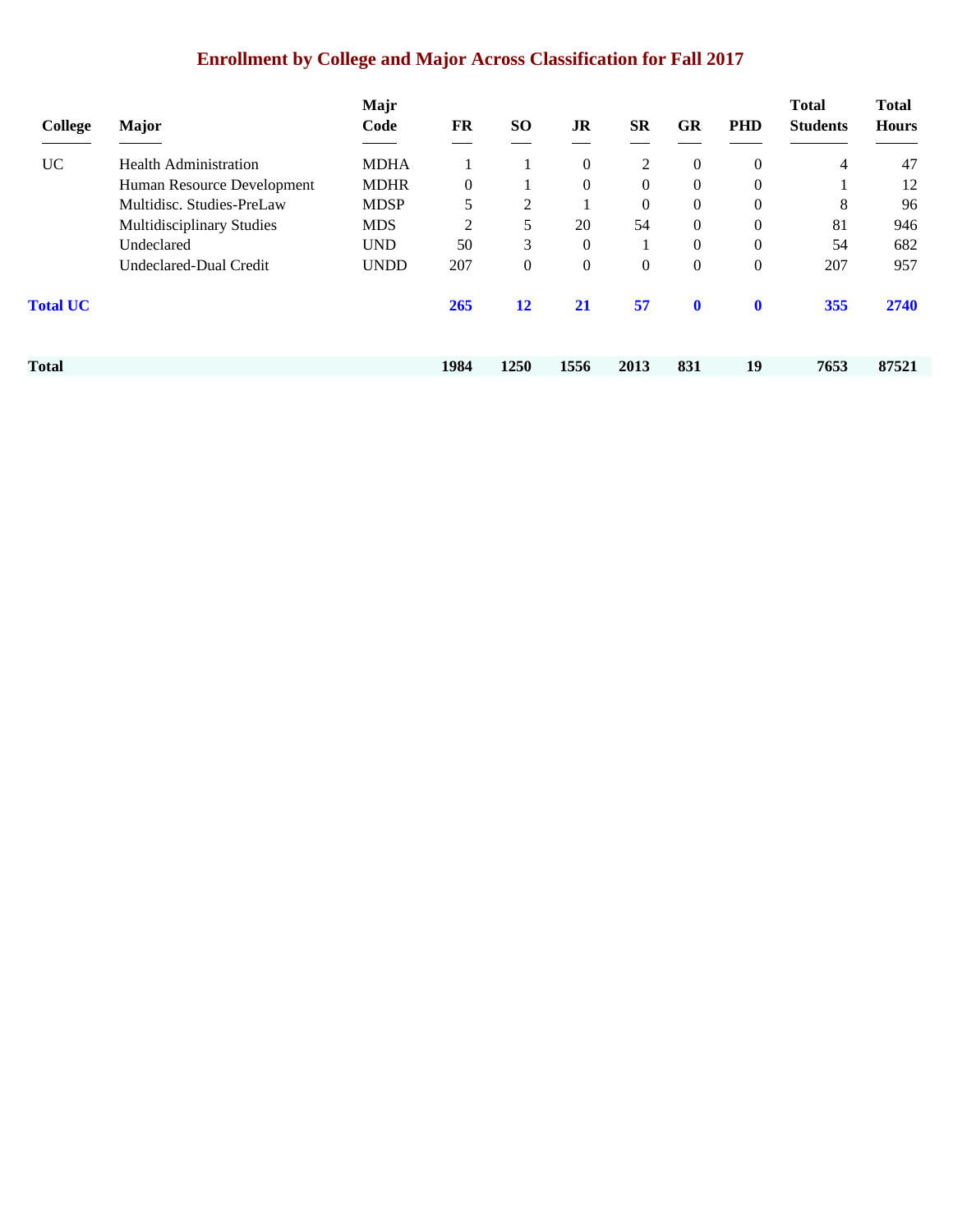# **Semester Credit Hours by Student College and Major Across Load and Sex for Fall 2017**

|                 |                                       | PT               | FT               |                  | PT               | FT               |                  | <b>Total</b> |
|-----------------|---------------------------------------|------------------|------------------|------------------|------------------|------------------|------------------|--------------|
| <b>College</b>  | <b>Major</b>                          | Women            | Women            | Women            | Men              | Men              | Men              | <b>Hours</b> |
| AS              | Art                                   | 131              | 793              | 924              | 70               | 333              | 403              | 1327         |
|                 | <b>Biology</b>                        | 346              | 5580             | 5926             | 279              | 2973             | 3252             | 9178         |
|                 | Chemistry                             | 39               | 349              | 388              | 47               | 412              | 459              | 847          |
|                 | Communication                         | 210              | 1066             | 1276             | 70               | 638              | 708              | 1984         |
|                 | Composite                             | 70               | 77               | 147              | 64               | 124              | 188              | 335          |
|                 | Counseling Psychology                 | 18               | 210              | 228              | $\boldsymbol{0}$ | 45               | 45               | 273          |
|                 | Criminal Justice                      | 349              | 4667             | 5016             | 464              | 4090             | 4554             | 9570         |
|                 | English                               | 318              | 1194             | 1512             | 91               | 411              | 502              | 2014         |
|                 | <b>Exchange Program</b>               | $\boldsymbol{0}$ | 12               | 12               | $\boldsymbol{0}$ | $\boldsymbol{0}$ | $\boldsymbol{0}$ | 12           |
|                 | Guitar                                | $\boldsymbol{0}$ | 17               | 17               | 12               | $\boldsymbol{0}$ | 12               | 29           |
|                 | History                               | 83               | 480              | 563              | 46               | 749              | 795              | 1358         |
|                 | History and Political Thought         | 78               | 27               | 105              | 66               | 39               | 105              | 210          |
|                 | Lang, Lit & Translation               | 54               | $\boldsymbol{0}$ | 54               | 9                | $\boldsymbol{0}$ | 9                | 63           |
|                 | Mathematics                           | 165              | 896              | 1061             | 110              | 678              | 788              | 1849         |
|                 | Music                                 | 31               | 319              | 350              | 69               | 495              | 564              | 914          |
|                 | <b>Political Science</b>              | 43               | 699              | 742              | 70               | 655              | 725              | 1467         |
|                 | Pre-Engineering                       | 24               | 523              | 547              | 164              | 1510             | 1674             | 2221         |
|                 | Psychology                            | 847              | 5468             | 6315             | 147              | 1277             | 1424             | 7739         |
|                 | Public Administration                 | 138              | 141              | 279              | 108              | 57               | 165              | 444          |
|                 | Science                               | 30               | 68               | 98               | 18               | 69               | 87               | 185          |
|                 | Sociology                             | 121              | 833              | 954              | 24               | 173              | 197              | 1151         |
|                 | Spanish                               | 71               | 281              | 352              | 13               | 102              | 115              | 467          |
|                 | <b>Systems Engineering</b>            | 30               | 333              | 363              | 149              | 1855             | 2004             | 2367         |
|                 | Undeclared                            | 38               | 158              | 196              | 40               | 224              | 264              | 460          |
|                 | <b>Undeclared-Dual Credit</b>         | 904              | 1444             | 2348             | 766              | 624              | 1390             | 3738         |
|                 | Violin, Viola, Cello, Bass            | $\boldsymbol{0}$ | $\boldsymbol{0}$ | $\boldsymbol{0}$ | $\boldsymbol{0}$ | 46               | 46               | 46           |
|                 | Vocal                                 | $\boldsymbol{0}$ | 12               | 12               | $\boldsymbol{0}$ | $\boldsymbol{0}$ | $\boldsymbol{0}$ | 12           |
|                 | Woodwinds, Brass, Percussion          | $\overline{0}$   | 16               | 16               | $\mathbf{0}$     | 40               | 40               | 56           |
| <b>Total AS</b> |                                       | 4138             | 25663            | 29801            | 2896             | 17619            | 20515            | 50316        |
| <b>BA</b>       | Accounting                            | 305              | 1396             | 1701             | 233              | 1352             | 1585             | 3286         |
|                 | <b>Business Administration</b>        | 686              | 3588             | 4274             | 1011             | 4551             | 5562             | 9836         |
|                 | <b>Exchange Program</b>               | $\boldsymbol{0}$ | 72               | 72               | $\boldsymbol{0}$ | 27               | 27               | 99           |
|                 | <b>Information Science</b>            | 18               | 66               | 84               | 33               | 126              | 159              | 243          |
|                 | <b>International Business Admin</b>   | 6                | 33               | 39               | 9                | 114              | 123              | 162          |
|                 | <b>Management Information Systems</b> | 0                | 27               | 27               | 57               | 212              | 269              | 296          |
|                 | Mgt Info Sys & Data Analytics         | 18               | 101              | 119              | 27               | 418              | 445              | 564          |
|                 | Undeclared                            | 3                | 39               | 42               | $\sqrt{6}$       | 69               | 75               | 117          |
| <b>Total BA</b> |                                       | 1036             | 5322             | 6358             | 1376             | 6869             | 8245             | 14603        |
| ED              | Administration                        | 57               | 9                | 66               | 3                | $\overline{0}$   | 3                | 69           |
|                 | <b>Bilingual Education</b>            | 72               | $\boldsymbol{0}$ | 72               | $\boldsymbol{0}$ | 9                | 9                | 81           |
|                 | <b>Communication Disorders</b>        | 328              | 994              | 1322             | 25               | 90               | 115              | 1437         |
|                 | Curriculum and Instruction            | 149              | 9                | 158              | 30               | 9                | 39               | 197          |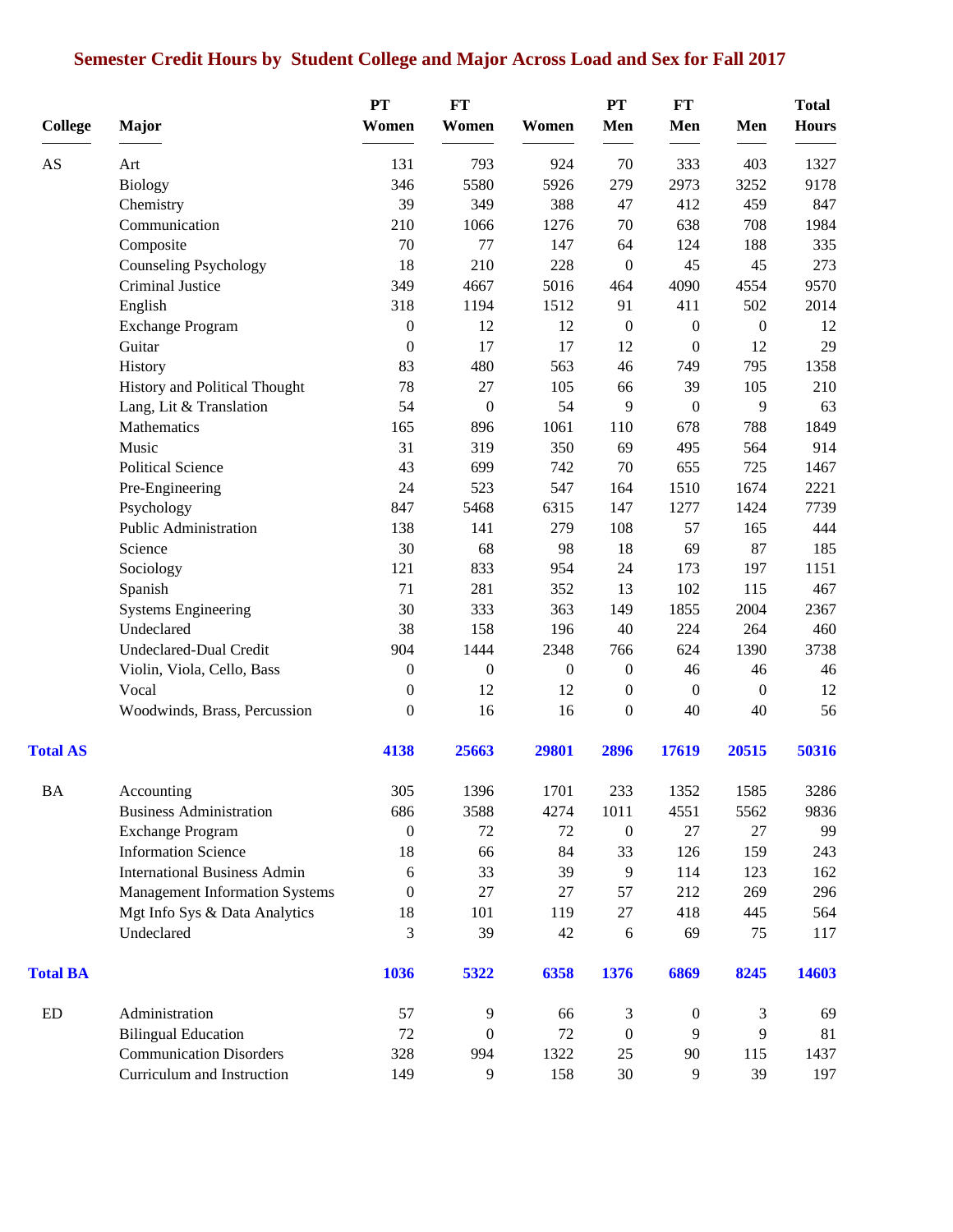# **Semester Credit Hours by Student College and Major Across Load and Sex for Fall 2017**

| <b>College</b>  | Major                             | <b>PT</b><br>Women | <b>FT</b><br>Women | Women            | PT<br>Men        | <b>FT</b><br>Men | Men          | <b>Total</b><br><b>Hours</b> |
|-----------------|-----------------------------------|--------------------|--------------------|------------------|------------------|------------------|--------------|------------------------------|
| <b>ED</b>       | Early Childhood Education         | 9                  | $\boldsymbol{0}$   | 9                | $\boldsymbol{0}$ | $\overline{0}$   | $\mathbf{0}$ | 9                            |
|                 | Education                         | 129                | $\theta$           | 129              | 15               | $\Omega$         | 15           | 144                          |
|                 | <b>Educational Administration</b> | 219                | 63                 | 282              | 72               | 36               | 108          | 390                          |
|                 | <b>Educational Diagnostician</b>  | 3                  | $\overline{0}$     | 3                | $\boldsymbol{0}$ | $\Omega$         | $\mathbf{0}$ | 3                            |
|                 | Elem Ed-Bilingual Emphasis        | 512                | 2363               | 2875             | 11               | 69               | 80           | 2955                         |
|                 | Elem Ed-ESL Emphasis              | 121                | 145                | 266              | $\mathbf{0}$     | 39               | 39           | 305                          |
|                 | Elem Ed-Early Lrning Emphasis     | 62                 | 301                | 363              | $\boldsymbol{0}$ | 15               | 15           | 378                          |
|                 | Kinesiology                       | 216                | 1600               | 1816             | 277              | 1636             | 1913         | 3729                         |
|                 | Principal                         | 3                  | $\boldsymbol{0}$   | 3                | $\boldsymbol{0}$ | $\boldsymbol{0}$ | $\mathbf{0}$ | 3                            |
|                 | Reading                           | 6                  | $\boldsymbol{0}$   | 6                | $\boldsymbol{0}$ | $\overline{0}$   | $\mathbf{0}$ | 6                            |
|                 | <b>School Counseling</b>          | 201                | 171                | 372              | 6                | 27               | 33           | 405                          |
|                 | Special Ed-EC6 & All Lvl Cert     | 210                | 460                | 670              | 6                | 53               | 59           | 729                          |
|                 | <b>Special Education</b>          | 129                | 54                 | 183              | 18               | $\boldsymbol{0}$ | 18           | 201                          |
|                 | Undeclared                        | $\boldsymbol{0}$   | 12                 | 12               | 3                | $\overline{0}$   | 3            | 15                           |
| <b>Total ED</b> |                                   | 2426               | 6181               | 8607             | 466              | 1983             | 2449         | 11056                        |
| $\rm NH$        | Nurse Practitioner                | 42                 | 54                 | 96               | 42               | 36               | 78           | 174                          |
|                 | Nursing                           | 773                | 5929               | 6702             | 235              | 1695             | 1930         | 8632                         |
| <b>Total NH</b> |                                   | 815                | 5983               | 6798             | 277              | 1731             | 2008         | 8806                         |
| <b>UC</b>       | <b>Health Administration</b>      | 6                  | 41                 | 47               | $\boldsymbol{0}$ | $\overline{0}$   | $\mathbf{0}$ | 47                           |
|                 | Human Resource Development        | $\boldsymbol{0}$   | $\boldsymbol{0}$   | $\boldsymbol{0}$ | $\boldsymbol{0}$ | 12               | 12           | 12                           |
|                 | Multidisc. Studies-PreLaw         | 6                  | 78                 | 84               | $\mathbf{0}$     | 12               | 12           | 96                           |
|                 | Multidisciplinary Studies         | 134                | 585                | 719              | 50               | 177              | 227          | 946                          |
|                 | Undeclared                        | 37                 | 271                | 308              | 25               | 349              | 374          | 682                          |
|                 | <b>Undeclared-Dual Credit</b>     | 115                | 455                | 570              | 126              | 261              | 387          | 957                          |
| <b>Total UC</b> |                                   | 298                | 1430               | 1728             | 201              | 811              | 1012         | 2740                         |
| Total           |                                   | 8713               | 44579              | 53292            | 5216             | 29013            | 34229        | 87521                        |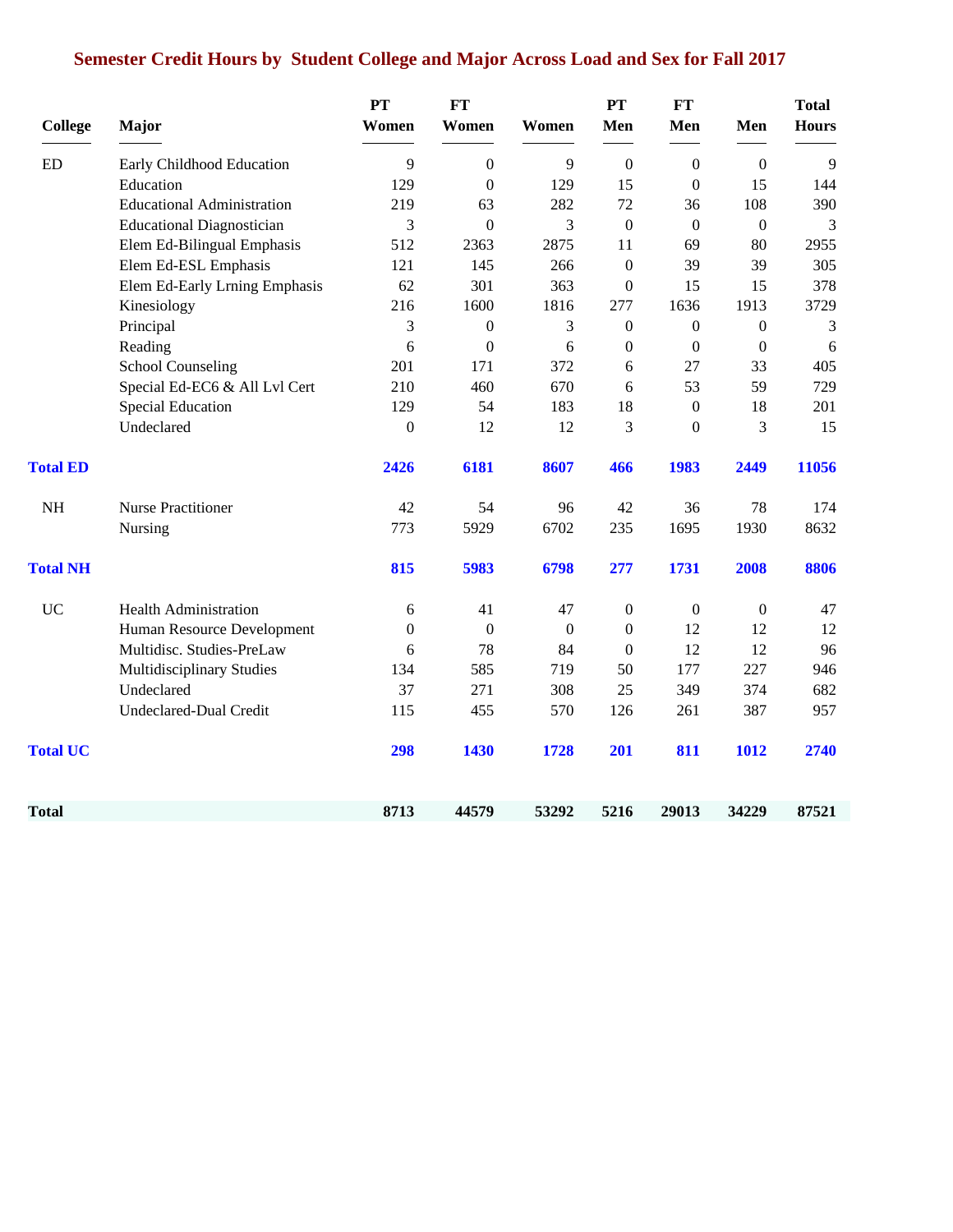# **Semester Credit Hours by Student College and Major Across Level for Fall 2017**

| <b>College</b>  | Major                                 | FR               | SO <sub>1</sub>  | <b>JR</b>        | $S_{\mathbf{R}}$ | <b>UG</b>        | GR               | <b>PHD</b>       | <b>Total</b><br><b>Hours</b> |
|-----------------|---------------------------------------|------------------|------------------|------------------|------------------|------------------|------------------|------------------|------------------------------|
| AS              | Art                                   | 398              | 213              | 301              | 415              | 1327             | $\boldsymbol{0}$ | $\boldsymbol{0}$ | 1327                         |
|                 | <b>Biology</b>                        | 2700             | 1845             | 1852             | 2560             | 8957             | 221              | $\boldsymbol{0}$ | 9178                         |
|                 | Chemistry                             | 232              | 104              | 262              | 249              | 847              | $\boldsymbol{0}$ | $\overline{0}$   | 847                          |
|                 | Communication                         | 275              | 312              | 484              | 787              | 1858             | 126              | $\boldsymbol{0}$ | 1984                         |
|                 | Composite                             | 12               | 13               | 74               | 236              | 335              | $\boldsymbol{0}$ | $\overline{0}$   | 335                          |
|                 | <b>Counseling Psychology</b>          | $\boldsymbol{0}$ | $\boldsymbol{0}$ | $\boldsymbol{0}$ | $\boldsymbol{0}$ | $\boldsymbol{0}$ | 273              | $\boldsymbol{0}$ | 273                          |
|                 | Criminal Justice                      | 2261             | 1542             | 2697             | 2953             | 9453             | 117              | $\boldsymbol{0}$ | 9570                         |
|                 | English                               | 345              | 332              | 495              | 683              | 1855             | 159              | $\boldsymbol{0}$ | 2014                         |
|                 | <b>Exchange Program</b>               | $\boldsymbol{0}$ | $\boldsymbol{0}$ | $\boldsymbol{0}$ | $\boldsymbol{0}$ | $\boldsymbol{0}$ | 12               | $\boldsymbol{0}$ | 12                           |
|                 | Guitar                                | $\boldsymbol{0}$ | 17               | 8                | 4                | 29               | $\boldsymbol{0}$ | $\boldsymbol{0}$ | 29                           |
|                 | History                               | 327              | 299              | 319              | 413              | 1358             | $\boldsymbol{0}$ | $\boldsymbol{0}$ | 1358                         |
|                 | History and Political Thought         | $\boldsymbol{0}$ | $\boldsymbol{0}$ | $\boldsymbol{0}$ | $\boldsymbol{0}$ | $\boldsymbol{0}$ | 210              | $\overline{0}$   | 210                          |
|                 | Lang, Lit & Translation               | $\boldsymbol{0}$ | $\boldsymbol{0}$ | $\boldsymbol{0}$ | $\boldsymbol{0}$ | $\boldsymbol{0}$ | 63               | $\boldsymbol{0}$ | 63                           |
|                 | Mathematics                           | 267              | 284              | 417              | 722              | 1690             | 159              | $\boldsymbol{0}$ | 1849                         |
|                 | Music                                 | 210              | 129              | 211              | 364              | 914              | $\boldsymbol{0}$ | $\overline{0}$   | 914                          |
|                 | <b>Political Science</b>              | 291              | 337              | 461              | 378              | 1467             | $\boldsymbol{0}$ | $\boldsymbol{0}$ | 1467                         |
|                 | Pre-Engineering                       | 1254             | 644              | 271              | 52               | 2221             | $\boldsymbol{0}$ | $\boldsymbol{0}$ | 2221                         |
|                 | Psychology                            | 1484             | 1108             | 2063             | 2868             | 7523             | 216              | $\overline{0}$   | 7739                         |
|                 | Public Administration                 | $\boldsymbol{0}$ | $\boldsymbol{0}$ | $\boldsymbol{0}$ | $\boldsymbol{0}$ | $\boldsymbol{0}$ | 444              | $\boldsymbol{0}$ | 444                          |
|                 | Science                               | 40               | 14               | 34               | 97               | 185              | $\boldsymbol{0}$ | $\boldsymbol{0}$ | 185                          |
|                 | Sociology                             | 154              | 174              | 267              | 484              | 1079             | $72\,$           | $\boldsymbol{0}$ | 1151                         |
|                 | Spanish                               | 115              | 35               | 134              | 183              | 467              | $\boldsymbol{0}$ | $\boldsymbol{0}$ | 467                          |
|                 | <b>Systems Engineering</b>            | 545              | 416              | 582              | 824              | 2367             | $\boldsymbol{0}$ | $\boldsymbol{0}$ | 2367                         |
|                 | Undeclared                            | 254              | 129              | 18               | 44               | 445              | 15               | $\overline{0}$   | 460                          |
|                 | Undeclared-Dual Credit                | 1809             | 1929             | $\boldsymbol{0}$ | $\boldsymbol{0}$ | 3738             | $\boldsymbol{0}$ | $\boldsymbol{0}$ | 3738                         |
|                 | Violin, Viola, Cello, Bass            | 46               | $\boldsymbol{0}$ | $\boldsymbol{0}$ | $\boldsymbol{0}$ | 46               | $\boldsymbol{0}$ | $\boldsymbol{0}$ | 46                           |
|                 | Vocal                                 | 12               | $\boldsymbol{0}$ | $\mathbf{0}$     | $\mathbf{0}$     | 12               | $\boldsymbol{0}$ | $\boldsymbol{0}$ | 12                           |
|                 | Woodwinds, Brass, Percussion          | 42               | 14               | $\boldsymbol{0}$ | $\boldsymbol{0}$ | 56               | $\boldsymbol{0}$ | $\boldsymbol{0}$ | 56                           |
| <b>Total AS</b> |                                       | 13073            | 9890             | 10950            | 14316            | 48229            | 2087             | $\boldsymbol{0}$ | 50316                        |
| <b>BA</b>       | Accounting                            | 559              | 391              | 987              | 998              | 2935             | 351              | $\boldsymbol{0}$ | 3286                         |
|                 | <b>Business Administration</b>        | 2004             | 1806             | 2281             | 2742             | 8833             | 1003             | $\boldsymbol{0}$ | 9836                         |
|                 | <b>Exchange Program</b>               | 99               | $\overline{0}$   | $\boldsymbol{0}$ | $\overline{0}$   | 99               | $\mathbf{0}$     | $\overline{0}$   | 99                           |
|                 | <b>Information Science</b>            | $\theta$         | $\theta$         | $\mathbf{0}$     | $\mathbf{0}$     | $\mathbf{0}$     | 243              | $\left($         | 243                          |
|                 | <b>International Business Admin</b>   | $\theta$         | $\theta$         | $\theta$         | $\mathbf{0}$     | $\mathbf{0}$     | $\boldsymbol{0}$ | 162              | 162                          |
|                 | <b>Management Information Systems</b> | $\boldsymbol{0}$ | 56               | 84               | 156              | 296              | $\boldsymbol{0}$ | $\overline{0}$   | 296                          |
|                 | Mgt Info Sys & Data Analytics         | 191              | 52               | 108              | 213              | 564              | $\boldsymbol{0}$ | $\overline{0}$   | 564                          |
|                 | Undeclared                            | 108              | 6                | $\boldsymbol{0}$ | $\boldsymbol{0}$ | 114              | 3                | $\overline{0}$   | 117                          |
| <b>Total BA</b> |                                       | 2961             | 2311             | 3460             | 4109             | 12841            | <b>1600</b>      | 162              | 14603                        |
| ED              | Administration                        | $\boldsymbol{0}$ | $\boldsymbol{0}$ | $\boldsymbol{0}$ | $\boldsymbol{0}$ | $\boldsymbol{0}$ | 69               | $\boldsymbol{0}$ | 69                           |
|                 | <b>Bilingual Education</b>            | $\overline{0}$   | $\overline{0}$   | $\overline{0}$   | 18               | 18               | 63               | $\boldsymbol{0}$ | 81                           |
|                 | <b>Communication Disorders</b>        | 133              | 196              | 417              | 691              | 1437             | $\boldsymbol{0}$ | $\overline{0}$   | 1437                         |
|                 | Curriculum and Instruction            | $\boldsymbol{0}$ | $\boldsymbol{0}$ | $\boldsymbol{0}$ | $\boldsymbol{0}$ | $\boldsymbol{0}$ | 197              | $\boldsymbol{0}$ | 197                          |